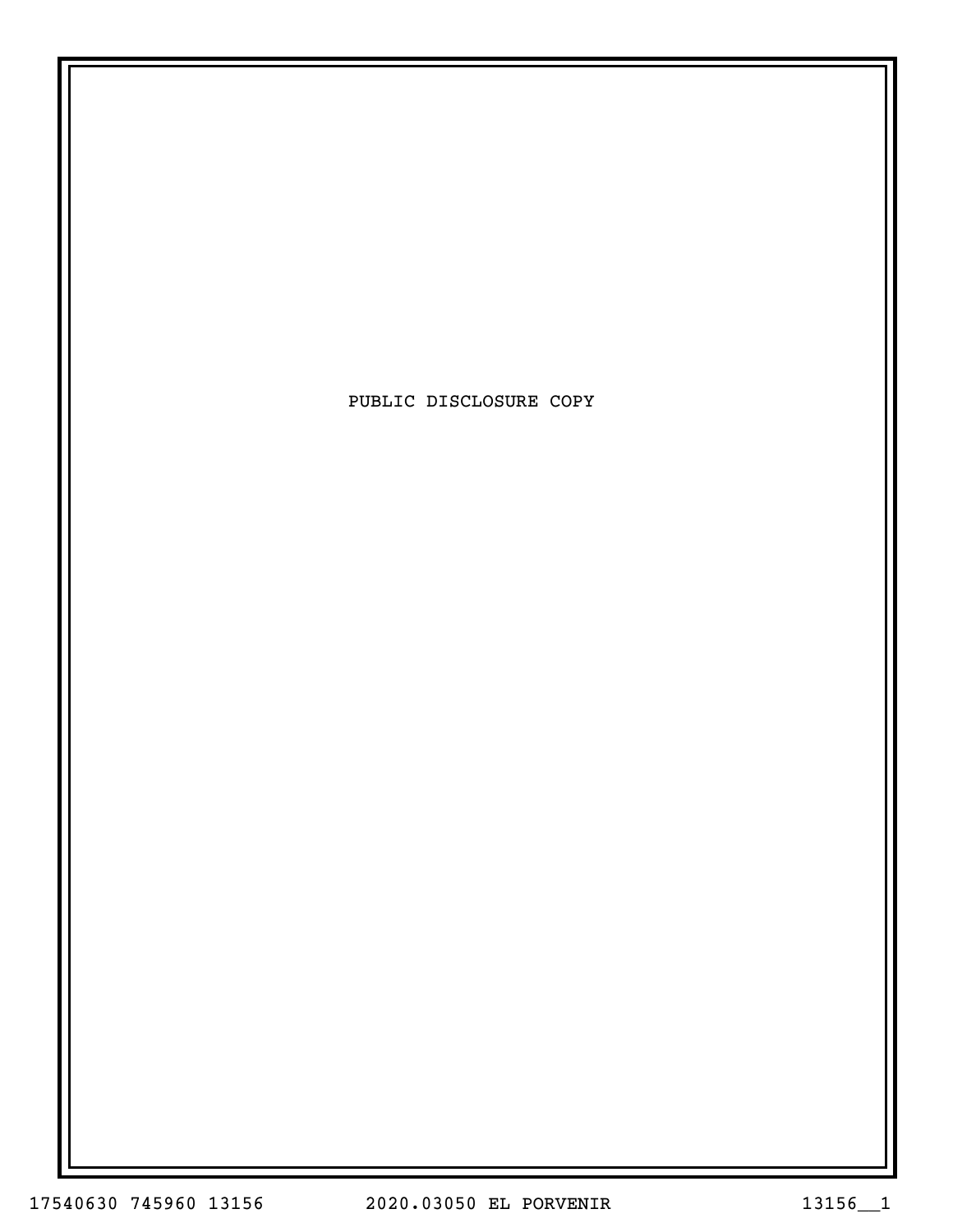| -orm |  |  |
|------|--|--|
|      |  |  |

# \*\* PUBLIC DISCLOSURE COPY \*\*

**990** Return of Organization Exempt From Income Tax <br>
Under section 501(c), 527, or 4947(a)(1) of the Internal Revenue Code (except private foundations)<br> **PO20** 

**▶ Do not enter social security numbers on this form as it may be made public. Open to Public**<br>
inspection instructions and the latest information. Inspection

**| Go to www.irs.gov/Form990 for instructions and the latest information. Inspection**



Department of the Treasury Internal Revenue Service

|                                              |                             | A For the 2020 calendar year, or tax year beginning                                                                                                                        | and ending |                                                                     |                                          |
|----------------------------------------------|-----------------------------|----------------------------------------------------------------------------------------------------------------------------------------------------------------------------|------------|---------------------------------------------------------------------|------------------------------------------|
| <b>B</b> Check if applicable:                |                             | <b>C</b> Name of organization                                                                                                                                              |            | D Employer identification number                                    |                                          |
|                                              | Address<br> change          | EL PORVENIR                                                                                                                                                                |            |                                                                     |                                          |
|                                              | Name<br>change              | Doing business as                                                                                                                                                          |            | 68-0230597                                                          |                                          |
|                                              | Initial<br>return           | Number and street (or P.O. box if mail is not delivered to street address)                                                                                                 | Room/suite | E Telephone number                                                  |                                          |
|                                              | Final<br>return/            | <b>80 GARDEN CENTER</b>                                                                                                                                                    | 135        | $(303)861 - 1499$                                                   |                                          |
|                                              | termin-<br>ated             | City or town, state or province, country, and ZIP or foreign postal code                                                                                                   |            | G Gross receipts \$                                                 | 1,906,540.                               |
|                                              | Amended<br>return           | 80020<br>BROOMFIELD, CO                                                                                                                                                    |            | H(a) Is this a group return                                         |                                          |
|                                              | Applica-<br>tion<br>pending | F Name and address of principal officer: ROBERT BELL                                                                                                                       |            | for subordinates?                                                   | $\exists$ Yes $\boxed{\text{X}}$ No      |
|                                              |                             | SAME AS C ABOVE                                                                                                                                                            |            | $H(b)$ Are all subordinates included? $\Box$ Yes                    | ∣ No                                     |
|                                              |                             | Tax-exempt status: $X \over 301(c)(3)$<br>$4947(a)(1)$ or<br>$501(c)$ (<br>(insert no.)<br>$\blacktriangleright$                                                           |            | 527                                                                 | If "No," attach a list. See instructions |
|                                              |                             | J Website: WWW.ELPORVENIR.ORG                                                                                                                                              |            | $H(c)$ Group exemption number $\blacktriangleright$                 |                                          |
|                                              |                             | K Form of organization:   X Corporation<br>Association<br>Other $\blacktriangleright$<br>Trust                                                                             |            | L Year of formation: $1990 \text{ m}$ State of legal domicile: $CA$ |                                          |
|                                              |                             | Part I Summary                                                                                                                                                             |            |                                                                     |                                          |
|                                              | 1                           | Briefly describe the organization's mission or most significant activities: SEE PART III, LINE 1.                                                                          |            |                                                                     |                                          |
|                                              |                             |                                                                                                                                                                            |            |                                                                     |                                          |
|                                              | 2                           | Check this box $\blacktriangleright$ $\Box$                                                                                                                                |            |                                                                     |                                          |
|                                              | з                           |                                                                                                                                                                            |            | $\mathbf 3$                                                         | 14                                       |
|                                              | 4                           |                                                                                                                                                                            |            | $\overline{4}$                                                      | $\overline{14}$                          |
|                                              | 5                           |                                                                                                                                                                            |            | 5                                                                   | $\overline{3}$                           |
|                                              | 6                           |                                                                                                                                                                            |            | 6                                                                   | $\overline{22}$                          |
| <b>Activities &amp; Governance</b>           |                             |                                                                                                                                                                            |            | 7a                                                                  | $\overline{0}$ .                         |
|                                              |                             |                                                                                                                                                                            |            | 7 <sub>b</sub>                                                      | $\overline{0}$ .                         |
|                                              |                             |                                                                                                                                                                            |            | <b>Prior Year</b>                                                   | <b>Current Year</b>                      |
| 8                                            |                             |                                                                                                                                                                            |            | 1,898,745.                                                          | 1,904,991.                               |
| 9                                            |                             | Program service revenue (Part VIII, line 2g) [11] [11] matter contracts are program service revenue (Part VIII, line 2g)                                                   |            | 26,584.                                                             | $\overline{0}$ .                         |
| Revenue                                      | 10                          |                                                                                                                                                                            |            | 2,316.                                                              | 1,549.                                   |
|                                              | 11                          | Other revenue (Part VIII, column (A), lines 5, 6d, 8c, 9c, 10c, and 11e)                                                                                                   |            | Ο.                                                                  |                                          |
|                                              | 12                          | Total revenue - add lines 8 through 11 (must equal Part VIII, column (A), line 12)                                                                                         |            | 1,927,645.                                                          | 1,906,540.                               |
|                                              | 13                          | Grants and similar amounts paid (Part IX, column (A), lines 1-3)                                                                                                           |            | 0                                                                   |                                          |
|                                              | 14                          | Benefits paid to or for members (Part IX, column (A), line 4)                                                                                                              |            | $\overline{0}$ .                                                    | $\overline{0}$ .                         |
|                                              | 15                          | Salaries, other compensation, employee benefits (Part IX, column (A), lines 5-10)                                                                                          |            | 518,020.                                                            | 592,971.                                 |
|                                              |                             | 16a Professional fundraising fees (Part IX, column (A), line 11e)                                                                                                          |            | 0.                                                                  | 0.                                       |
| Expenses                                     |                             | <b>b</b> Total fundraising expenses (Part IX, column (D), line 25) $\bullet$ 133, 639.                                                                                     |            |                                                                     |                                          |
|                                              |                             |                                                                                                                                                                            |            | 1, 276, 983.                                                        | 1,569,766.                               |
|                                              |                             | 18 Total expenses. Add lines 13-17 (must equal Part IX, column (A), line 25)                                                                                               |            | 1,795,003.                                                          | 2,162,737.                               |
|                                              |                             | 19 Revenue less expenses. Subtract line 18 from line 12                                                                                                                    |            | 132,642.                                                            | $-256, 197.$                             |
| <b>Net Assets or</b><br><b>Fund Balances</b> |                             |                                                                                                                                                                            |            | <b>Beginning of Current Year</b>                                    | <b>End of Year</b>                       |
|                                              | 20                          | Total assets (Part X, line 16)                                                                                                                                             |            | 1,049,718.                                                          | 876,965.                                 |
| 21                                           |                             | Total liabilities (Part X, line 26)                                                                                                                                        |            | 135,082.                                                            | 179,685.                                 |
|                                              | 22                          |                                                                                                                                                                            |            | 914,636.                                                            | 697,280.                                 |
| ∣ Part II                                    |                             | Signature Block                                                                                                                                                            |            |                                                                     |                                          |
|                                              |                             | Under penalties of perjury, I declare that I have examined this return, including accompanying schedules and statements, and to the best of my knowledge and belief, it is |            |                                                                     |                                          |
|                                              |                             | true, correct, and complete. Declaration of preparer (other than officer) is based on all information of which preparer has any knowledge.                                 |            |                                                                     |                                          |

| Sign<br>Here     | Signature of officer<br>ROBERT BELL,<br><b>EXECUTIVE DIRECTOR</b><br>Type or print name and title                                                                                                        | Date                                                                    |
|------------------|----------------------------------------------------------------------------------------------------------------------------------------------------------------------------------------------------------|-------------------------------------------------------------------------|
| Paid<br>Preparer | Date<br>Print/Type preparer's name<br>'P) eparer's signature /<br>06/30/2021<br>Deas<br>LOCASTRO,<br><b>CPA</b><br>RICHARD J.<br>ROSENBERG<br>FREEDMAN<br>GELMAN,<br>&.<br>Firm's name<br>$\blacksquare$ | PTIN<br>Check<br>P00288314<br>self-employed<br>52-1392008<br>Firm's EIN |
| Use Only         | 4550 MONTGOMERY AVE SUITE 800N<br>Firm's address<br>BETHESDA, MD 20814-2930                                                                                                                              | Phone no. $(301)$ 951-9090                                              |
|                  | May the IRS discuss this return with the preparer shown above? See instructions                                                                                                                          | x.<br>Yes<br>No<br>$\sim$                                               |

032001 12-23-20 LHA **For Paperwork Reduction Act Notice, see the separate instructions.** Form 990 (2020)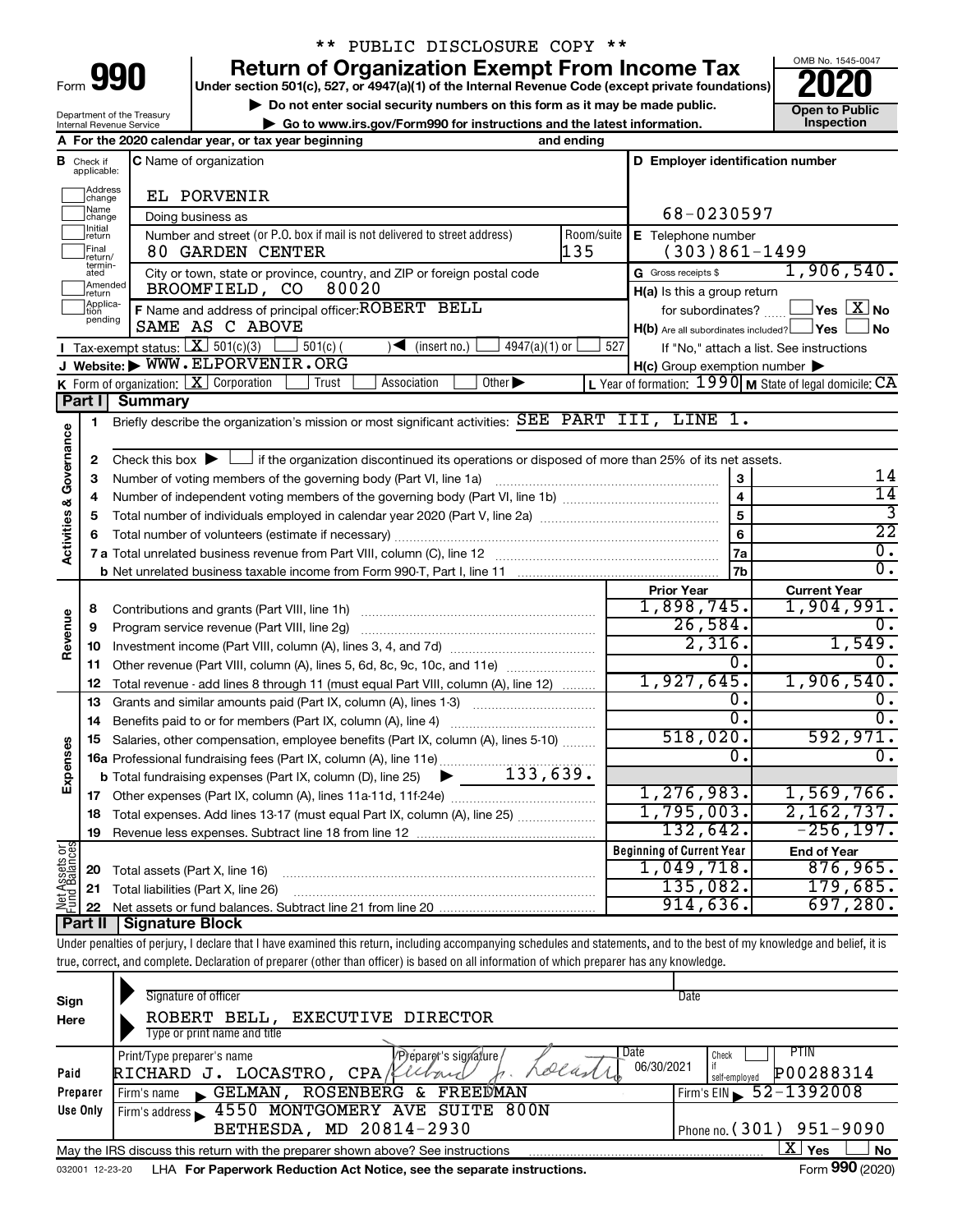|                | EL PORVENIR<br>Form 990 (2020)                                                                               |                                   | 68-0230597                                                                                                                                                                                                                       | Page 2 |
|----------------|--------------------------------------------------------------------------------------------------------------|-----------------------------------|----------------------------------------------------------------------------------------------------------------------------------------------------------------------------------------------------------------------------------|--------|
|                | Part III   Statement of Program Service Accomplishments                                                      |                                   |                                                                                                                                                                                                                                  |        |
|                |                                                                                                              |                                   |                                                                                                                                                                                                                                  |        |
| 1.             | Briefly describe the organization's mission:                                                                 |                                   | IMPROVE THE STANDARD OF LIVING OF RURAL NICARAGUANS THROUGH WATER,                                                                                                                                                               |        |
|                |                                                                                                              |                                   | SANITATION, HEALTH EDUCATION AND WATERSHED MANAGEMENT PROJECTS.                                                                                                                                                                  |        |
|                |                                                                                                              |                                   |                                                                                                                                                                                                                                  |        |
|                |                                                                                                              |                                   |                                                                                                                                                                                                                                  |        |
| $\overline{2}$ | Did the organization undertake any significant program services during the year which were not listed on the |                                   |                                                                                                                                                                                                                                  |        |
|                |                                                                                                              |                                   | $\Box$ Yes $[\overline{\mathrm{X}}]$ No                                                                                                                                                                                          |        |
| 3              | If "Yes," describe these new services on Schedule O.                                                         |                                   | $\Box$ Yes $\boxed{\text{X}}$ No<br>Did the organization cease conducting, or make significant changes in how it conducts, any program services?                                                                                 |        |
|                | If "Yes," describe these changes on Schedule O.                                                              |                                   |                                                                                                                                                                                                                                  |        |
| 4              |                                                                                                              |                                   | Describe the organization's program service accomplishments for each of its three largest program services, as measured by expenses.                                                                                             |        |
|                |                                                                                                              |                                   | Section 501(c)(3) and 501(c)(4) organizations are required to report the amount of grants and allocations to others, the total expenses, and                                                                                     |        |
|                | revenue, if any, for each program service reported.                                                          |                                   |                                                                                                                                                                                                                                  |        |
| 4a             | ) (Expenses \$<br>(Code:                                                                                     | 1,802,799. including grants of \$ | ) (Revenue \$                                                                                                                                                                                                                    |        |
|                |                                                                                                              |                                   | DURING 2020, EL PORVENIR HELPED 37, 445 RURAL NICARAGUANS BUILD 31 WATER<br>PROJECTS, 19 SCHOOL HAND WASHING FACILITIES, 568 LATRINES OR TOILETS                                                                                 |        |
|                |                                                                                                              |                                   | AND 187 FUEL EFFICIENT STOVES. IN ADDITION, 24,691 COMMUNITY MEMBERS                                                                                                                                                             |        |
|                |                                                                                                              |                                   | WERE TRAINED ABOUT THE CONNECTION BETWEEN HYGIENE, WATER, SANITATION                                                                                                                                                             |        |
|                |                                                                                                              |                                   | AND DISEASE. EL PORVENIR ALSO ASSISTED COMMUNITY MEMBERS TO PLANT                                                                                                                                                                |        |
|                | 122,425 TREES THROUGH ITS WATERSHED PROTECTION PROGRAM.                                                      |                                   |                                                                                                                                                                                                                                  |        |
|                |                                                                                                              |                                   |                                                                                                                                                                                                                                  |        |
|                |                                                                                                              |                                   |                                                                                                                                                                                                                                  |        |
|                |                                                                                                              |                                   |                                                                                                                                                                                                                                  |        |
|                |                                                                                                              |                                   |                                                                                                                                                                                                                                  |        |
|                |                                                                                                              |                                   |                                                                                                                                                                                                                                  |        |
|                |                                                                                                              |                                   | 4b (Code: ) (Expenses \$ contract a set of the including grants of \$ and the set of the set of the set of the set of the set of the set of the set of the set of the set of the set of the set of the set of the set of the set |        |
|                |                                                                                                              |                                   |                                                                                                                                                                                                                                  |        |
|                |                                                                                                              |                                   |                                                                                                                                                                                                                                  |        |
|                |                                                                                                              |                                   |                                                                                                                                                                                                                                  |        |
|                |                                                                                                              |                                   |                                                                                                                                                                                                                                  |        |
|                |                                                                                                              |                                   |                                                                                                                                                                                                                                  |        |
|                |                                                                                                              |                                   |                                                                                                                                                                                                                                  |        |
|                |                                                                                                              |                                   |                                                                                                                                                                                                                                  |        |
|                |                                                                                                              |                                   |                                                                                                                                                                                                                                  |        |
|                |                                                                                                              |                                   |                                                                                                                                                                                                                                  |        |
|                |                                                                                                              |                                   |                                                                                                                                                                                                                                  |        |
|                |                                                                                                              |                                   |                                                                                                                                                                                                                                  |        |
| 4c             | (Expenses \$<br>$\left(\text{Code:}\right)$                                                                  | including grants of \$            | ) (Revenue \$                                                                                                                                                                                                                    |        |
|                |                                                                                                              |                                   |                                                                                                                                                                                                                                  |        |
|                |                                                                                                              |                                   |                                                                                                                                                                                                                                  |        |
|                |                                                                                                              |                                   |                                                                                                                                                                                                                                  |        |
|                |                                                                                                              |                                   |                                                                                                                                                                                                                                  |        |
|                |                                                                                                              |                                   |                                                                                                                                                                                                                                  |        |
|                |                                                                                                              |                                   |                                                                                                                                                                                                                                  |        |
|                |                                                                                                              |                                   |                                                                                                                                                                                                                                  |        |
|                |                                                                                                              |                                   |                                                                                                                                                                                                                                  |        |
|                |                                                                                                              |                                   |                                                                                                                                                                                                                                  |        |
|                |                                                                                                              |                                   |                                                                                                                                                                                                                                  |        |
|                | 4d Other program services (Describe on Schedule O.)                                                          |                                   |                                                                                                                                                                                                                                  |        |
|                | (Expenses \$                                                                                                 | including grants of \$            | (Revenue \$                                                                                                                                                                                                                      |        |
|                | Total program service expenses                                                                               | 1,802,799.                        |                                                                                                                                                                                                                                  |        |
|                |                                                                                                              |                                   | Form 990 (2020)                                                                                                                                                                                                                  |        |
|                | 032002 12-23-20                                                                                              |                                   |                                                                                                                                                                                                                                  |        |
|                |                                                                                                              |                                   |                                                                                                                                                                                                                                  |        |
|                | 17540630 745960 13156                                                                                        | 2020.03050 EL PORVENIR            | 13156 1                                                                                                                                                                                                                          |        |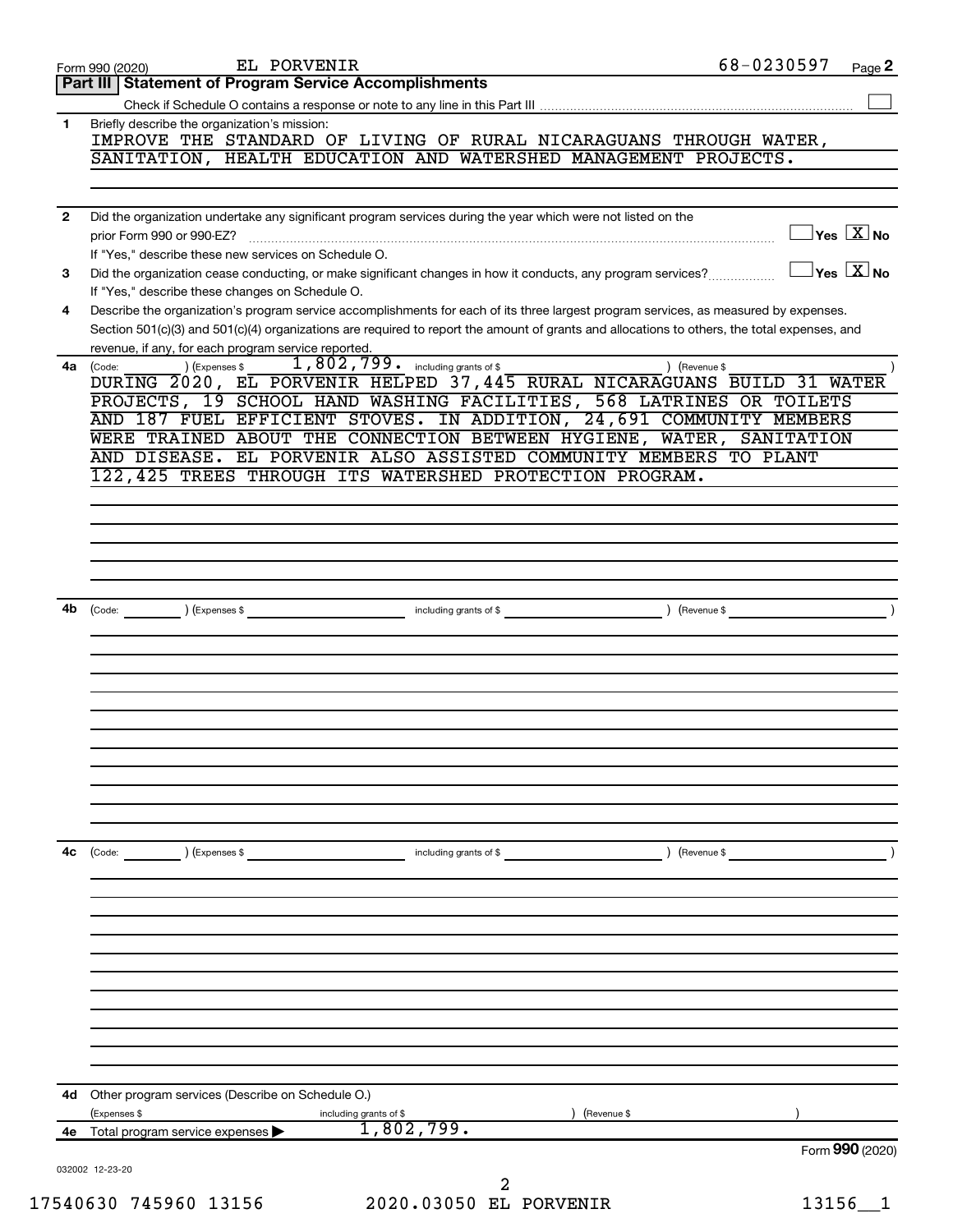|  | Form 990 (2020) |
|--|-----------------|

**Part IV Checklist of Required Schedules** EL PORVENIR

|     |                                                                                                                                       |                         | Yes                     | No                      |
|-----|---------------------------------------------------------------------------------------------------------------------------------------|-------------------------|-------------------------|-------------------------|
| 1   | Is the organization described in section 501(c)(3) or 4947(a)(1) (other than a private foundation)?                                   |                         |                         |                         |
|     | If "Yes," complete Schedule A                                                                                                         | 1                       | x                       |                         |
| 2   |                                                                                                                                       | $\mathbf{2}$            | $\overline{\textbf{x}}$ |                         |
| 3   | Did the organization engage in direct or indirect political campaign activities on behalf of or in opposition to candidates for       |                         |                         |                         |
|     | public office? If "Yes," complete Schedule C, Part I                                                                                  | 3                       |                         | x                       |
| 4   | Section 501(c)(3) organizations. Did the organization engage in lobbying activities, or have a section 501(h) election in effect      |                         |                         |                         |
|     |                                                                                                                                       | 4                       |                         | x                       |
| 5   | Is the organization a section 501(c)(4), 501(c)(5), or 501(c)(6) organization that receives membership dues, assessments, or          |                         |                         |                         |
|     |                                                                                                                                       | 5                       |                         | x                       |
| 6   | Did the organization maintain any donor advised funds or any similar funds or accounts for which donors have the right to             |                         |                         |                         |
|     | provide advice on the distribution or investment of amounts in such funds or accounts? If "Yes," complete Schedule D, Part I          | 6                       |                         | x                       |
| 7   | Did the organization receive or hold a conservation easement, including easements to preserve open space,                             |                         |                         |                         |
|     | the environment, historic land areas, or historic structures? If "Yes," complete Schedule D, Part II                                  | $\overline{\mathbf{r}}$ |                         | x                       |
| 8   | Did the organization maintain collections of works of art, historical treasures, or other similar assets? If "Yes," complete          |                         |                         |                         |
|     | Schedule D, Part III                                                                                                                  | 8                       |                         | X.                      |
| 9   | Did the organization report an amount in Part X, line 21, for escrow or custodial account liability, serve as a custodian for         |                         |                         |                         |
|     | amounts not listed in Part X; or provide credit counseling, debt management, credit repair, or debt negotiation services?             |                         |                         |                         |
|     |                                                                                                                                       | 9                       |                         | x                       |
| 10  | Did the organization, directly or through a related organization, hold assets in donor-restricted endowments                          |                         |                         |                         |
|     |                                                                                                                                       | 10                      |                         | x                       |
| 11  | If the organization's answer to any of the following questions is "Yes," then complete Schedule D, Parts VI, VII, VIII, IX, or X      |                         |                         |                         |
|     | as applicable.                                                                                                                        |                         |                         |                         |
|     | a Did the organization report an amount for land, buildings, and equipment in Part X, line 10? If "Yes," complete Schedule D,         |                         |                         |                         |
|     | Part VI                                                                                                                               | 11a                     | х                       |                         |
|     | <b>b</b> Did the organization report an amount for investments - other securities in Part X, line 12, that is 5% or more of its total |                         |                         |                         |
|     |                                                                                                                                       | 11b                     |                         | x                       |
|     | c Did the organization report an amount for investments - program related in Part X, line 13, that is 5% or more of its total         |                         |                         |                         |
|     |                                                                                                                                       | 11c                     |                         | х                       |
|     | d Did the organization report an amount for other assets in Part X, line 15, that is 5% or more of its total assets reported in       |                         |                         |                         |
|     |                                                                                                                                       | 11d                     |                         | x.                      |
|     |                                                                                                                                       | 11e                     |                         | $\overline{\texttt{x}}$ |
| f   | Did the organization's separate or consolidated financial statements for the tax year include a footnote that addresses               |                         |                         |                         |
|     | the organization's liability for uncertain tax positions under FIN 48 (ASC 740)? If "Yes," complete Schedule D, Part X                |                         | х                       |                         |
|     | 12a Did the organization obtain separate, independent audited financial statements for the tax year? If "Yes," complete               | 11f                     |                         |                         |
|     | Schedule D, Parts XI and XII                                                                                                          | 12a                     | х                       |                         |
|     | <b>b</b> Was the organization included in consolidated, independent audited financial statements for the tax year?                    |                         |                         |                         |
|     | If "Yes," and if the organization answered "No" to line 12a, then completing Schedule D, Parts XI and XII is optional <i>www.</i>     | 12 <sub>b</sub>         |                         | х                       |
|     |                                                                                                                                       | 13                      |                         | $\overline{\texttt{x}}$ |
| 13  |                                                                                                                                       | 14a                     | х                       |                         |
| 14a | Did the organization have aggregate revenues or expenses of more than \$10,000 from grantmaking, fundraising, business,               |                         |                         |                         |
| b   | investment, and program service activities outside the United States, or aggregate foreign investments valued at \$100,000            |                         |                         |                         |
|     |                                                                                                                                       | 14b                     | х                       |                         |
| 15  | Did the organization report on Part IX, column (A), line 3, more than \$5,000 of grants or other assistance to or for any             |                         |                         |                         |
|     |                                                                                                                                       | 15                      |                         | X.                      |
| 16  | Did the organization report on Part IX, column (A), line 3, more than \$5,000 of aggregate grants or other assistance to              |                         |                         |                         |
|     |                                                                                                                                       | 16                      |                         | X.                      |
| 17  | Did the organization report a total of more than \$15,000 of expenses for professional fundraising services on Part IX,               |                         |                         |                         |
|     |                                                                                                                                       | 17                      |                         | X.                      |
|     | Did the organization report more than \$15,000 total of fundraising event gross income and contributions on Part VIII, lines          |                         |                         |                         |
| 18  |                                                                                                                                       |                         |                         | X.                      |
|     | Did the organization report more than \$15,000 of gross income from gaming activities on Part VIII, line 9a? If "Yes,"                | 18                      |                         |                         |
| 19  |                                                                                                                                       |                         |                         | x                       |
|     |                                                                                                                                       | 19                      |                         | х                       |
| 20a |                                                                                                                                       | 20a                     |                         |                         |
| b   |                                                                                                                                       | 20 <sub>b</sub>         |                         |                         |
| 21  | Did the organization report more than \$5,000 of grants or other assistance to any domestic organization or                           | 21                      |                         | x                       |
|     |                                                                                                                                       |                         |                         | Form 990 (2020)         |
|     | 032003 12-23-20                                                                                                                       |                         |                         |                         |

17540630 745960 13156 2020.03050 EL PORVENIR 13156\_\_1 3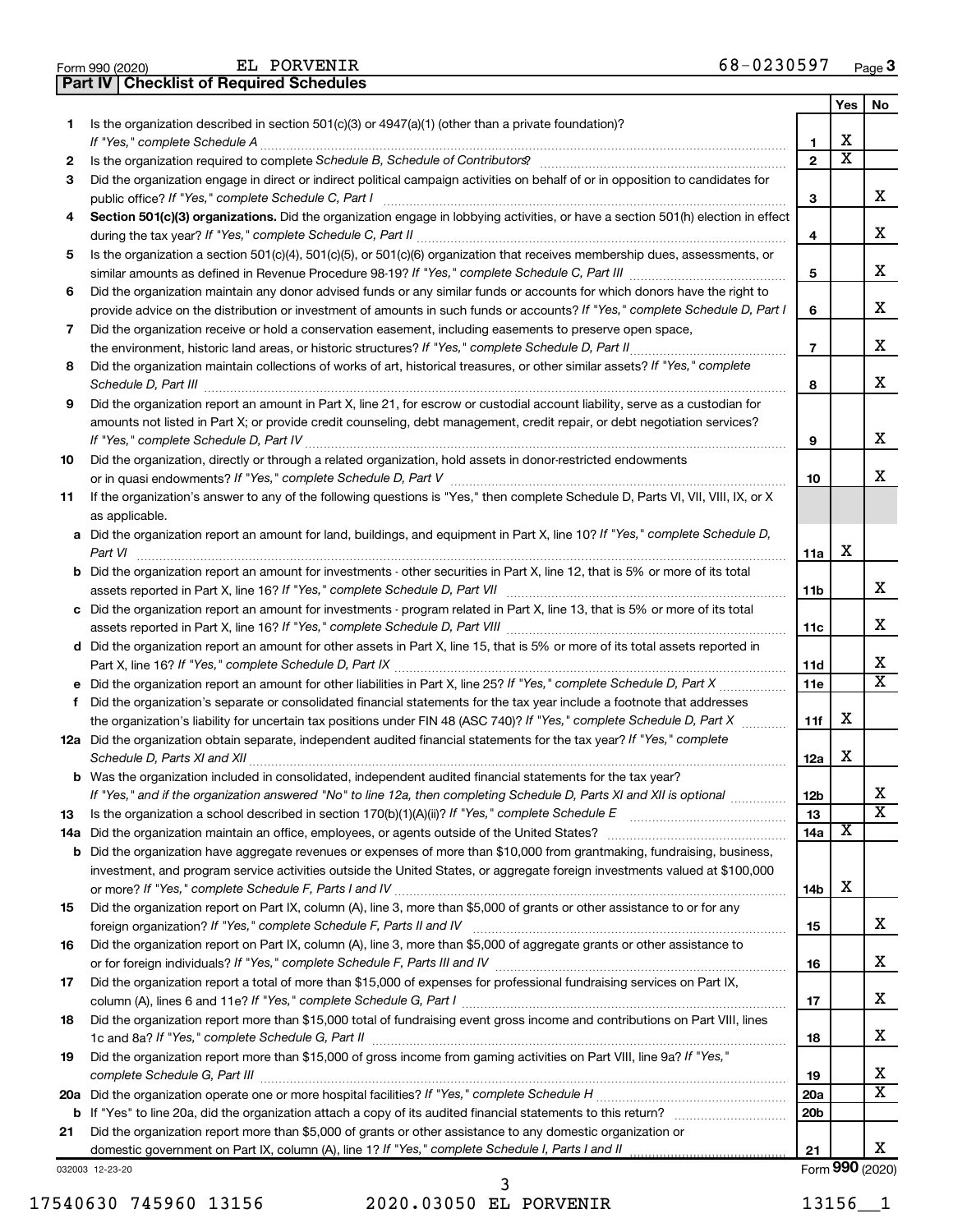|  | Form 990 (2020) |
|--|-----------------|
|  |                 |

EL PORVENIR

*(continued)* **Part IV Checklist of Required Schedules**

|               |                                                                                                                                                                 |                 | Yes | No                           |
|---------------|-----------------------------------------------------------------------------------------------------------------------------------------------------------------|-----------------|-----|------------------------------|
| 22            | Did the organization report more than \$5,000 of grants or other assistance to or for domestic individuals on                                                   |                 |     |                              |
|               |                                                                                                                                                                 | 22              |     | x                            |
| 23            | Did the organization answer "Yes" to Part VII, Section A, line 3, 4, or 5 about compensation of the organization's current                                      |                 |     |                              |
|               | and former officers, directors, trustees, key employees, and highest compensated employees? If "Yes," complete                                                  |                 |     | x                            |
|               |                                                                                                                                                                 | 23              |     |                              |
|               | 24a Did the organization have a tax-exempt bond issue with an outstanding principal amount of more than \$100,000 as of the                                     |                 |     |                              |
|               | last day of the year, that was issued after December 31, 2002? If "Yes," answer lines 24b through 24d and complete                                              | 24a             |     | x                            |
|               |                                                                                                                                                                 | 24 <sub>b</sub> |     |                              |
|               | c Did the organization maintain an escrow account other than a refunding escrow at any time during the year to defease                                          |                 |     |                              |
|               |                                                                                                                                                                 | 24c             |     |                              |
|               |                                                                                                                                                                 | 24d             |     |                              |
|               | 25a Section 501(c)(3), 501(c)(4), and 501(c)(29) organizations. Did the organization engage in an excess benefit                                                |                 |     |                              |
|               |                                                                                                                                                                 | 25a             |     | x                            |
|               | b Is the organization aware that it engaged in an excess benefit transaction with a disqualified person in a prior year, and                                    |                 |     |                              |
|               | that the transaction has not been reported on any of the organization's prior Forms 990 or 990-EZ? If "Yes," complete                                           |                 |     |                              |
|               | Schedule L, Part I                                                                                                                                              | 25b             |     | х                            |
| 26            | Did the organization report any amount on Part X, line 5 or 22, for receivables from or payables to any current                                                 |                 |     |                              |
|               | or former officer, director, trustee, key employee, creator or founder, substantial contributor, or 35%                                                         |                 |     |                              |
|               |                                                                                                                                                                 | 26              |     | x                            |
| 27            | Did the organization provide a grant or other assistance to any current or former officer, director, trustee, key employee,                                     |                 |     |                              |
|               | creator or founder, substantial contributor or employee thereof, a grant selection committee member, or to a 35% controlled                                     |                 |     |                              |
|               | entity (including an employee thereof) or family member of any of these persons? If "Yes," complete Schedule L, Part III                                        | 27              |     | x                            |
| 28            | Was the organization a party to a business transaction with one of the following parties (see Schedule L, Part IV                                               |                 |     |                              |
|               | instructions, for applicable filing thresholds, conditions, and exceptions):                                                                                    |                 |     |                              |
|               | a A current or former officer, director, trustee, key employee, creator or founder, or substantial contributor? If                                              |                 |     |                              |
|               |                                                                                                                                                                 | 28a             |     | x<br>$\overline{\mathtt{x}}$ |
|               |                                                                                                                                                                 | 28b             |     |                              |
|               | c A 35% controlled entity of one or more individuals and/or organizations described in lines 28a or 28b?If                                                      |                 |     | X                            |
| 29            |                                                                                                                                                                 | 28c<br>29       | X   |                              |
| 30            | Did the organization receive contributions of art, historical treasures, or other similar assets, or qualified conservation                                     |                 |     |                              |
|               |                                                                                                                                                                 | 30              |     | x                            |
| 31            | Did the organization liquidate, terminate, or dissolve and cease operations? If "Yes," complete Schedule N, Part I                                              | 31              |     | $\overline{\mathtt{x}}$      |
| 32            | Did the organization sell, exchange, dispose of, or transfer more than 25% of its net assets? If "Yes," complete                                                |                 |     |                              |
|               | Schedule N, Part II                                                                                                                                             | 32              |     | x                            |
| 33            | Did the organization own 100% of an entity disregarded as separate from the organization under Regulations                                                      |                 |     |                              |
|               |                                                                                                                                                                 | 33              |     | X                            |
| 34            | Was the organization related to any tax-exempt or taxable entity? If "Yes," complete Schedule R, Part II, III, or IV, and                                       |                 |     |                              |
|               | Part V, line 1                                                                                                                                                  | 34              |     | x                            |
|               | 35a Did the organization have a controlled entity within the meaning of section 512(b)(13)?                                                                     | 35a             |     | $\overline{\mathtt{x}}$      |
|               | <b>b</b> If "Yes" to line 35a, did the organization receive any payment from or engage in any transaction with a controlled entity                              |                 |     |                              |
|               |                                                                                                                                                                 | 35b             |     |                              |
| 36            | Section 501(c)(3) organizations. Did the organization make any transfers to an exempt non-charitable related organization?                                      |                 |     |                              |
|               |                                                                                                                                                                 | 36              |     | x                            |
| 37            | Did the organization conduct more than 5% of its activities through an entity that is not a related organization                                                |                 |     |                              |
|               |                                                                                                                                                                 | 37              |     | x                            |
| 38            | Did the organization complete Schedule O and provide explanations in Schedule O for Part VI, lines 11b and 19?                                                  |                 | х   |                              |
| <b>Part V</b> | <b>Statements Regarding Other IRS Filings and Tax Compliance</b>                                                                                                | 38              |     |                              |
|               | Check if Schedule O contains a response or note to any line in this Part V [11] [12] Check if Schedule O contains a response or note to any line in this Part V |                 |     |                              |
|               |                                                                                                                                                                 |                 | Yes | No                           |
|               | 1a                                                                                                                                                              |                 |     |                              |
|               | 1b                                                                                                                                                              |                 |     |                              |
|               | c Did the organization comply with backup withholding rules for reportable payments to vendors and reportable gaming                                            |                 |     |                              |
|               |                                                                                                                                                                 | 1c              | х   |                              |
|               | 032004 12-23-20                                                                                                                                                 |                 |     | Form 990 (2020)              |

17540630 745960 13156 2020.03050 EL PORVENIR 13156\_\_1 4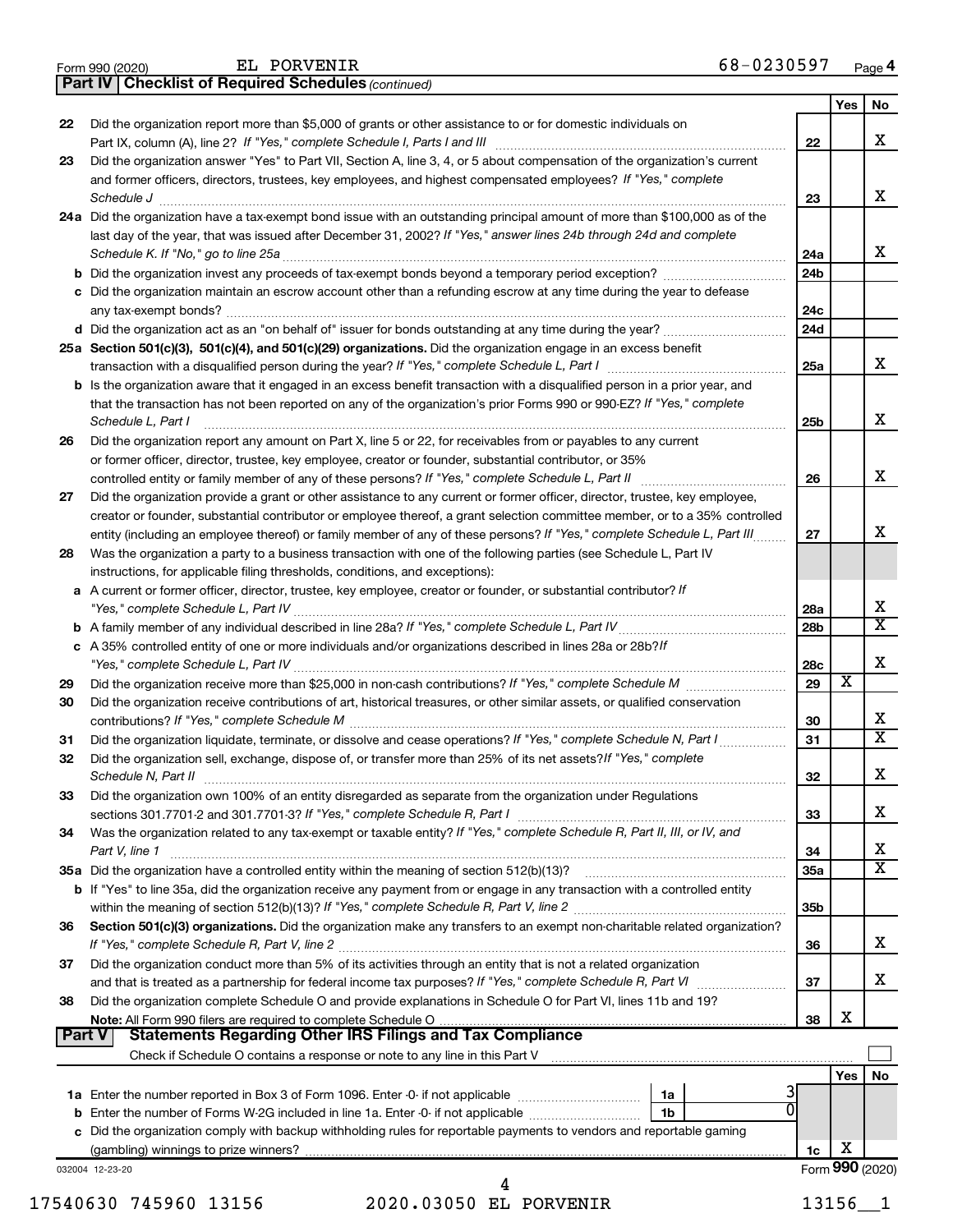| Form 990 (2020) |
|-----------------|
|-----------------|

EL PORVENIR

**Part V** Statements Regarding Other IRS Filings and Tax Compliance (continued)

| 2a Enter the number of employees reported on Form W-3, Transmittal of Wage and Tax Statements,<br>3<br>filed for the calendar year ending with or within the year covered by this return<br>2a<br>х<br>2 <sub>b</sub><br>x<br>3a Did the organization have unrelated business gross income of \$1,000 or more during the year?<br>За<br><b>b</b> If "Yes," has it filed a Form 990-T for this year? If "No" to line 3b, provide an explanation on Schedule O<br>3b<br>4a At any time during the calendar year, did the organization have an interest in, or a signature or other authority over, a<br>x<br>financial account in a foreign country (such as a bank account, securities account, or other financial account)?<br>4a<br><b>b</b> If "Yes," enter the name of the foreign country <b>&gt; NICARAGUA</b><br>See instructions for filing requirements for FinCEN Form 114, Report of Foreign Bank and Financial Accounts (FBAR).<br>х<br>5a<br>$\overline{\texttt{x}}$<br>5b<br>b<br>5с<br>c<br>6a Does the organization have annual gross receipts that are normally greater than \$100,000, and did the organization solicit<br>x<br>6a<br><b>b</b> If "Yes," did the organization include with every solicitation an express statement that such contributions or gifts<br>6b<br>Organizations that may receive deductible contributions under section 170(c).<br>7<br>x<br>Did the organization receive a payment in excess of \$75 made partly as a contribution and partly for goods and services provided to the payor?<br>7a<br>a<br>7b<br>c Did the organization sell, exchange, or otherwise dispose of tangible personal property for which it was required<br>х<br>7c<br>7d<br>d If "Yes," indicate the number of Forms 8282 filed during the year [11] [11] No. 2010 [12] Henry Marian Republicance of Forms 8282 filed during the year<br>x<br>7е<br>е<br>X<br>7f<br>f.<br>If the organization received a contribution of qualified intellectual property, did the organization file Form 8899 as required?<br>7g<br>g<br>If the organization received a contribution of cars, boats, airplanes, or other vehicles, did the organization file a Form 1098-C?<br>7h<br>h.<br>Sponsoring organizations maintaining donor advised funds. Did a donor advised fund maintained by the<br>8<br>N/A<br>8<br>Sponsoring organizations maintaining donor advised funds.<br>9<br>N/A<br>9а<br>Did the sponsoring organization make any taxable distributions under section 4966?<br>а<br>9b<br>b<br>Section 501(c)(7) organizations. Enter:<br>10<br>10a<br>а<br>b Gross receipts, included on Form 990, Part VIII, line 12, for public use of club facilities<br>10 <sub>b</sub><br>Section 501(c)(12) organizations. Enter:<br>11<br> 11a <br>b Gross income from other sources (Do not net amounts due or paid to other sources against<br>11b<br>12a Section 4947(a)(1) non-exempt charitable trusts. Is the organization filing Form 990 in lieu of Form 1041?<br>12a<br><b>b</b> If "Yes," enter the amount of tax-exempt interest received or accrued during the year $\ldots$ $\mathbf{N}/\mathbf{A}$<br>12b<br>Section 501(c)(29) qualified nonprofit health insurance issuers.<br>13<br>N/A<br>13a<br>Note: See the instructions for additional information the organization must report on Schedule O.<br><b>b</b> Enter the amount of reserves the organization is required to maintain by the states in which the<br>13 <sub>b</sub><br>13с<br>x<br>14a Did the organization receive any payments for indoor tanning services during the tax year?<br>14a<br><b>b</b> If "Yes," has it filed a Form 720 to report these payments? If "No," provide an explanation on Schedule O<br>14b<br>Is the organization subject to the section 4960 tax on payment(s) of more than \$1,000,000 in remuneration or<br>15<br>X.<br>15<br>If "Yes," see instructions and file Form 4720, Schedule N.<br>x<br>Is the organization an educational institution subject to the section 4968 excise tax on net investment income?<br>16<br>16<br>If "Yes," complete Form 4720, Schedule O. |  |  | Yes | No |
|-----------------------------------------------------------------------------------------------------------------------------------------------------------------------------------------------------------------------------------------------------------------------------------------------------------------------------------------------------------------------------------------------------------------------------------------------------------------------------------------------------------------------------------------------------------------------------------------------------------------------------------------------------------------------------------------------------------------------------------------------------------------------------------------------------------------------------------------------------------------------------------------------------------------------------------------------------------------------------------------------------------------------------------------------------------------------------------------------------------------------------------------------------------------------------------------------------------------------------------------------------------------------------------------------------------------------------------------------------------------------------------------------------------------------------------------------------------------------------------------------------------------------------------------------------------------------------------------------------------------------------------------------------------------------------------------------------------------------------------------------------------------------------------------------------------------------------------------------------------------------------------------------------------------------------------------------------------------------------------------------------------------------------------------------------------------------------------------------------------------------------------------------------------------------------------------------------------------------------------------------------------------------------------------------------------------------------------------------------------------------------------------------------------------------------------------------------------------------------------------------------------------------------------------------------------------------------------------------------------------------------------------------------------------------------------------------------------------------------------------------------------------------------------------------------------------------------------------------------------------------------------------------------------------------------------------------------------------------------------------------------------------------------------------------------------------------------------------------------------------------------------------------------------------------------------------------------------------------------------------------------------------------------------------------------------------------------------------------------------------------------------------------------------------------------------------------------------------------------------------------------------------------------------------------------------------------------------------------------------------------------------------------------------------------------------------------------------------------------------------------------------------------------------------------------------------------------------------------------------------------------------------------------------------------------------------------------------------------------------------------------------------------------------------------------------------------------------------------------|--|--|-----|----|
|                                                                                                                                                                                                                                                                                                                                                                                                                                                                                                                                                                                                                                                                                                                                                                                                                                                                                                                                                                                                                                                                                                                                                                                                                                                                                                                                                                                                                                                                                                                                                                                                                                                                                                                                                                                                                                                                                                                                                                                                                                                                                                                                                                                                                                                                                                                                                                                                                                                                                                                                                                                                                                                                                                                                                                                                                                                                                                                                                                                                                                                                                                                                                                                                                                                                                                                                                                                                                                                                                                                                                                                                                                                                                                                                                                                                                                                                                                                                                                                                                                                                                                     |  |  |     |    |
|                                                                                                                                                                                                                                                                                                                                                                                                                                                                                                                                                                                                                                                                                                                                                                                                                                                                                                                                                                                                                                                                                                                                                                                                                                                                                                                                                                                                                                                                                                                                                                                                                                                                                                                                                                                                                                                                                                                                                                                                                                                                                                                                                                                                                                                                                                                                                                                                                                                                                                                                                                                                                                                                                                                                                                                                                                                                                                                                                                                                                                                                                                                                                                                                                                                                                                                                                                                                                                                                                                                                                                                                                                                                                                                                                                                                                                                                                                                                                                                                                                                                                                     |  |  |     |    |
|                                                                                                                                                                                                                                                                                                                                                                                                                                                                                                                                                                                                                                                                                                                                                                                                                                                                                                                                                                                                                                                                                                                                                                                                                                                                                                                                                                                                                                                                                                                                                                                                                                                                                                                                                                                                                                                                                                                                                                                                                                                                                                                                                                                                                                                                                                                                                                                                                                                                                                                                                                                                                                                                                                                                                                                                                                                                                                                                                                                                                                                                                                                                                                                                                                                                                                                                                                                                                                                                                                                                                                                                                                                                                                                                                                                                                                                                                                                                                                                                                                                                                                     |  |  |     |    |
|                                                                                                                                                                                                                                                                                                                                                                                                                                                                                                                                                                                                                                                                                                                                                                                                                                                                                                                                                                                                                                                                                                                                                                                                                                                                                                                                                                                                                                                                                                                                                                                                                                                                                                                                                                                                                                                                                                                                                                                                                                                                                                                                                                                                                                                                                                                                                                                                                                                                                                                                                                                                                                                                                                                                                                                                                                                                                                                                                                                                                                                                                                                                                                                                                                                                                                                                                                                                                                                                                                                                                                                                                                                                                                                                                                                                                                                                                                                                                                                                                                                                                                     |  |  |     |    |
|                                                                                                                                                                                                                                                                                                                                                                                                                                                                                                                                                                                                                                                                                                                                                                                                                                                                                                                                                                                                                                                                                                                                                                                                                                                                                                                                                                                                                                                                                                                                                                                                                                                                                                                                                                                                                                                                                                                                                                                                                                                                                                                                                                                                                                                                                                                                                                                                                                                                                                                                                                                                                                                                                                                                                                                                                                                                                                                                                                                                                                                                                                                                                                                                                                                                                                                                                                                                                                                                                                                                                                                                                                                                                                                                                                                                                                                                                                                                                                                                                                                                                                     |  |  |     |    |
|                                                                                                                                                                                                                                                                                                                                                                                                                                                                                                                                                                                                                                                                                                                                                                                                                                                                                                                                                                                                                                                                                                                                                                                                                                                                                                                                                                                                                                                                                                                                                                                                                                                                                                                                                                                                                                                                                                                                                                                                                                                                                                                                                                                                                                                                                                                                                                                                                                                                                                                                                                                                                                                                                                                                                                                                                                                                                                                                                                                                                                                                                                                                                                                                                                                                                                                                                                                                                                                                                                                                                                                                                                                                                                                                                                                                                                                                                                                                                                                                                                                                                                     |  |  |     |    |
|                                                                                                                                                                                                                                                                                                                                                                                                                                                                                                                                                                                                                                                                                                                                                                                                                                                                                                                                                                                                                                                                                                                                                                                                                                                                                                                                                                                                                                                                                                                                                                                                                                                                                                                                                                                                                                                                                                                                                                                                                                                                                                                                                                                                                                                                                                                                                                                                                                                                                                                                                                                                                                                                                                                                                                                                                                                                                                                                                                                                                                                                                                                                                                                                                                                                                                                                                                                                                                                                                                                                                                                                                                                                                                                                                                                                                                                                                                                                                                                                                                                                                                     |  |  |     |    |
|                                                                                                                                                                                                                                                                                                                                                                                                                                                                                                                                                                                                                                                                                                                                                                                                                                                                                                                                                                                                                                                                                                                                                                                                                                                                                                                                                                                                                                                                                                                                                                                                                                                                                                                                                                                                                                                                                                                                                                                                                                                                                                                                                                                                                                                                                                                                                                                                                                                                                                                                                                                                                                                                                                                                                                                                                                                                                                                                                                                                                                                                                                                                                                                                                                                                                                                                                                                                                                                                                                                                                                                                                                                                                                                                                                                                                                                                                                                                                                                                                                                                                                     |  |  |     |    |
|                                                                                                                                                                                                                                                                                                                                                                                                                                                                                                                                                                                                                                                                                                                                                                                                                                                                                                                                                                                                                                                                                                                                                                                                                                                                                                                                                                                                                                                                                                                                                                                                                                                                                                                                                                                                                                                                                                                                                                                                                                                                                                                                                                                                                                                                                                                                                                                                                                                                                                                                                                                                                                                                                                                                                                                                                                                                                                                                                                                                                                                                                                                                                                                                                                                                                                                                                                                                                                                                                                                                                                                                                                                                                                                                                                                                                                                                                                                                                                                                                                                                                                     |  |  |     |    |
|                                                                                                                                                                                                                                                                                                                                                                                                                                                                                                                                                                                                                                                                                                                                                                                                                                                                                                                                                                                                                                                                                                                                                                                                                                                                                                                                                                                                                                                                                                                                                                                                                                                                                                                                                                                                                                                                                                                                                                                                                                                                                                                                                                                                                                                                                                                                                                                                                                                                                                                                                                                                                                                                                                                                                                                                                                                                                                                                                                                                                                                                                                                                                                                                                                                                                                                                                                                                                                                                                                                                                                                                                                                                                                                                                                                                                                                                                                                                                                                                                                                                                                     |  |  |     |    |
|                                                                                                                                                                                                                                                                                                                                                                                                                                                                                                                                                                                                                                                                                                                                                                                                                                                                                                                                                                                                                                                                                                                                                                                                                                                                                                                                                                                                                                                                                                                                                                                                                                                                                                                                                                                                                                                                                                                                                                                                                                                                                                                                                                                                                                                                                                                                                                                                                                                                                                                                                                                                                                                                                                                                                                                                                                                                                                                                                                                                                                                                                                                                                                                                                                                                                                                                                                                                                                                                                                                                                                                                                                                                                                                                                                                                                                                                                                                                                                                                                                                                                                     |  |  |     |    |
|                                                                                                                                                                                                                                                                                                                                                                                                                                                                                                                                                                                                                                                                                                                                                                                                                                                                                                                                                                                                                                                                                                                                                                                                                                                                                                                                                                                                                                                                                                                                                                                                                                                                                                                                                                                                                                                                                                                                                                                                                                                                                                                                                                                                                                                                                                                                                                                                                                                                                                                                                                                                                                                                                                                                                                                                                                                                                                                                                                                                                                                                                                                                                                                                                                                                                                                                                                                                                                                                                                                                                                                                                                                                                                                                                                                                                                                                                                                                                                                                                                                                                                     |  |  |     |    |
|                                                                                                                                                                                                                                                                                                                                                                                                                                                                                                                                                                                                                                                                                                                                                                                                                                                                                                                                                                                                                                                                                                                                                                                                                                                                                                                                                                                                                                                                                                                                                                                                                                                                                                                                                                                                                                                                                                                                                                                                                                                                                                                                                                                                                                                                                                                                                                                                                                                                                                                                                                                                                                                                                                                                                                                                                                                                                                                                                                                                                                                                                                                                                                                                                                                                                                                                                                                                                                                                                                                                                                                                                                                                                                                                                                                                                                                                                                                                                                                                                                                                                                     |  |  |     |    |
|                                                                                                                                                                                                                                                                                                                                                                                                                                                                                                                                                                                                                                                                                                                                                                                                                                                                                                                                                                                                                                                                                                                                                                                                                                                                                                                                                                                                                                                                                                                                                                                                                                                                                                                                                                                                                                                                                                                                                                                                                                                                                                                                                                                                                                                                                                                                                                                                                                                                                                                                                                                                                                                                                                                                                                                                                                                                                                                                                                                                                                                                                                                                                                                                                                                                                                                                                                                                                                                                                                                                                                                                                                                                                                                                                                                                                                                                                                                                                                                                                                                                                                     |  |  |     |    |
|                                                                                                                                                                                                                                                                                                                                                                                                                                                                                                                                                                                                                                                                                                                                                                                                                                                                                                                                                                                                                                                                                                                                                                                                                                                                                                                                                                                                                                                                                                                                                                                                                                                                                                                                                                                                                                                                                                                                                                                                                                                                                                                                                                                                                                                                                                                                                                                                                                                                                                                                                                                                                                                                                                                                                                                                                                                                                                                                                                                                                                                                                                                                                                                                                                                                                                                                                                                                                                                                                                                                                                                                                                                                                                                                                                                                                                                                                                                                                                                                                                                                                                     |  |  |     |    |
|                                                                                                                                                                                                                                                                                                                                                                                                                                                                                                                                                                                                                                                                                                                                                                                                                                                                                                                                                                                                                                                                                                                                                                                                                                                                                                                                                                                                                                                                                                                                                                                                                                                                                                                                                                                                                                                                                                                                                                                                                                                                                                                                                                                                                                                                                                                                                                                                                                                                                                                                                                                                                                                                                                                                                                                                                                                                                                                                                                                                                                                                                                                                                                                                                                                                                                                                                                                                                                                                                                                                                                                                                                                                                                                                                                                                                                                                                                                                                                                                                                                                                                     |  |  |     |    |
|                                                                                                                                                                                                                                                                                                                                                                                                                                                                                                                                                                                                                                                                                                                                                                                                                                                                                                                                                                                                                                                                                                                                                                                                                                                                                                                                                                                                                                                                                                                                                                                                                                                                                                                                                                                                                                                                                                                                                                                                                                                                                                                                                                                                                                                                                                                                                                                                                                                                                                                                                                                                                                                                                                                                                                                                                                                                                                                                                                                                                                                                                                                                                                                                                                                                                                                                                                                                                                                                                                                                                                                                                                                                                                                                                                                                                                                                                                                                                                                                                                                                                                     |  |  |     |    |
|                                                                                                                                                                                                                                                                                                                                                                                                                                                                                                                                                                                                                                                                                                                                                                                                                                                                                                                                                                                                                                                                                                                                                                                                                                                                                                                                                                                                                                                                                                                                                                                                                                                                                                                                                                                                                                                                                                                                                                                                                                                                                                                                                                                                                                                                                                                                                                                                                                                                                                                                                                                                                                                                                                                                                                                                                                                                                                                                                                                                                                                                                                                                                                                                                                                                                                                                                                                                                                                                                                                                                                                                                                                                                                                                                                                                                                                                                                                                                                                                                                                                                                     |  |  |     |    |
|                                                                                                                                                                                                                                                                                                                                                                                                                                                                                                                                                                                                                                                                                                                                                                                                                                                                                                                                                                                                                                                                                                                                                                                                                                                                                                                                                                                                                                                                                                                                                                                                                                                                                                                                                                                                                                                                                                                                                                                                                                                                                                                                                                                                                                                                                                                                                                                                                                                                                                                                                                                                                                                                                                                                                                                                                                                                                                                                                                                                                                                                                                                                                                                                                                                                                                                                                                                                                                                                                                                                                                                                                                                                                                                                                                                                                                                                                                                                                                                                                                                                                                     |  |  |     |    |
|                                                                                                                                                                                                                                                                                                                                                                                                                                                                                                                                                                                                                                                                                                                                                                                                                                                                                                                                                                                                                                                                                                                                                                                                                                                                                                                                                                                                                                                                                                                                                                                                                                                                                                                                                                                                                                                                                                                                                                                                                                                                                                                                                                                                                                                                                                                                                                                                                                                                                                                                                                                                                                                                                                                                                                                                                                                                                                                                                                                                                                                                                                                                                                                                                                                                                                                                                                                                                                                                                                                                                                                                                                                                                                                                                                                                                                                                                                                                                                                                                                                                                                     |  |  |     |    |
|                                                                                                                                                                                                                                                                                                                                                                                                                                                                                                                                                                                                                                                                                                                                                                                                                                                                                                                                                                                                                                                                                                                                                                                                                                                                                                                                                                                                                                                                                                                                                                                                                                                                                                                                                                                                                                                                                                                                                                                                                                                                                                                                                                                                                                                                                                                                                                                                                                                                                                                                                                                                                                                                                                                                                                                                                                                                                                                                                                                                                                                                                                                                                                                                                                                                                                                                                                                                                                                                                                                                                                                                                                                                                                                                                                                                                                                                                                                                                                                                                                                                                                     |  |  |     |    |
|                                                                                                                                                                                                                                                                                                                                                                                                                                                                                                                                                                                                                                                                                                                                                                                                                                                                                                                                                                                                                                                                                                                                                                                                                                                                                                                                                                                                                                                                                                                                                                                                                                                                                                                                                                                                                                                                                                                                                                                                                                                                                                                                                                                                                                                                                                                                                                                                                                                                                                                                                                                                                                                                                                                                                                                                                                                                                                                                                                                                                                                                                                                                                                                                                                                                                                                                                                                                                                                                                                                                                                                                                                                                                                                                                                                                                                                                                                                                                                                                                                                                                                     |  |  |     |    |
|                                                                                                                                                                                                                                                                                                                                                                                                                                                                                                                                                                                                                                                                                                                                                                                                                                                                                                                                                                                                                                                                                                                                                                                                                                                                                                                                                                                                                                                                                                                                                                                                                                                                                                                                                                                                                                                                                                                                                                                                                                                                                                                                                                                                                                                                                                                                                                                                                                                                                                                                                                                                                                                                                                                                                                                                                                                                                                                                                                                                                                                                                                                                                                                                                                                                                                                                                                                                                                                                                                                                                                                                                                                                                                                                                                                                                                                                                                                                                                                                                                                                                                     |  |  |     |    |
|                                                                                                                                                                                                                                                                                                                                                                                                                                                                                                                                                                                                                                                                                                                                                                                                                                                                                                                                                                                                                                                                                                                                                                                                                                                                                                                                                                                                                                                                                                                                                                                                                                                                                                                                                                                                                                                                                                                                                                                                                                                                                                                                                                                                                                                                                                                                                                                                                                                                                                                                                                                                                                                                                                                                                                                                                                                                                                                                                                                                                                                                                                                                                                                                                                                                                                                                                                                                                                                                                                                                                                                                                                                                                                                                                                                                                                                                                                                                                                                                                                                                                                     |  |  |     |    |
|                                                                                                                                                                                                                                                                                                                                                                                                                                                                                                                                                                                                                                                                                                                                                                                                                                                                                                                                                                                                                                                                                                                                                                                                                                                                                                                                                                                                                                                                                                                                                                                                                                                                                                                                                                                                                                                                                                                                                                                                                                                                                                                                                                                                                                                                                                                                                                                                                                                                                                                                                                                                                                                                                                                                                                                                                                                                                                                                                                                                                                                                                                                                                                                                                                                                                                                                                                                                                                                                                                                                                                                                                                                                                                                                                                                                                                                                                                                                                                                                                                                                                                     |  |  |     |    |
|                                                                                                                                                                                                                                                                                                                                                                                                                                                                                                                                                                                                                                                                                                                                                                                                                                                                                                                                                                                                                                                                                                                                                                                                                                                                                                                                                                                                                                                                                                                                                                                                                                                                                                                                                                                                                                                                                                                                                                                                                                                                                                                                                                                                                                                                                                                                                                                                                                                                                                                                                                                                                                                                                                                                                                                                                                                                                                                                                                                                                                                                                                                                                                                                                                                                                                                                                                                                                                                                                                                                                                                                                                                                                                                                                                                                                                                                                                                                                                                                                                                                                                     |  |  |     |    |
|                                                                                                                                                                                                                                                                                                                                                                                                                                                                                                                                                                                                                                                                                                                                                                                                                                                                                                                                                                                                                                                                                                                                                                                                                                                                                                                                                                                                                                                                                                                                                                                                                                                                                                                                                                                                                                                                                                                                                                                                                                                                                                                                                                                                                                                                                                                                                                                                                                                                                                                                                                                                                                                                                                                                                                                                                                                                                                                                                                                                                                                                                                                                                                                                                                                                                                                                                                                                                                                                                                                                                                                                                                                                                                                                                                                                                                                                                                                                                                                                                                                                                                     |  |  |     |    |
|                                                                                                                                                                                                                                                                                                                                                                                                                                                                                                                                                                                                                                                                                                                                                                                                                                                                                                                                                                                                                                                                                                                                                                                                                                                                                                                                                                                                                                                                                                                                                                                                                                                                                                                                                                                                                                                                                                                                                                                                                                                                                                                                                                                                                                                                                                                                                                                                                                                                                                                                                                                                                                                                                                                                                                                                                                                                                                                                                                                                                                                                                                                                                                                                                                                                                                                                                                                                                                                                                                                                                                                                                                                                                                                                                                                                                                                                                                                                                                                                                                                                                                     |  |  |     |    |
|                                                                                                                                                                                                                                                                                                                                                                                                                                                                                                                                                                                                                                                                                                                                                                                                                                                                                                                                                                                                                                                                                                                                                                                                                                                                                                                                                                                                                                                                                                                                                                                                                                                                                                                                                                                                                                                                                                                                                                                                                                                                                                                                                                                                                                                                                                                                                                                                                                                                                                                                                                                                                                                                                                                                                                                                                                                                                                                                                                                                                                                                                                                                                                                                                                                                                                                                                                                                                                                                                                                                                                                                                                                                                                                                                                                                                                                                                                                                                                                                                                                                                                     |  |  |     |    |
|                                                                                                                                                                                                                                                                                                                                                                                                                                                                                                                                                                                                                                                                                                                                                                                                                                                                                                                                                                                                                                                                                                                                                                                                                                                                                                                                                                                                                                                                                                                                                                                                                                                                                                                                                                                                                                                                                                                                                                                                                                                                                                                                                                                                                                                                                                                                                                                                                                                                                                                                                                                                                                                                                                                                                                                                                                                                                                                                                                                                                                                                                                                                                                                                                                                                                                                                                                                                                                                                                                                                                                                                                                                                                                                                                                                                                                                                                                                                                                                                                                                                                                     |  |  |     |    |
|                                                                                                                                                                                                                                                                                                                                                                                                                                                                                                                                                                                                                                                                                                                                                                                                                                                                                                                                                                                                                                                                                                                                                                                                                                                                                                                                                                                                                                                                                                                                                                                                                                                                                                                                                                                                                                                                                                                                                                                                                                                                                                                                                                                                                                                                                                                                                                                                                                                                                                                                                                                                                                                                                                                                                                                                                                                                                                                                                                                                                                                                                                                                                                                                                                                                                                                                                                                                                                                                                                                                                                                                                                                                                                                                                                                                                                                                                                                                                                                                                                                                                                     |  |  |     |    |
|                                                                                                                                                                                                                                                                                                                                                                                                                                                                                                                                                                                                                                                                                                                                                                                                                                                                                                                                                                                                                                                                                                                                                                                                                                                                                                                                                                                                                                                                                                                                                                                                                                                                                                                                                                                                                                                                                                                                                                                                                                                                                                                                                                                                                                                                                                                                                                                                                                                                                                                                                                                                                                                                                                                                                                                                                                                                                                                                                                                                                                                                                                                                                                                                                                                                                                                                                                                                                                                                                                                                                                                                                                                                                                                                                                                                                                                                                                                                                                                                                                                                                                     |  |  |     |    |
|                                                                                                                                                                                                                                                                                                                                                                                                                                                                                                                                                                                                                                                                                                                                                                                                                                                                                                                                                                                                                                                                                                                                                                                                                                                                                                                                                                                                                                                                                                                                                                                                                                                                                                                                                                                                                                                                                                                                                                                                                                                                                                                                                                                                                                                                                                                                                                                                                                                                                                                                                                                                                                                                                                                                                                                                                                                                                                                                                                                                                                                                                                                                                                                                                                                                                                                                                                                                                                                                                                                                                                                                                                                                                                                                                                                                                                                                                                                                                                                                                                                                                                     |  |  |     |    |
|                                                                                                                                                                                                                                                                                                                                                                                                                                                                                                                                                                                                                                                                                                                                                                                                                                                                                                                                                                                                                                                                                                                                                                                                                                                                                                                                                                                                                                                                                                                                                                                                                                                                                                                                                                                                                                                                                                                                                                                                                                                                                                                                                                                                                                                                                                                                                                                                                                                                                                                                                                                                                                                                                                                                                                                                                                                                                                                                                                                                                                                                                                                                                                                                                                                                                                                                                                                                                                                                                                                                                                                                                                                                                                                                                                                                                                                                                                                                                                                                                                                                                                     |  |  |     |    |
|                                                                                                                                                                                                                                                                                                                                                                                                                                                                                                                                                                                                                                                                                                                                                                                                                                                                                                                                                                                                                                                                                                                                                                                                                                                                                                                                                                                                                                                                                                                                                                                                                                                                                                                                                                                                                                                                                                                                                                                                                                                                                                                                                                                                                                                                                                                                                                                                                                                                                                                                                                                                                                                                                                                                                                                                                                                                                                                                                                                                                                                                                                                                                                                                                                                                                                                                                                                                                                                                                                                                                                                                                                                                                                                                                                                                                                                                                                                                                                                                                                                                                                     |  |  |     |    |
|                                                                                                                                                                                                                                                                                                                                                                                                                                                                                                                                                                                                                                                                                                                                                                                                                                                                                                                                                                                                                                                                                                                                                                                                                                                                                                                                                                                                                                                                                                                                                                                                                                                                                                                                                                                                                                                                                                                                                                                                                                                                                                                                                                                                                                                                                                                                                                                                                                                                                                                                                                                                                                                                                                                                                                                                                                                                                                                                                                                                                                                                                                                                                                                                                                                                                                                                                                                                                                                                                                                                                                                                                                                                                                                                                                                                                                                                                                                                                                                                                                                                                                     |  |  |     |    |
|                                                                                                                                                                                                                                                                                                                                                                                                                                                                                                                                                                                                                                                                                                                                                                                                                                                                                                                                                                                                                                                                                                                                                                                                                                                                                                                                                                                                                                                                                                                                                                                                                                                                                                                                                                                                                                                                                                                                                                                                                                                                                                                                                                                                                                                                                                                                                                                                                                                                                                                                                                                                                                                                                                                                                                                                                                                                                                                                                                                                                                                                                                                                                                                                                                                                                                                                                                                                                                                                                                                                                                                                                                                                                                                                                                                                                                                                                                                                                                                                                                                                                                     |  |  |     |    |
|                                                                                                                                                                                                                                                                                                                                                                                                                                                                                                                                                                                                                                                                                                                                                                                                                                                                                                                                                                                                                                                                                                                                                                                                                                                                                                                                                                                                                                                                                                                                                                                                                                                                                                                                                                                                                                                                                                                                                                                                                                                                                                                                                                                                                                                                                                                                                                                                                                                                                                                                                                                                                                                                                                                                                                                                                                                                                                                                                                                                                                                                                                                                                                                                                                                                                                                                                                                                                                                                                                                                                                                                                                                                                                                                                                                                                                                                                                                                                                                                                                                                                                     |  |  |     |    |
|                                                                                                                                                                                                                                                                                                                                                                                                                                                                                                                                                                                                                                                                                                                                                                                                                                                                                                                                                                                                                                                                                                                                                                                                                                                                                                                                                                                                                                                                                                                                                                                                                                                                                                                                                                                                                                                                                                                                                                                                                                                                                                                                                                                                                                                                                                                                                                                                                                                                                                                                                                                                                                                                                                                                                                                                                                                                                                                                                                                                                                                                                                                                                                                                                                                                                                                                                                                                                                                                                                                                                                                                                                                                                                                                                                                                                                                                                                                                                                                                                                                                                                     |  |  |     |    |
|                                                                                                                                                                                                                                                                                                                                                                                                                                                                                                                                                                                                                                                                                                                                                                                                                                                                                                                                                                                                                                                                                                                                                                                                                                                                                                                                                                                                                                                                                                                                                                                                                                                                                                                                                                                                                                                                                                                                                                                                                                                                                                                                                                                                                                                                                                                                                                                                                                                                                                                                                                                                                                                                                                                                                                                                                                                                                                                                                                                                                                                                                                                                                                                                                                                                                                                                                                                                                                                                                                                                                                                                                                                                                                                                                                                                                                                                                                                                                                                                                                                                                                     |  |  |     |    |
|                                                                                                                                                                                                                                                                                                                                                                                                                                                                                                                                                                                                                                                                                                                                                                                                                                                                                                                                                                                                                                                                                                                                                                                                                                                                                                                                                                                                                                                                                                                                                                                                                                                                                                                                                                                                                                                                                                                                                                                                                                                                                                                                                                                                                                                                                                                                                                                                                                                                                                                                                                                                                                                                                                                                                                                                                                                                                                                                                                                                                                                                                                                                                                                                                                                                                                                                                                                                                                                                                                                                                                                                                                                                                                                                                                                                                                                                                                                                                                                                                                                                                                     |  |  |     |    |
|                                                                                                                                                                                                                                                                                                                                                                                                                                                                                                                                                                                                                                                                                                                                                                                                                                                                                                                                                                                                                                                                                                                                                                                                                                                                                                                                                                                                                                                                                                                                                                                                                                                                                                                                                                                                                                                                                                                                                                                                                                                                                                                                                                                                                                                                                                                                                                                                                                                                                                                                                                                                                                                                                                                                                                                                                                                                                                                                                                                                                                                                                                                                                                                                                                                                                                                                                                                                                                                                                                                                                                                                                                                                                                                                                                                                                                                                                                                                                                                                                                                                                                     |  |  |     |    |
|                                                                                                                                                                                                                                                                                                                                                                                                                                                                                                                                                                                                                                                                                                                                                                                                                                                                                                                                                                                                                                                                                                                                                                                                                                                                                                                                                                                                                                                                                                                                                                                                                                                                                                                                                                                                                                                                                                                                                                                                                                                                                                                                                                                                                                                                                                                                                                                                                                                                                                                                                                                                                                                                                                                                                                                                                                                                                                                                                                                                                                                                                                                                                                                                                                                                                                                                                                                                                                                                                                                                                                                                                                                                                                                                                                                                                                                                                                                                                                                                                                                                                                     |  |  |     |    |
|                                                                                                                                                                                                                                                                                                                                                                                                                                                                                                                                                                                                                                                                                                                                                                                                                                                                                                                                                                                                                                                                                                                                                                                                                                                                                                                                                                                                                                                                                                                                                                                                                                                                                                                                                                                                                                                                                                                                                                                                                                                                                                                                                                                                                                                                                                                                                                                                                                                                                                                                                                                                                                                                                                                                                                                                                                                                                                                                                                                                                                                                                                                                                                                                                                                                                                                                                                                                                                                                                                                                                                                                                                                                                                                                                                                                                                                                                                                                                                                                                                                                                                     |  |  |     |    |
|                                                                                                                                                                                                                                                                                                                                                                                                                                                                                                                                                                                                                                                                                                                                                                                                                                                                                                                                                                                                                                                                                                                                                                                                                                                                                                                                                                                                                                                                                                                                                                                                                                                                                                                                                                                                                                                                                                                                                                                                                                                                                                                                                                                                                                                                                                                                                                                                                                                                                                                                                                                                                                                                                                                                                                                                                                                                                                                                                                                                                                                                                                                                                                                                                                                                                                                                                                                                                                                                                                                                                                                                                                                                                                                                                                                                                                                                                                                                                                                                                                                                                                     |  |  |     |    |
|                                                                                                                                                                                                                                                                                                                                                                                                                                                                                                                                                                                                                                                                                                                                                                                                                                                                                                                                                                                                                                                                                                                                                                                                                                                                                                                                                                                                                                                                                                                                                                                                                                                                                                                                                                                                                                                                                                                                                                                                                                                                                                                                                                                                                                                                                                                                                                                                                                                                                                                                                                                                                                                                                                                                                                                                                                                                                                                                                                                                                                                                                                                                                                                                                                                                                                                                                                                                                                                                                                                                                                                                                                                                                                                                                                                                                                                                                                                                                                                                                                                                                                     |  |  |     |    |
|                                                                                                                                                                                                                                                                                                                                                                                                                                                                                                                                                                                                                                                                                                                                                                                                                                                                                                                                                                                                                                                                                                                                                                                                                                                                                                                                                                                                                                                                                                                                                                                                                                                                                                                                                                                                                                                                                                                                                                                                                                                                                                                                                                                                                                                                                                                                                                                                                                                                                                                                                                                                                                                                                                                                                                                                                                                                                                                                                                                                                                                                                                                                                                                                                                                                                                                                                                                                                                                                                                                                                                                                                                                                                                                                                                                                                                                                                                                                                                                                                                                                                                     |  |  |     |    |
|                                                                                                                                                                                                                                                                                                                                                                                                                                                                                                                                                                                                                                                                                                                                                                                                                                                                                                                                                                                                                                                                                                                                                                                                                                                                                                                                                                                                                                                                                                                                                                                                                                                                                                                                                                                                                                                                                                                                                                                                                                                                                                                                                                                                                                                                                                                                                                                                                                                                                                                                                                                                                                                                                                                                                                                                                                                                                                                                                                                                                                                                                                                                                                                                                                                                                                                                                                                                                                                                                                                                                                                                                                                                                                                                                                                                                                                                                                                                                                                                                                                                                                     |  |  |     |    |
|                                                                                                                                                                                                                                                                                                                                                                                                                                                                                                                                                                                                                                                                                                                                                                                                                                                                                                                                                                                                                                                                                                                                                                                                                                                                                                                                                                                                                                                                                                                                                                                                                                                                                                                                                                                                                                                                                                                                                                                                                                                                                                                                                                                                                                                                                                                                                                                                                                                                                                                                                                                                                                                                                                                                                                                                                                                                                                                                                                                                                                                                                                                                                                                                                                                                                                                                                                                                                                                                                                                                                                                                                                                                                                                                                                                                                                                                                                                                                                                                                                                                                                     |  |  |     |    |
|                                                                                                                                                                                                                                                                                                                                                                                                                                                                                                                                                                                                                                                                                                                                                                                                                                                                                                                                                                                                                                                                                                                                                                                                                                                                                                                                                                                                                                                                                                                                                                                                                                                                                                                                                                                                                                                                                                                                                                                                                                                                                                                                                                                                                                                                                                                                                                                                                                                                                                                                                                                                                                                                                                                                                                                                                                                                                                                                                                                                                                                                                                                                                                                                                                                                                                                                                                                                                                                                                                                                                                                                                                                                                                                                                                                                                                                                                                                                                                                                                                                                                                     |  |  |     |    |
|                                                                                                                                                                                                                                                                                                                                                                                                                                                                                                                                                                                                                                                                                                                                                                                                                                                                                                                                                                                                                                                                                                                                                                                                                                                                                                                                                                                                                                                                                                                                                                                                                                                                                                                                                                                                                                                                                                                                                                                                                                                                                                                                                                                                                                                                                                                                                                                                                                                                                                                                                                                                                                                                                                                                                                                                                                                                                                                                                                                                                                                                                                                                                                                                                                                                                                                                                                                                                                                                                                                                                                                                                                                                                                                                                                                                                                                                                                                                                                                                                                                                                                     |  |  |     |    |
|                                                                                                                                                                                                                                                                                                                                                                                                                                                                                                                                                                                                                                                                                                                                                                                                                                                                                                                                                                                                                                                                                                                                                                                                                                                                                                                                                                                                                                                                                                                                                                                                                                                                                                                                                                                                                                                                                                                                                                                                                                                                                                                                                                                                                                                                                                                                                                                                                                                                                                                                                                                                                                                                                                                                                                                                                                                                                                                                                                                                                                                                                                                                                                                                                                                                                                                                                                                                                                                                                                                                                                                                                                                                                                                                                                                                                                                                                                                                                                                                                                                                                                     |  |  |     |    |

Form (2020) **990**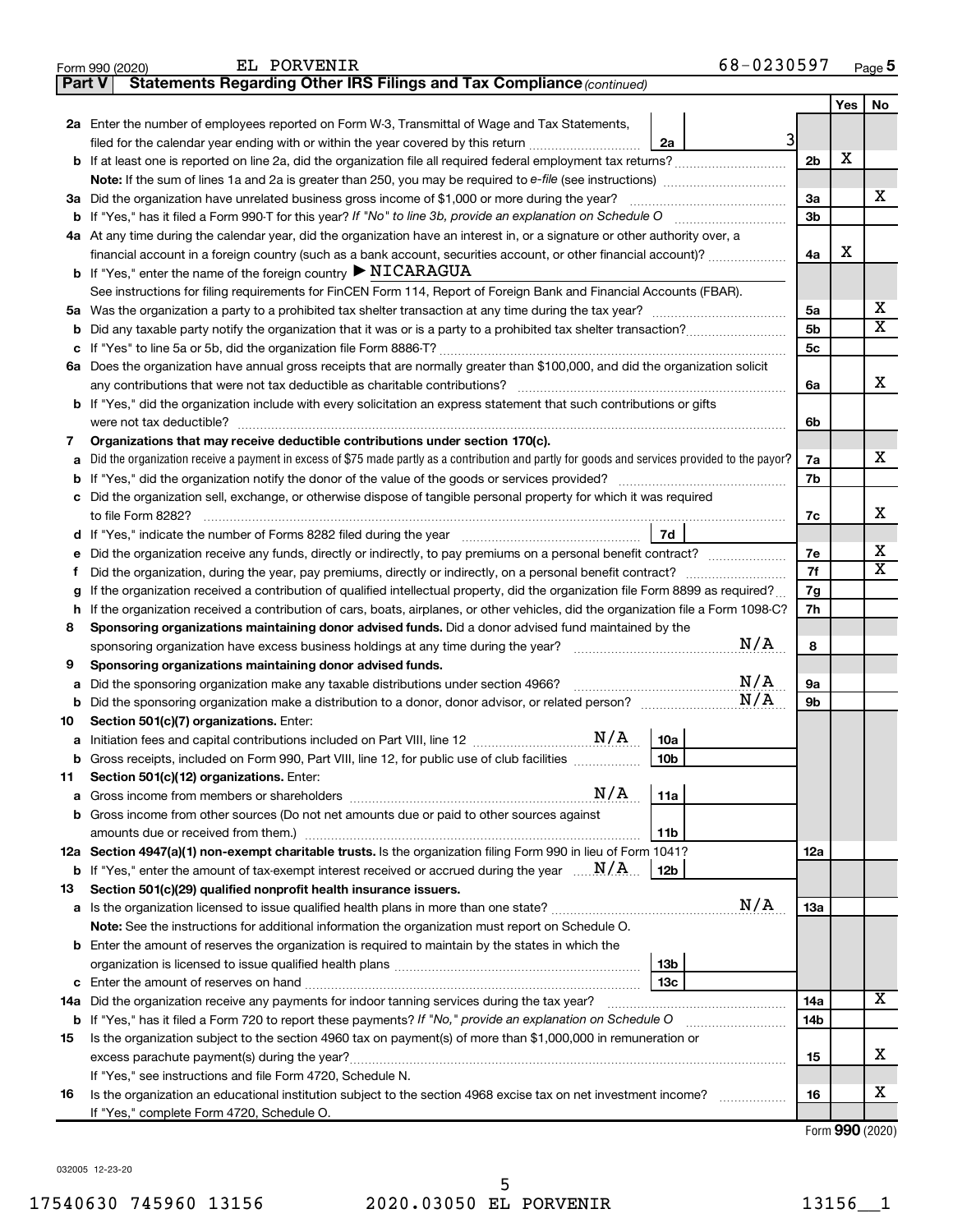|    | EL PORVENIR<br>Form 990 (2020)                                                                                                                                              |    | 68-0230597 |                 |                 | Page 6                  |
|----|-----------------------------------------------------------------------------------------------------------------------------------------------------------------------------|----|------------|-----------------|-----------------|-------------------------|
|    | Governance, Management, and Disclosure For each "Yes" response to lines 2 through 7b below, and for a "No" response<br>Part VI                                              |    |            |                 |                 |                         |
|    | to line 8a, 8b, or 10b below, describe the circumstances, processes, or changes on Schedule O. See instructions.                                                            |    |            |                 |                 |                         |
|    |                                                                                                                                                                             |    |            |                 |                 | $\boxed{\textbf{X}}$    |
|    | <b>Section A. Governing Body and Management</b>                                                                                                                             |    |            |                 |                 |                         |
|    |                                                                                                                                                                             |    | 14         |                 | Yes             | No                      |
|    | 1a Enter the number of voting members of the governing body at the end of the tax year                                                                                      | 1a |            |                 |                 |                         |
|    | If there are material differences in voting rights among members of the governing body, or if the governing                                                                 |    |            |                 |                 |                         |
|    | body delegated broad authority to an executive committee or similar committee, explain on Schedule O.                                                                       |    | 14         |                 |                 |                         |
|    | <b>b</b> Enter the number of voting members included on line 1a, above, who are independent                                                                                 | 1b |            |                 |                 |                         |
| 2  | Did any officer, director, trustee, or key employee have a family relationship or a business relationship with any other                                                    |    |            |                 |                 | х                       |
|    | Did the organization delegate control over management duties customarily performed by or under the direct supervision                                                       |    |            | 2               |                 |                         |
| 3  |                                                                                                                                                                             |    |            | 3               |                 | Х                       |
| 4  | Did the organization make any significant changes to its governing documents since the prior Form 990 was filed?                                                            |    |            | 4               |                 | $\overline{\text{x}}$   |
| 5  |                                                                                                                                                                             |    |            | 5               |                 | $\overline{\mathbf{x}}$ |
| 6  |                                                                                                                                                                             |    |            | 6               |                 | $\overline{\mathbf{x}}$ |
|    | 7a Did the organization have members, stockholders, or other persons who had the power to elect or appoint one or                                                           |    |            |                 |                 |                         |
|    |                                                                                                                                                                             |    |            |                 |                 | X                       |
|    |                                                                                                                                                                             |    |            | 7a              |                 |                         |
|    | <b>b</b> Are any governance decisions of the organization reserved to (or subject to approval by) members, stockholders, or                                                 |    |            |                 |                 | х                       |
|    | persons other than the governing body?<br>Did the organization contemporaneously document the meetings held or written actions undertaken during the year by the following: |    |            | 7b              |                 |                         |
| 8  |                                                                                                                                                                             |    |            | 8a              | х               |                         |
|    |                                                                                                                                                                             |    |            | 8b              | X               |                         |
| 9  | Is there any officer, director, trustee, or key employee listed in Part VII, Section A, who cannot be reached at the                                                        |    |            |                 |                 |                         |
|    |                                                                                                                                                                             |    |            | 9               |                 | x                       |
|    | <b>Section B. Policies</b> (This Section B requests information about policies not required by the Internal Revenue Code.)                                                  |    |            |                 |                 |                         |
|    |                                                                                                                                                                             |    |            |                 | Yes             | No                      |
|    |                                                                                                                                                                             |    |            | 10a             |                 | х                       |
|    | b If "Yes," did the organization have written policies and procedures governing the activities of such chapters, affiliates,                                                |    |            |                 |                 |                         |
|    |                                                                                                                                                                             |    |            | 10b             |                 |                         |
|    | 11a Has the organization provided a complete copy of this Form 990 to all members of its governing body before filing the form?                                             |    |            | 11a             | X               |                         |
|    | <b>b</b> Describe in Schedule O the process, if any, used by the organization to review this Form 990.                                                                      |    |            |                 |                 |                         |
|    |                                                                                                                                                                             |    |            | 12a             | х               |                         |
|    |                                                                                                                                                                             |    |            | 12 <sub>b</sub> | X               |                         |
|    | c Did the organization regularly and consistently monitor and enforce compliance with the policy? If "Yes," describe                                                        |    |            |                 |                 |                         |
|    | in Schedule O how this was done manufactured and continuum and contact the was done manufactured and contact t                                                              |    |            | 12c             | х               |                         |
| 13 | Did the organization have a written whistleblower policy?                                                                                                                   |    |            | 13              | X.              |                         |
| 14 |                                                                                                                                                                             |    |            | 14              | X               |                         |
| 15 | Did the process for determining compensation of the following persons include a review and approval by independent                                                          |    |            |                 |                 |                         |
|    | persons, comparability data, and contemporaneous substantiation of the deliberation and decision?                                                                           |    |            |                 |                 |                         |
|    |                                                                                                                                                                             |    |            | 15a             | X               |                         |
|    |                                                                                                                                                                             |    |            | 15b             |                 | X                       |
|    | If "Yes" to line 15a or 15b, describe the process in Schedule O (see instructions).                                                                                         |    |            |                 |                 |                         |
|    | 16a Did the organization invest in, contribute assets to, or participate in a joint venture or similar arrangement with a                                                   |    |            |                 |                 |                         |
|    | taxable entity during the year?                                                                                                                                             |    |            | 16a             |                 | x                       |
|    | b If "Yes," did the organization follow a written policy or procedure requiring the organization to evaluate its participation                                              |    |            |                 |                 |                         |
|    | in joint venture arrangements under applicable federal tax law, and take steps to safeguard the organization's                                                              |    |            |                 |                 |                         |
|    |                                                                                                                                                                             |    |            | 16b             |                 |                         |
|    | <b>Section C. Disclosure</b>                                                                                                                                                |    |            |                 |                 |                         |
| 17 | List the states with which a copy of this Form 990 is required to be filed $\blacktriangleright$ CA, OR                                                                     |    |            |                 |                 |                         |
| 18 | Section 6104 requires an organization to make its Forms 1023 (1024 or 1024-A, if applicable), 990, and 990-T (Section 501(c)(3)s only) available                            |    |            |                 |                 |                         |
|    | for public inspection. Indicate how you made these available. Check all that apply.                                                                                         |    |            |                 |                 |                         |
|    | $ \mathbf{X} $ Own website<br>$ \underline{X} $ Upon request<br>Another's website<br>Other (explain on Schedule O)                                                          |    |            |                 |                 |                         |
| 19 | Describe on Schedule O whether (and if so, how) the organization made its governing documents, conflict of interest policy, and financial                                   |    |            |                 |                 |                         |
|    | statements available to the public during the tax year.                                                                                                                     |    |            |                 |                 |                         |
| 20 | State the name, address, and telephone number of the person who possesses the organization's books and records                                                              |    |            |                 |                 |                         |
|    | ROBERT BELL $ (303)861-1499$                                                                                                                                                |    |            |                 |                 |                         |
|    | 80020<br>GARDEN CENTER, NO. 135, BROOMFIELD,<br>80<br>CO                                                                                                                    |    |            |                 |                 |                         |
|    | 032006 12-23-20                                                                                                                                                             |    |            |                 | Form 990 (2020) |                         |
|    |                                                                                                                                                                             |    |            |                 |                 |                         |
|    | 17540630 745960 13156<br>2020.03050 EL PORVENIR                                                                                                                             |    |            |                 | 13156           |                         |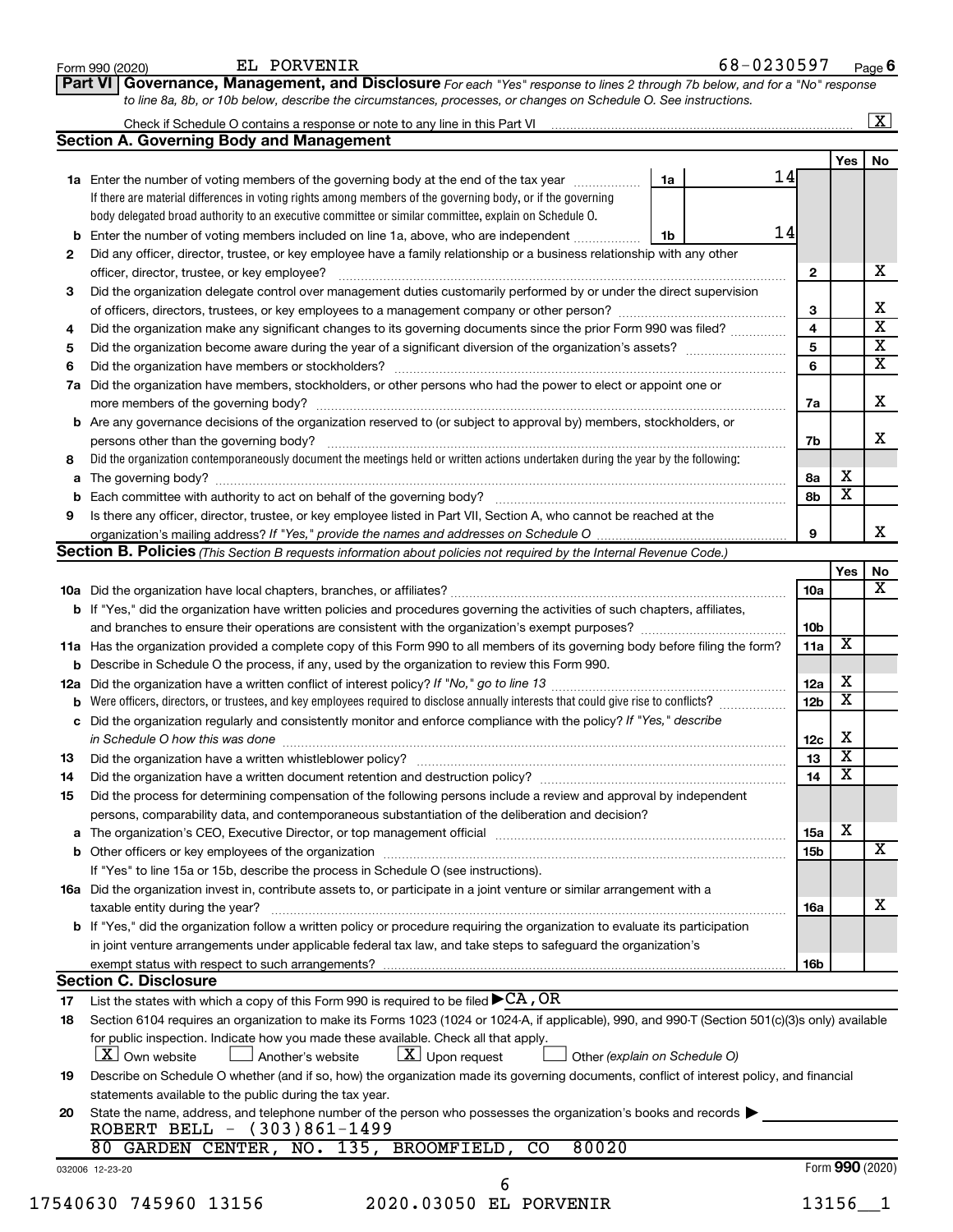$\Box$ 

| Part VII Compensation of Officers, Directors, Trustees, Key Employees, Highest Compensated |
|--------------------------------------------------------------------------------------------|
| <b>Employees, and Independent Contractors</b>                                              |

Check if Schedule O contains a response or note to any line in this Part VII

**Section A. Officers, Directors, Trustees, Key Employees, and Highest Compensated Employees**

**1a**  Complete this table for all persons required to be listed. Report compensation for the calendar year ending with or within the organization's tax year.  $\bullet$  List all of the organization's current officers, directors, trustees (whether individuals or organizations), regardless of amount of compensation.

Enter -0- in columns (D), (E), and (F) if no compensation was paid.

**•** List all of the organization's current key employees, if any. See instructions for definition of "key employee."

• List the organization's five *current* highest compensated employees (other than an officer, director, trustee, or key employee) who received reportable compensation (Box 5 of Form W-2 and/or Box 7 of Form 1099-MISC) of more than \$100,000 from the organization and any related organizations.

 $\bullet$  List all of the organization's former officers, key employees, and highest compensated employees who received more than \$100,000 of reportable compensation from the organization and any related organizations.

**•** List all of the organization's former directors or trustees that received, in the capacity as a former director or trustee of the organization, more than \$10,000 of reportable compensation from the organization and any related organizations.

See instructions for the order in which to list the persons above.

Check this box if neither the organization nor any related organization compensated any current officer, director, or trustee.  $\Box$ 

| (A)                                 | (B)                    |                               |                                                                  | (C)         |              |                                   |        | (D)                 | (E)                                                                                                                                                                               | (F)                      |
|-------------------------------------|------------------------|-------------------------------|------------------------------------------------------------------|-------------|--------------|-----------------------------------|--------|---------------------|-----------------------------------------------------------------------------------------------------------------------------------------------------------------------------------|--------------------------|
| Name and title                      | Average                |                               | (do not check more than one                                      |             | Position     |                                   |        | Reportable          | Reportable                                                                                                                                                                        | Estimated                |
|                                     | hours per              |                               | box, unless person is both an<br>officer and a director/trustee) |             |              |                                   |        | compensation        | compensation                                                                                                                                                                      | amount of                |
|                                     | week                   |                               |                                                                  |             |              |                                   |        | from                | from related<br>organizations<br>(W-2/1099-MISC)<br>0.<br>$\mathbf 0$ .<br>0.<br>$\mathbf 0$ .<br>$\mathbf 0$ .<br>$\mathbf 0$ .<br>$\mathbf 0$<br>$\mathbf 0$ .<br>$\mathbf 0$ . | other                    |
|                                     | (list any<br>hours for | ndividual trustee or director |                                                                  |             |              |                                   |        | the<br>organization |                                                                                                                                                                                   | compensation<br>from the |
|                                     | related                |                               |                                                                  |             |              |                                   |        | (W-2/1099-MISC)     |                                                                                                                                                                                   | organization             |
|                                     | organizations          |                               |                                                                  |             |              |                                   |        |                     |                                                                                                                                                                                   | and related              |
|                                     | below                  |                               | nstitutional trustee                                             |             | Key employee |                                   |        |                     |                                                                                                                                                                                   | organizations            |
|                                     | line)                  |                               |                                                                  | Officer     |              | Highest compensated<br>  employee | Former |                     |                                                                                                                                                                                   |                          |
| ROBERT BELL<br>(1)                  | 40.00                  |                               |                                                                  |             |              |                                   |        |                     |                                                                                                                                                                                   |                          |
| EXECUTIVE DIRECTOR (SEE SCHEDULE O) |                        |                               |                                                                  | $\rm X$     |              |                                   |        | 35,100.             |                                                                                                                                                                                   | 16,410.                  |
| (2)<br><b>JOSEPH SLOAN</b>          | 10.00                  |                               |                                                                  |             |              |                                   |        |                     |                                                                                                                                                                                   |                          |
| CHAIR                               |                        | $\mathbf X$                   |                                                                  | $\mathbf X$ |              |                                   |        | $\mathbf 0$ .       |                                                                                                                                                                                   | 0.                       |
| (3)<br>PHILLIP MCVEY                | 5.00                   |                               |                                                                  |             |              |                                   |        |                     |                                                                                                                                                                                   |                          |
| VICE-CHAIR                          |                        | X                             |                                                                  | X           |              |                                   |        | $\mathbf 0$         |                                                                                                                                                                                   | 0.                       |
| <b>JACK DUNN</b><br>(4)             | 5.00                   |                               |                                                                  |             |              |                                   |        |                     |                                                                                                                                                                                   |                          |
| TREASURER                           |                        | X                             |                                                                  | $\mathbf X$ |              |                                   |        | $\mathbf 0$ .       |                                                                                                                                                                                   | $\mathbf 0$ .            |
| (5)<br><b>JANET ADAMS</b>           | 5.00                   |                               |                                                                  |             |              |                                   |        |                     |                                                                                                                                                                                   |                          |
| <b>SECRETARY</b>                    |                        | X                             |                                                                  | $\mathbf X$ |              |                                   |        | 0                   |                                                                                                                                                                                   | $\mathbf 0$ .            |
| <b>JONI FOSTER</b><br>(6)           | 5.00                   |                               |                                                                  |             |              |                                   |        |                     |                                                                                                                                                                                   |                          |
| <b>DIRECTOR</b>                     |                        | X                             |                                                                  |             |              |                                   |        | 0                   |                                                                                                                                                                                   | 0.                       |
| (7)<br>DAVID M. ARNOLDS             | 5.00                   |                               |                                                                  |             |              |                                   |        |                     |                                                                                                                                                                                   |                          |
| <b>DIRECTOR</b>                     |                        | X                             |                                                                  |             |              |                                   |        | $\mathbf 0$         |                                                                                                                                                                                   | $\mathbf 0$ .            |
| MARK SMITH<br>(8)                   | 5.00                   |                               |                                                                  |             |              |                                   |        |                     |                                                                                                                                                                                   |                          |
| DIRECTOR (UNTIL 10/20)              |                        | X                             |                                                                  |             |              |                                   |        | 0                   |                                                                                                                                                                                   | 0.                       |
| CHRIS CONWAY<br>(9)                 | 5.00                   |                               |                                                                  |             |              |                                   |        |                     |                                                                                                                                                                                   |                          |
| <b>DIRECTOR</b>                     |                        | $\mathbf X$                   |                                                                  |             |              |                                   |        | $\mathbf 0$ .       |                                                                                                                                                                                   | $\mathbf 0$ .            |
| (10) FREDRICK C. COOPER             | 5.00                   |                               |                                                                  |             |              |                                   |        |                     |                                                                                                                                                                                   |                          |
| <b>DIRECTOR</b>                     |                        | X                             |                                                                  |             |              |                                   |        | $\mathbf 0$         | $\mathbf 0$ .                                                                                                                                                                     | $\mathbf 0$ .            |
| (11) RAYMOND P. FINNEY              | 5.00                   |                               |                                                                  |             |              |                                   |        |                     |                                                                                                                                                                                   |                          |
| <b>DIRECTOR</b>                     |                        | $\mathbf X$                   |                                                                  |             |              |                                   |        | 0                   | $\mathbf 0$                                                                                                                                                                       | $\mathbf 0$ .            |
| (12) LESIE MOULTON-POST             | 5.00                   |                               |                                                                  |             |              |                                   |        |                     |                                                                                                                                                                                   |                          |
| <b>DIRECTOR</b>                     |                        | $\mathbf X$                   |                                                                  |             |              |                                   |        | 0                   | $\mathbf 0$ .                                                                                                                                                                     | 0.                       |
| (13) GABRIELA TINOCO                | 5.00                   |                               |                                                                  |             |              |                                   |        |                     |                                                                                                                                                                                   |                          |
| <b>DIRECTOR</b>                     |                        | X                             |                                                                  |             |              |                                   |        | $\mathbf 0$ .       | $\mathbf 0$ .                                                                                                                                                                     | 0.                       |
| (14) RICHARD GAMMON                 | 5.00                   |                               |                                                                  |             |              |                                   |        |                     |                                                                                                                                                                                   |                          |
| DIRECTOR (UNTIL 10/20)              |                        | $\mathbf X$                   |                                                                  |             |              |                                   |        | $\mathbf 0$ .       | $\mathbf 0$ .                                                                                                                                                                     | $\mathbf 0$ .            |
| (15) NORA PILLARD REYNOLDS          | 5.00                   |                               |                                                                  |             |              |                                   |        |                     |                                                                                                                                                                                   |                          |
| <b>DIRECTOR</b>                     |                        | X                             |                                                                  |             |              |                                   |        | 0                   | $\mathbf 0$                                                                                                                                                                       | $\boldsymbol{0}$ .       |
| (16) SHARON POWERS                  | 5.00                   |                               |                                                                  |             |              |                                   |        |                     |                                                                                                                                                                                   |                          |
| <b>DIRECTOR</b>                     |                        | X                             |                                                                  |             |              |                                   |        | $\mathbf 0$         | $\mathbf 0$ .                                                                                                                                                                     | $0$ .                    |
| (17) LIZ SPECHT                     | 5.00                   |                               |                                                                  |             |              |                                   |        |                     |                                                                                                                                                                                   |                          |
| <b>DIRECTOR</b>                     |                        | $\mathbf X$                   |                                                                  |             |              |                                   |        | $\mathbf 0$ .       | $\mathbf 0$ .                                                                                                                                                                     | 0.                       |
| 032007 12-23-20                     |                        |                               |                                                                  |             |              |                                   |        |                     |                                                                                                                                                                                   | Form 990 (2020)          |

7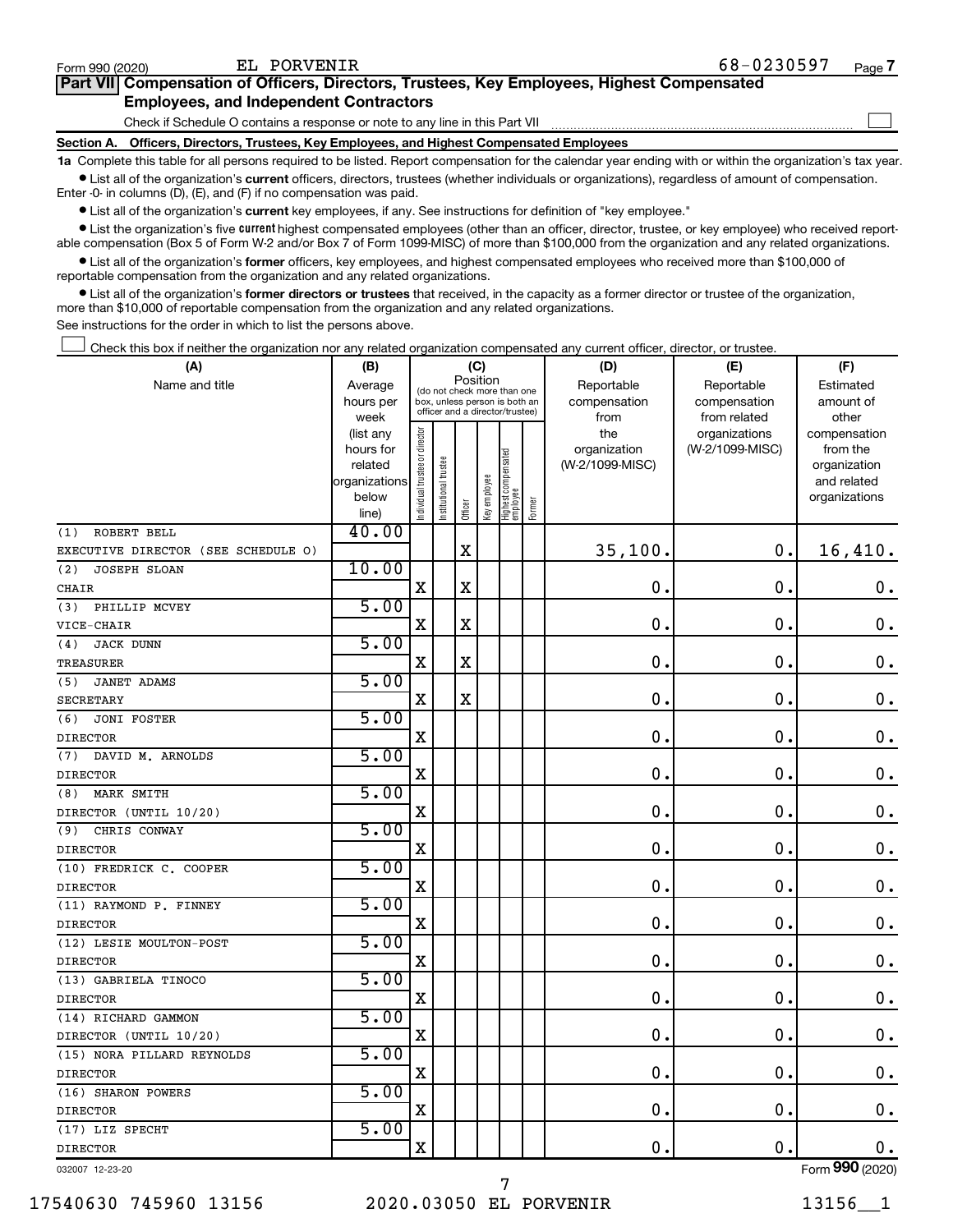|    | EL PORVENIR<br>Form 990 (2020)                                                                                                                                                                                                      |                                                                      |                                                                                                                                                                 |                       |         |              |                                   |                                                   |                                        | 68-0230597                       |                                        |              | Page 8                                                                   |
|----|-------------------------------------------------------------------------------------------------------------------------------------------------------------------------------------------------------------------------------------|----------------------------------------------------------------------|-----------------------------------------------------------------------------------------------------------------------------------------------------------------|-----------------------|---------|--------------|-----------------------------------|---------------------------------------------------|----------------------------------------|----------------------------------|----------------------------------------|--------------|--------------------------------------------------------------------------|
|    | <b>Part VII</b><br>Section A. Officers, Directors, Trustees, Key Employees, and Highest Compensated Employees (continued)                                                                                                           |                                                                      |                                                                                                                                                                 |                       |         |              |                                   |                                                   |                                        |                                  |                                        |              |                                                                          |
|    | (A)<br>Name and title                                                                                                                                                                                                               | (B)<br>Average<br>hours per<br>week                                  | (C)<br>(D)<br>Position<br>Reportable<br>(do not check more than one<br>compensation<br>box, unless person is both an<br>officer and a director/trustee)<br>from |                       |         |              |                                   | (E)<br>Reportable<br>compensation<br>from related |                                        |                                  | (F)<br>Estimated<br>amount of<br>other |              |                                                                          |
|    |                                                                                                                                                                                                                                     | (list any<br>hours for<br>related<br>organizations<br>below<br>line) | Individual trustee or director                                                                                                                                  | Institutional trustee | Officer | Key employee | Highest compensated<br>  employee | Former                                            | the<br>organization<br>(W-2/1099-MISC) | organizations<br>(W-2/1099-MISC) |                                        |              | compensation<br>from the<br>organization<br>and related<br>organizations |
|    |                                                                                                                                                                                                                                     |                                                                      |                                                                                                                                                                 |                       |         |              |                                   |                                                   |                                        |                                  |                                        |              |                                                                          |
|    |                                                                                                                                                                                                                                     |                                                                      |                                                                                                                                                                 |                       |         |              |                                   |                                                   |                                        |                                  |                                        |              |                                                                          |
|    |                                                                                                                                                                                                                                     |                                                                      |                                                                                                                                                                 |                       |         |              |                                   |                                                   |                                        |                                  |                                        |              |                                                                          |
|    |                                                                                                                                                                                                                                     |                                                                      |                                                                                                                                                                 |                       |         |              |                                   |                                                   |                                        |                                  |                                        |              |                                                                          |
|    | 1b Subtotal                                                                                                                                                                                                                         |                                                                      |                                                                                                                                                                 |                       |         |              |                                   |                                                   | 35,100.                                |                                  | $\overline{0}$ .                       |              | 16,410.                                                                  |
| 2  | c Total from continuation sheets to Part VII, Section A manufactured by<br>Total number of individuals (including but not limited to those listed above) who received more than \$100,000 of reportable                             |                                                                      |                                                                                                                                                                 |                       |         |              |                                   |                                                   | $\overline{0}$ .<br>35,100.            |                                  | σ.<br>0.                               |              | $\overline{0}$ .<br>16,410.                                              |
|    | compensation from the organization $\blacktriangleright$                                                                                                                                                                            |                                                                      |                                                                                                                                                                 |                       |         |              |                                   |                                                   |                                        |                                  |                                        |              | 0<br>Yes<br>No                                                           |
| 3  | Did the organization list any former officer, director, trustee, key employee, or highest compensated employee on<br>line 1a? If "Yes," complete Schedule J for such individual manufactured content to the set of the set of the s |                                                                      |                                                                                                                                                                 |                       |         |              |                                   |                                                   |                                        |                                  |                                        | 3            | х                                                                        |
|    | For any individual listed on line 1a, is the sum of reportable compensation and other compensation from the organization<br>and related organizations greater than \$150,000? If "Yes," complete Schedule J for such individual     |                                                                      |                                                                                                                                                                 |                       |         |              |                                   |                                                   |                                        |                                  |                                        | 4            | х                                                                        |
| 5  | Did any person listed on line 1a receive or accrue compensation from any unrelated organization or individual for services<br><b>Section B. Independent Contractors</b>                                                             |                                                                      |                                                                                                                                                                 |                       |         |              |                                   |                                                   |                                        |                                  |                                        | 5            | х                                                                        |
| 1. | Complete this table for your five highest compensated independent contractors that received more than \$100,000 of compensation from                                                                                                |                                                                      |                                                                                                                                                                 |                       |         |              |                                   |                                                   |                                        |                                  |                                        |              |                                                                          |
|    | the organization. Report compensation for the calendar year ending with or within the organization's tax year.<br>(A)                                                                                                               |                                                                      |                                                                                                                                                                 |                       |         |              |                                   |                                                   | (B)                                    |                                  |                                        | (C)          |                                                                          |
|    | Name and business address                                                                                                                                                                                                           |                                                                      |                                                                                                                                                                 | <b>NONE</b>           |         |              |                                   |                                                   | Description of services                |                                  |                                        | Compensation |                                                                          |
|    |                                                                                                                                                                                                                                     |                                                                      |                                                                                                                                                                 |                       |         |              |                                   |                                                   |                                        |                                  |                                        |              |                                                                          |
|    |                                                                                                                                                                                                                                     |                                                                      |                                                                                                                                                                 |                       |         |              |                                   |                                                   |                                        |                                  |                                        |              |                                                                          |
|    |                                                                                                                                                                                                                                     |                                                                      |                                                                                                                                                                 |                       |         |              |                                   |                                                   |                                        |                                  |                                        |              |                                                                          |
| 2  | Total number of independent contractors (including but not limited to those listed above) who received more than                                                                                                                    |                                                                      |                                                                                                                                                                 |                       |         |              |                                   |                                                   |                                        |                                  |                                        |              |                                                                          |
|    | \$100,000 of compensation from the organization                                                                                                                                                                                     |                                                                      |                                                                                                                                                                 |                       |         |              | 0                                 |                                                   |                                        |                                  |                                        |              | Form 990 (2020)                                                          |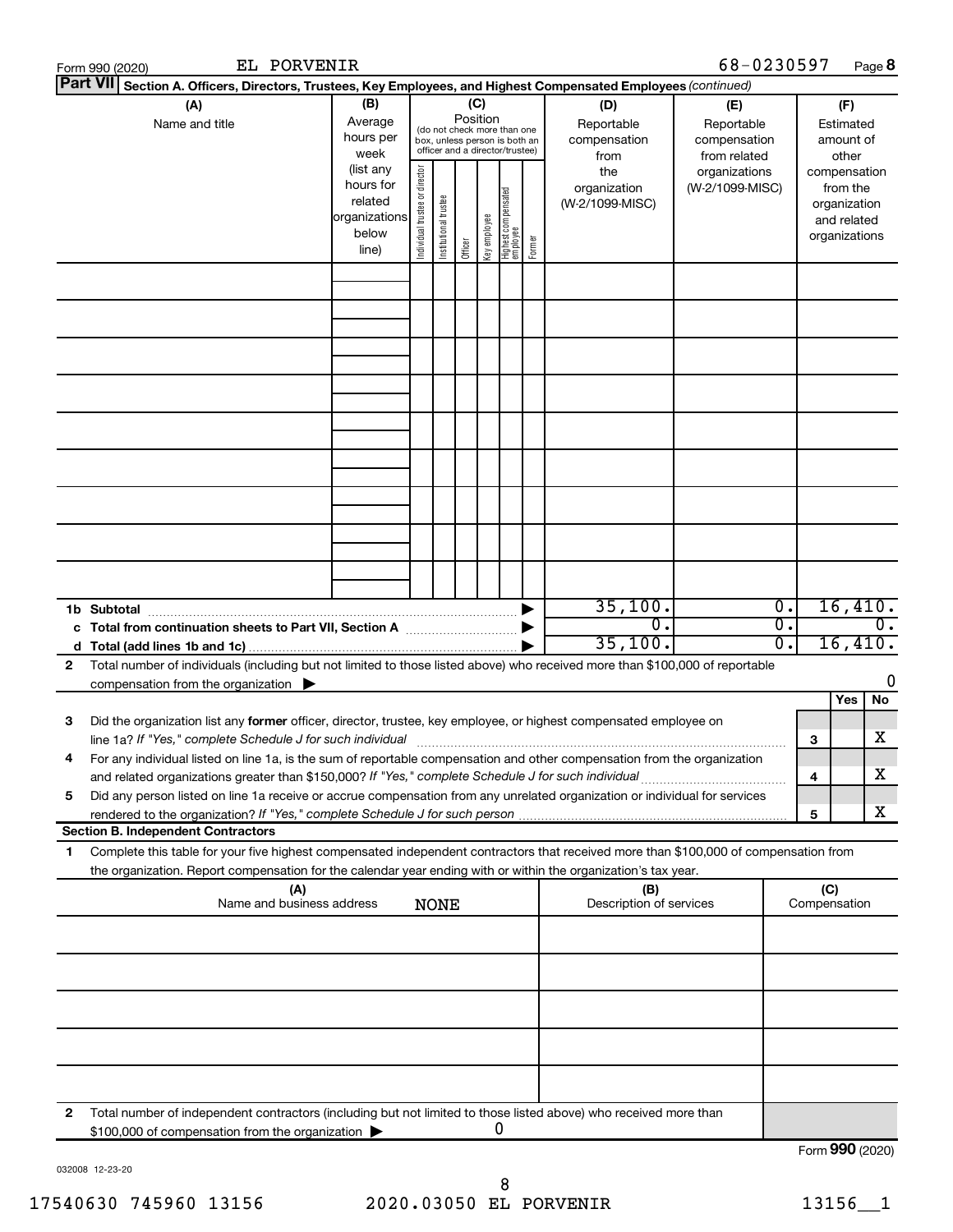|                                                           |                  |      | EL PORVENIR<br>Form 990 (2020)                                                                                       |                |                       |                      |                                   | 68-0230597                  |                         | Page 9 |
|-----------------------------------------------------------|------------------|------|----------------------------------------------------------------------------------------------------------------------|----------------|-----------------------|----------------------|-----------------------------------|-----------------------------|-------------------------|--------|
|                                                           | <b>Part VIII</b> |      | <b>Statement of Revenue</b>                                                                                          |                |                       |                      |                                   |                             |                         |        |
|                                                           |                  |      |                                                                                                                      |                |                       |                      |                                   |                             |                         |        |
|                                                           |                  |      |                                                                                                                      |                |                       | (A)<br>Total revenue | (B)<br>Related or exempt          | $\overline{C}$<br>Unrelated | (D)<br>Revenue excluded |        |
|                                                           |                  |      |                                                                                                                      |                |                       |                      | function revenue business revenue |                             | from tax under          |        |
|                                                           |                  |      |                                                                                                                      |                |                       |                      |                                   |                             | sections 512 - 514      |        |
| Contributions, Gifts, Grants<br>and Other Similar Amounts |                  |      | 1 a Federated campaigns<br>1a                                                                                        |                |                       |                      |                                   |                             |                         |        |
|                                                           |                  |      | 1 <sub>b</sub><br><b>b</b> Membership dues<br>$\ldots \ldots \ldots \ldots \ldots$                                   |                |                       |                      |                                   |                             |                         |        |
|                                                           |                  |      | 1 <sub>c</sub><br>c Fundraising events                                                                               |                |                       |                      |                                   |                             |                         |        |
|                                                           |                  |      | 1 <sub>d</sub><br>d Related organizations                                                                            |                |                       |                      |                                   |                             |                         |        |
|                                                           |                  |      | e Government grants (contributions)<br>1e                                                                            |                |                       |                      |                                   |                             |                         |        |
|                                                           |                  |      | f All other contributions, gifts, grants, and                                                                        |                |                       |                      |                                   |                             |                         |        |
|                                                           |                  |      | similar amounts not included above<br>1f                                                                             |                | <u>1,904,991.</u>     |                      |                                   |                             |                         |        |
|                                                           |                  |      | $1g$ \$<br>Noncash contributions included in lines 1a-1f                                                             |                | 51,746.               |                      |                                   |                             |                         |        |
|                                                           |                  |      |                                                                                                                      |                |                       | $\rceil$ 1,904,991.  |                                   |                             |                         |        |
|                                                           |                  |      |                                                                                                                      |                | <b>Business Code</b>  |                      |                                   |                             |                         |        |
|                                                           |                  | 2 a  | the control of the control of the control of the control of the control of                                           |                |                       |                      |                                   |                             |                         |        |
|                                                           |                  | b    | <u> 1980 - Johann John Stein, markin fizik eta idazlearia (h. 1980).</u>                                             |                |                       |                      |                                   |                             |                         |        |
|                                                           |                  | с    | <u> 1989 - Johann Barbara, martxa alemaniar a</u>                                                                    |                |                       |                      |                                   |                             |                         |        |
|                                                           |                  | d    | the contract of the contract of the contract of the contract of                                                      |                |                       |                      |                                   |                             |                         |        |
| Program Service<br>Revenue                                |                  |      |                                                                                                                      |                |                       |                      |                                   |                             |                         |        |
|                                                           |                  | f.   |                                                                                                                      |                |                       |                      |                                   |                             |                         |        |
|                                                           |                  |      |                                                                                                                      |                | ▶                     |                      |                                   |                             |                         |        |
|                                                           | 3                |      | Investment income (including dividends, interest, and                                                                |                |                       |                      |                                   |                             |                         |        |
|                                                           |                  |      |                                                                                                                      |                |                       | 1,549.               |                                   |                             | 1,549.                  |        |
|                                                           | 4                |      | Income from investment of tax-exempt bond proceeds                                                                   |                |                       |                      |                                   |                             |                         |        |
|                                                           | 5                |      |                                                                                                                      |                |                       |                      |                                   |                             |                         |        |
|                                                           |                  |      | (i) Real                                                                                                             |                | (ii) Personal         |                      |                                   |                             |                         |        |
|                                                           |                  |      | l 6a<br>6 a Gross rents<br>$\ldots \ldots \ldots$                                                                    |                |                       |                      |                                   |                             |                         |        |
|                                                           |                  | b    | Less: rental expenses<br>l 6b                                                                                        |                |                       |                      |                                   |                             |                         |        |
|                                                           |                  | c    | Rental income or (loss)<br>l 6c                                                                                      |                |                       |                      |                                   |                             |                         |        |
|                                                           |                  |      | d Net rental income or (loss)                                                                                        |                |                       |                      |                                   |                             |                         |        |
|                                                           |                  |      | (i) Securities<br>7 a Gross amount from sales of                                                                     |                | (ii) Other            |                      |                                   |                             |                         |        |
|                                                           |                  |      | assets other than inventory<br>7a                                                                                    |                |                       |                      |                                   |                             |                         |        |
|                                                           |                  |      | <b>b</b> Less: cost or other basis                                                                                   |                |                       |                      |                                   |                             |                         |        |
|                                                           |                  |      | and sales expenses<br>l 7b                                                                                           |                |                       |                      |                                   |                             |                         |        |
| venue                                                     |                  |      | 7c<br>c Gain or (loss)                                                                                               |                |                       |                      |                                   |                             |                         |        |
| č                                                         |                  |      |                                                                                                                      |                |                       |                      |                                   |                             |                         |        |
| Other                                                     |                  |      | 8 a Gross income from fundraising events (not                                                                        |                |                       |                      |                                   |                             |                         |        |
|                                                           |                  |      |                                                                                                                      |                |                       |                      |                                   |                             |                         |        |
|                                                           |                  |      | contributions reported on line 1c). See                                                                              |                |                       |                      |                                   |                             |                         |        |
|                                                           |                  |      |                                                                                                                      | 8a             |                       |                      |                                   |                             |                         |        |
|                                                           |                  |      |                                                                                                                      | 8b             |                       |                      |                                   |                             |                         |        |
|                                                           |                  |      | c Net income or (loss) from fundraising events                                                                       |                | .                     |                      |                                   |                             |                         |        |
|                                                           |                  |      | 9 a Gross income from gaming activities. See                                                                         |                |                       |                      |                                   |                             |                         |        |
|                                                           |                  |      |                                                                                                                      | 9a             |                       |                      |                                   |                             |                         |        |
|                                                           |                  |      |                                                                                                                      | 9 <sub>b</sub> |                       |                      |                                   |                             |                         |        |
|                                                           |                  |      | c Net income or (loss) from gaming activities                                                                        |                |                       |                      |                                   |                             |                         |        |
|                                                           |                  |      | 10 a Gross sales of inventory, less returns                                                                          |                |                       |                      |                                   |                             |                         |        |
|                                                           |                  |      |                                                                                                                      | 10a            |                       |                      |                                   |                             |                         |        |
|                                                           |                  |      | <b>b</b> Less: cost of goods sold                                                                                    | 10bl           |                       |                      |                                   |                             |                         |        |
|                                                           |                  |      | c Net income or (loss) from sales of inventory                                                                       |                |                       |                      |                                   |                             |                         |        |
|                                                           |                  |      |                                                                                                                      |                | <b>Business Code</b>  |                      |                                   |                             |                         |        |
| Miscellaneous<br>Revenue                                  |                  | 11 a |                                                                                                                      |                |                       |                      |                                   |                             |                         |        |
|                                                           |                  | b    | the control of the control of the control of the control of the control of                                           |                |                       |                      |                                   |                             |                         |        |
|                                                           |                  | с    | <u> 1989 - Johann John Stein, markin fan it ferstjer fan de ferstjer fan it ferstjer fan it ferstjer fan it fers</u> |                |                       |                      |                                   |                             |                         |        |
|                                                           |                  |      | <u> 1989 - Johann John Stein, markin fan it ferstjer fan it ferstjer fan it ferstjer fan it ferstjer fan it fers</u> |                |                       |                      |                                   |                             |                         |        |
|                                                           |                  |      |                                                                                                                      |                |                       |                      |                                   |                             |                         |        |
|                                                           | 12               |      |                                                                                                                      |                | $\blacktriangleright$ | 1,906,540.           | $\overline{0}$ .                  | $\overline{0}$ .            | 1,549.                  |        |
| 032009 12-23-20                                           |                  |      |                                                                                                                      |                |                       |                      |                                   |                             | Form 990 (2020)         |        |

<sup>032009 12-23-20</sup>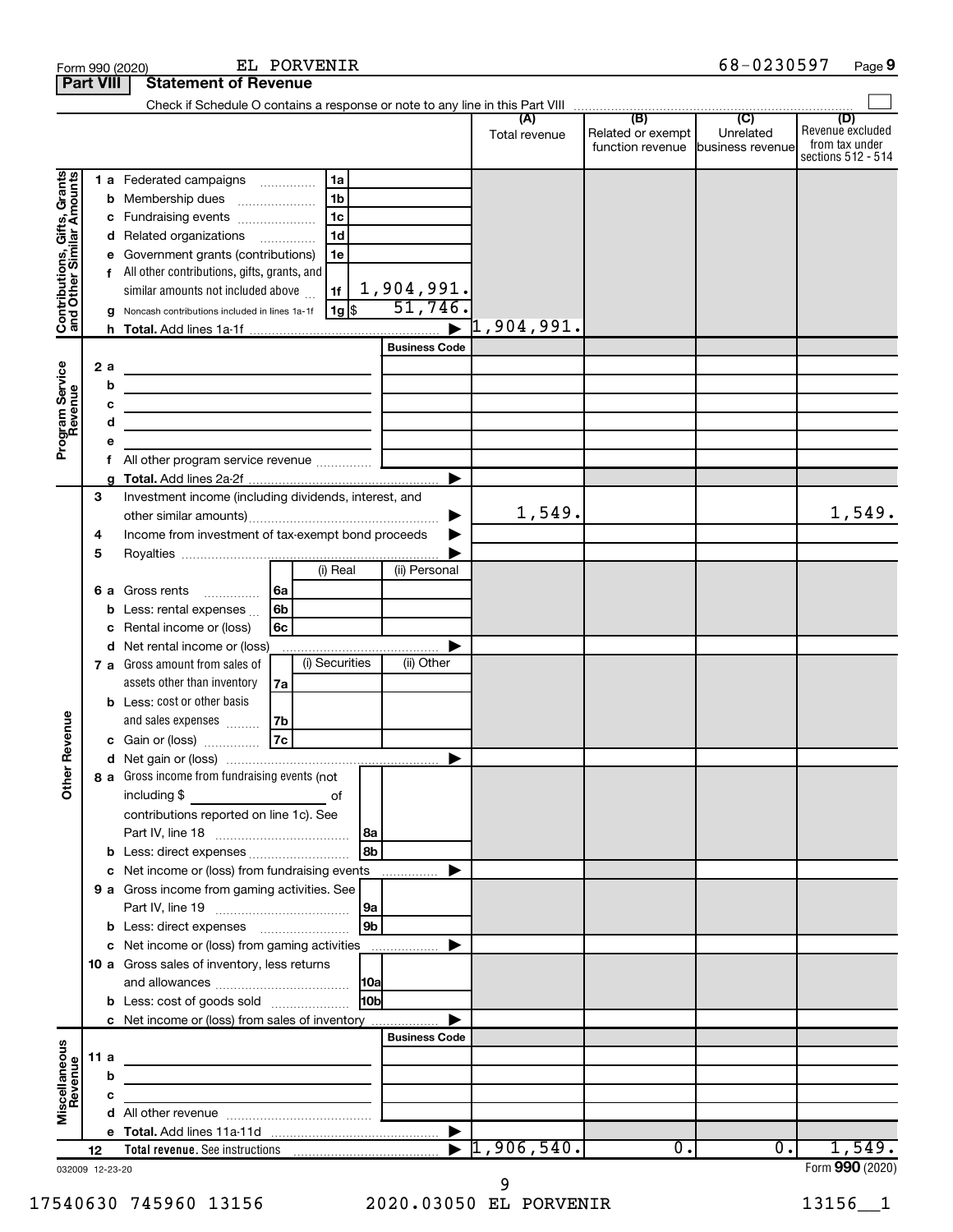# EL PORVENIR

**Part IX Statement of Functional Expenses**

*Section 501(c)(3) and 501(c)(4) organizations must complete all columns. All other organizations must complete column (A).*

|              | Check if Schedule O contains a response or note to any line in this Part IX                          |                         |                                    |                                    |                                |
|--------------|------------------------------------------------------------------------------------------------------|-------------------------|------------------------------------|------------------------------------|--------------------------------|
|              | Do not include amounts reported on lines 6b,<br>7b, 8b, 9b, and 10b of Part VIII.                    | Total expenses          | (B)<br>Program service<br>expenses | Management and<br>general expenses | (D)<br>Fundraising<br>expenses |
| 1.           | Grants and other assistance to domestic organizations                                                |                         |                                    |                                    |                                |
|              | and domestic governments. See Part IV, line 21                                                       |                         |                                    |                                    |                                |
| $\mathbf{2}$ | Grants and other assistance to domestic                                                              |                         |                                    |                                    |                                |
|              | individuals. See Part IV, line 22                                                                    |                         |                                    |                                    |                                |
| 3            | Grants and other assistance to foreign                                                               |                         |                                    |                                    |                                |
|              | organizations, foreign governments, and foreign                                                      |                         |                                    |                                    |                                |
|              | individuals. See Part IV, lines 15 and 16                                                            |                         |                                    |                                    |                                |
| 4            | Benefits paid to or for members                                                                      |                         |                                    |                                    |                                |
| 5            | Compensation of current officers, directors,                                                         |                         |                                    |                                    |                                |
|              | trustees, and key employees                                                                          | 51,510.                 | 30,906.                            | 10,302.                            | 10,302.                        |
| 6            | Compensation not included above to disqualified                                                      |                         |                                    |                                    |                                |
|              | persons (as defined under section 4958(f)(1)) and                                                    |                         |                                    |                                    |                                |
|              | persons described in section 4958(c)(3)(B)                                                           |                         |                                    |                                    |                                |
| 7            | Other salaries and wages                                                                             | 364,768.                | 231,218.                           | 73,413.                            | 60, 137.                       |
| 8            | Pension plan accruals and contributions (include                                                     |                         |                                    |                                    |                                |
|              | section 401(k) and 403(b) employer contributions)                                                    | $\frac{1,358}{170,587}$ | 907.<br>114,621.                   | 275.<br>37,679.                    | 176.<br>18, 287.               |
| 9            |                                                                                                      | 4,748.                  | 2,996.                             | 955.                               | 797.                           |
| 10           |                                                                                                      |                         |                                    |                                    |                                |
| 11           | Fees for services (nonemployees):                                                                    |                         |                                    |                                    |                                |
| a            |                                                                                                      |                         |                                    |                                    |                                |
| с            |                                                                                                      | 16,680.                 |                                    | 16,680.                            |                                |
| d            |                                                                                                      |                         |                                    |                                    |                                |
|              | Professional fundraising services. See Part IV, line 17                                              |                         |                                    |                                    |                                |
| f            | Investment management fees                                                                           | 2,187.                  |                                    | 2,187.                             |                                |
| g            | Other. (If line 11g amount exceeds 10% of line 25,                                                   |                         |                                    |                                    |                                |
|              | column (A) amount, list line 11g expenses on Sch O.)                                                 | 32,011.                 | 5,787.                             | $\frac{6,695}{3,009}$              | 19,529.                        |
| 12           |                                                                                                      | 4,981.                  | 499.                               |                                    | 1,473.                         |
| 13           |                                                                                                      | 30, 389.                | 2,178.                             | 21,782.                            | 6,429.                         |
| 14           |                                                                                                      |                         |                                    |                                    |                                |
| 15           |                                                                                                      |                         |                                    |                                    |                                |
| 16           |                                                                                                      | 37,131.                 | 20,088.                            | 7,734.                             | 9,309.                         |
| 17           |                                                                                                      | 67,471.                 | 58,546.                            | 7,535.                             | 1,390.                         |
| 18           | Payments of travel or entertainment expenses                                                         |                         |                                    |                                    |                                |
|              | for any federal, state, or local public officials                                                    |                         |                                    |                                    |                                |
| 19           | Conferences, conventions, and meetings                                                               | 3,883.                  |                                    | 2,978.                             | 905.                           |
| 20           | Interest                                                                                             |                         |                                    |                                    |                                |
| 21           |                                                                                                      | 33,134.                 |                                    | 33,134.                            |                                |
| 22           | Depreciation, depletion, and amortization                                                            | 6,501.                  | 584.                               | 1,229.                             | 4,688.                         |
| 23           | Insurance<br>Other expenses. Itemize expenses not covered                                            |                         |                                    |                                    |                                |
| 24           | above (List miscellaneous expenses on line 24e. If                                                   |                         |                                    |                                    |                                |
|              | line 24e amount exceeds 10% of line 25, column (A)<br>amount, list line 24e expenses on Schedule O.) |                         |                                    |                                    |                                |
| a            | WATER/SANITATION MATS.                                                                               | 770,585.                | 770,585.                           |                                    |                                |
|              | WASLALA WASH PROJECTS                                                                                | 386, 375.               | 386, 375.                          |                                    |                                |
|              | HEALTH EDUCATION MAT.                                                                                | 94, 248.                | 94, 248.                           |                                    |                                |
|              | WATERSHEDS PROTEC. MAT.                                                                              | 83, 261.                | 83,261.                            |                                    |                                |
|              | e All other expenses                                                                                 | 929.                    |                                    | 712.                               | 217.                           |
| 25           | Total functional expenses. Add lines 1 through 24e                                                   | 2,162,737.              | 1,802,799.                         | 226, 299.                          | 133,639.                       |
| 26           | Joint costs. Complete this line only if the organization                                             |                         |                                    |                                    |                                |
|              | reported in column (B) joint costs from a combined                                                   |                         |                                    |                                    |                                |
|              | educational campaign and fundraising solicitation.                                                   |                         |                                    |                                    |                                |
|              | Check here $\blacktriangleright$<br>if following SOP 98-2 (ASC 958-720)                              |                         |                                    |                                    |                                |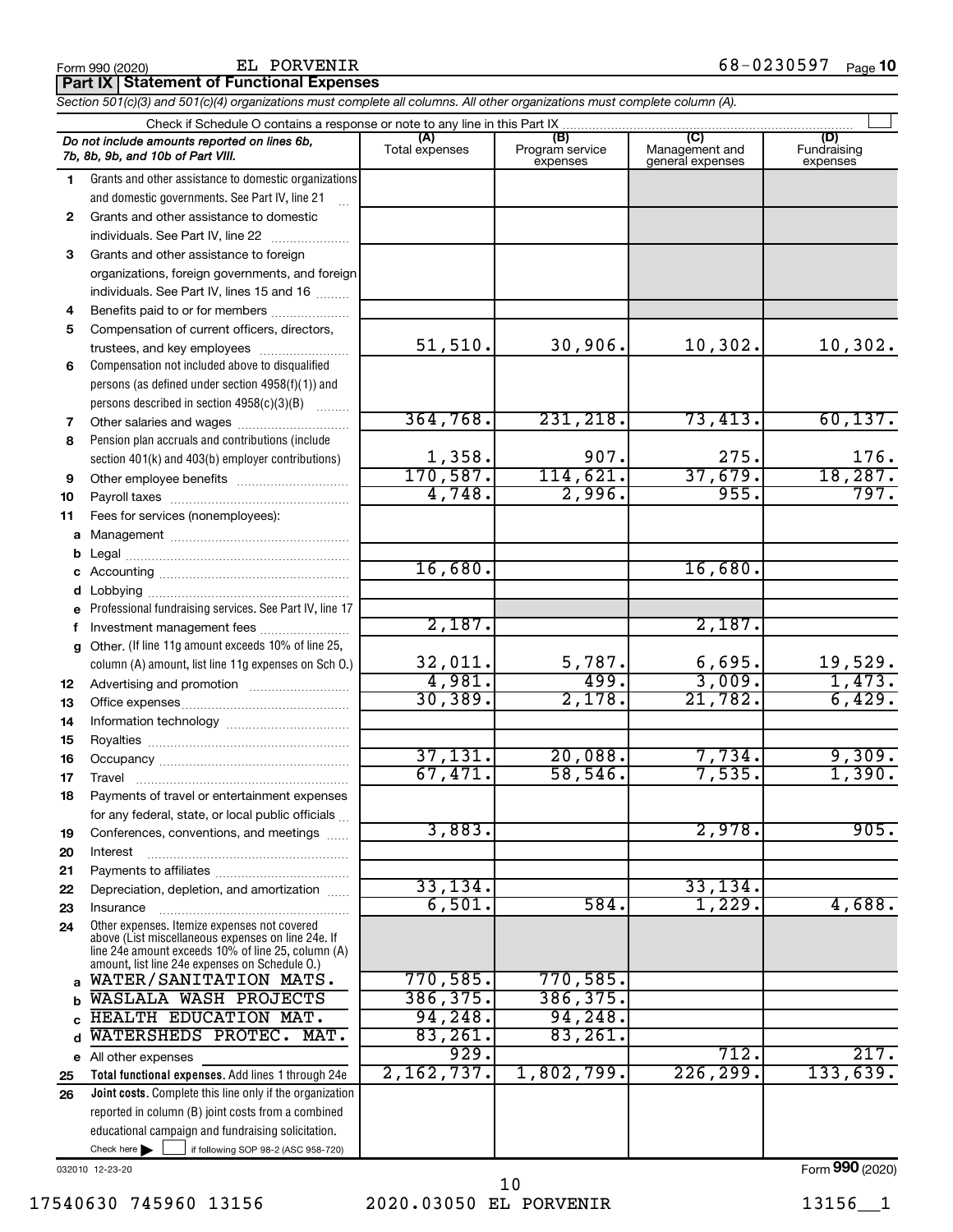EL PORVENIR 68-0230597

|                             |          |                                                                                    |                 |                           | (A)<br>Beginning of year |                         | (B)<br>End of year |
|-----------------------------|----------|------------------------------------------------------------------------------------|-----------------|---------------------------|--------------------------|-------------------------|--------------------|
|                             | 1        |                                                                                    |                 |                           | 345, 197.                | $\mathbf{1}$            | 207,498.           |
|                             | 2        |                                                                                    |                 |                           | 226, 248.                | $\mathbf{2}$            | 261, 284.          |
|                             | 3        |                                                                                    |                 |                           | 100, 164.                | $\overline{\mathbf{3}}$ | 17,458.            |
|                             | 4        |                                                                                    |                 |                           |                          | 4                       |                    |
|                             | 5        | Loans and other receivables from any current or former officer, director,          |                 |                           |                          |                         |                    |
|                             |          | trustee, key employee, creator or founder, substantial contributor, or 35%         |                 |                           |                          |                         |                    |
|                             |          |                                                                                    |                 |                           |                          | 5                       |                    |
|                             | 6        | Loans and other receivables from other disqualified persons (as defined            |                 |                           |                          |                         |                    |
|                             |          | under section $4958(f)(1)$ , and persons described in section $4958(c)(3)(B)$      |                 |                           |                          | 6                       |                    |
| Assets                      | 7        |                                                                                    |                 |                           |                          | $\overline{7}$          |                    |
|                             | 8        |                                                                                    |                 |                           | 7,084.                   | 8                       | 3,552.             |
|                             | 9        | Prepaid expenses and deferred charges                                              |                 |                           |                          | 9                       |                    |
|                             |          | 10a Land, buildings, and equipment: cost or other                                  |                 |                           |                          |                         |                    |
|                             |          | basis. Complete Part VI of Schedule D  10a                                         | 10 <sub>b</sub> | $\frac{377,809}{189,128}$ |                          |                         |                    |
|                             | b        |                                                                                    |                 | 199,712.<br>170,618.      | 10 <sub>c</sub>          | 188,681.<br>197,797.    |                    |
|                             | 11       |                                                                                    |                 | 11                        |                          |                         |                    |
|                             | 12       |                                                                                    |                 | 12                        |                          |                         |                    |
|                             | 13       |                                                                                    |                 | 13                        |                          |                         |                    |
|                             | 14       |                                                                                    |                 |                           | 695.                     | 14                      | 695.               |
|                             | 15       |                                                                                    |                 |                           | 1,049,718.               | 15                      | 876,965.           |
|                             | 16       |                                                                                    |                 |                           | 135,082.                 | 16<br>17                | 148,108.           |
|                             | 17<br>18 |                                                                                    |                 |                           |                          | 18                      |                    |
|                             | 19       |                                                                                    |                 | 19                        |                          |                         |                    |
|                             | 20       |                                                                                    |                 | 20                        |                          |                         |                    |
|                             | 21       | Escrow or custodial account liability. Complete Part IV of Schedule D              |                 |                           |                          | 21                      |                    |
|                             | 22       | Loans and other payables to any current or former officer, director,               |                 |                           |                          |                         |                    |
| Liabilities                 |          | trustee, key employee, creator or founder, substantial contributor, or 35%         |                 |                           |                          |                         |                    |
|                             |          | controlled entity or family member of any of these persons                         |                 |                           |                          | 22                      |                    |
|                             | 23       | Secured mortgages and notes payable to unrelated third parties                     |                 |                           |                          | 23                      |                    |
|                             | 24       |                                                                                    |                 |                           |                          | 24                      | 31,577.            |
|                             | 25       | Other liabilities (including federal income tax, payables to related third         |                 |                           |                          |                         |                    |
|                             |          | parties, and other liabilities not included on lines 17-24). Complete Part X       |                 |                           |                          |                         |                    |
|                             |          | of Schedule D                                                                      |                 |                           |                          | 25                      |                    |
|                             | 26       | Total liabilities. Add lines 17 through 25                                         |                 |                           | 135,082.                 | 26                      | 179,685.           |
|                             |          | Organizations that follow FASB ASC 958, check here $\blacktriangleright \boxed{X}$ |                 |                           |                          |                         |                    |
|                             |          | and complete lines 27, 28, 32, and 33.                                             |                 |                           |                          |                         |                    |
|                             | 27       | Net assets without donor restrictions                                              |                 |                           | 669,663.                 | 27                      | 377,542.           |
|                             | 28       |                                                                                    |                 |                           | 244,973.                 | 28                      | 319,738.           |
|                             |          | Organizations that do not follow FASB ASC 958, check here $\blacktriangleright$    |                 |                           |                          |                         |                    |
|                             |          | and complete lines 29 through 33.                                                  |                 |                           |                          |                         |                    |
|                             | 29       |                                                                                    |                 |                           |                          | 29                      |                    |
| Net Assets or Fund Balances | 30       | Paid-in or capital surplus, or land, building, or equipment fund                   |                 |                           |                          | 30                      |                    |
|                             | 31       | Retained earnings, endowment, accumulated income, or other funds                   |                 |                           |                          | 31                      |                    |
|                             | 32       |                                                                                    |                 |                           | 914,636.                 | 32                      | 697,280.           |
|                             | 33       | Total liabilities and net assets/fund balances                                     |                 |                           | 1,049,718.               | 33                      | 876,965.           |

Form (2020) **990**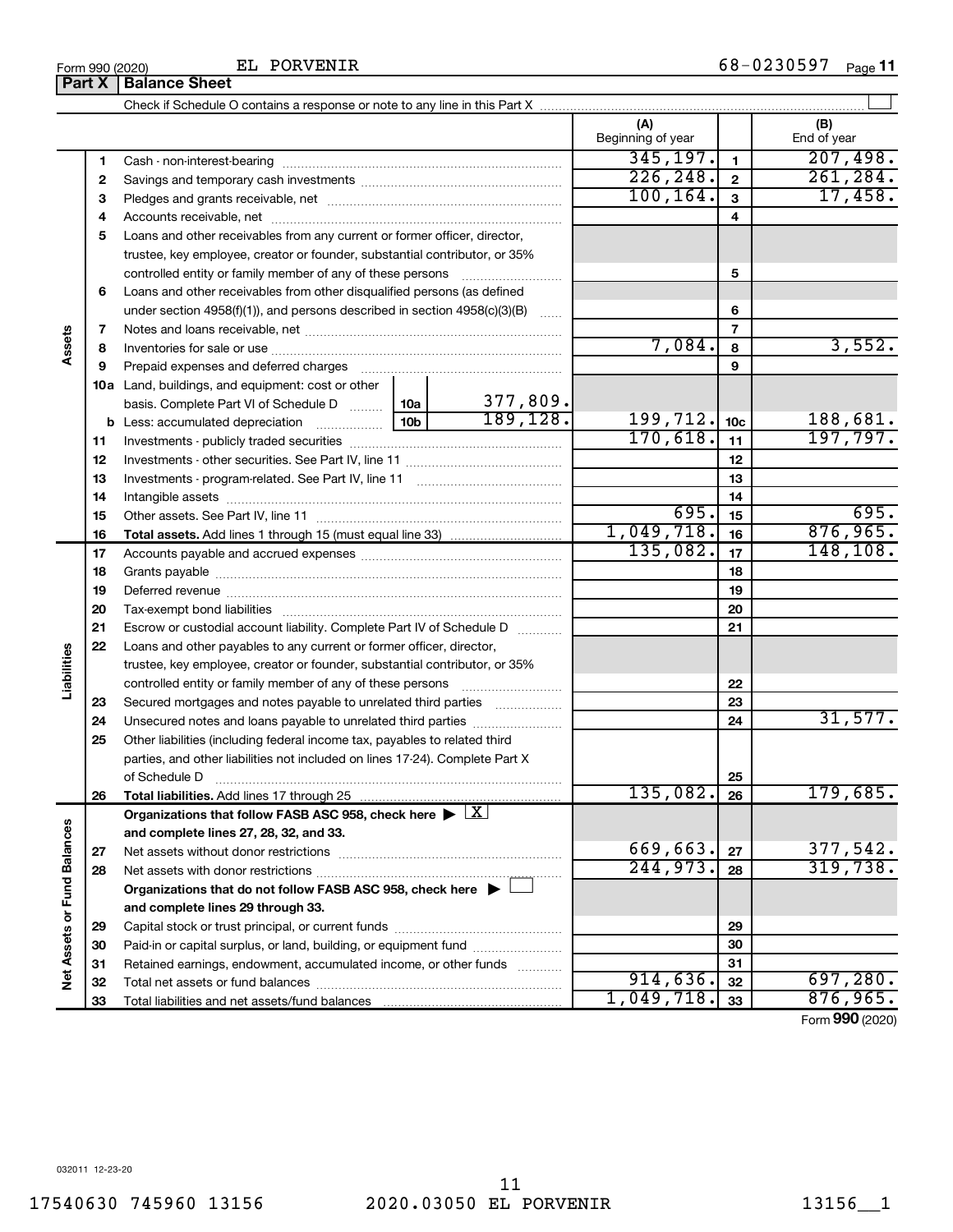|                                                                                                                                 | 68-0230597     |        | Page 12                 |
|---------------------------------------------------------------------------------------------------------------------------------|----------------|--------|-------------------------|
| Part XI<br><b>Reconciliation of Net Assets</b>                                                                                  |                |        |                         |
|                                                                                                                                 |                |        | $\overline{\mathbf{x}}$ |
|                                                                                                                                 |                |        |                         |
| $\mathbf{1}$<br>1                                                                                                               | 1,906,540.     |        |                         |
| $\mathfrak{p}$<br>2                                                                                                             | 2,162,737.     |        |                         |
| $\mathbf{3}$<br>Revenue less expenses. Subtract line 2 from line 1<br>3                                                         | $-256, 197.$   |        |                         |
| $\overline{\mathbf{4}}$<br>4                                                                                                    | 914,636.       |        |                         |
| 5<br>Net unrealized gains (losses) on investments [111] www.martime.community.community.community.community.communi<br>5        |                |        | 23,860.                 |
| 6<br>6                                                                                                                          |                |        |                         |
| $\overline{7}$<br>Investment expenses www.communication.com/www.communication.com/www.communication.com/www.com<br>7            |                |        |                         |
| 8<br>Prior period adjustments www.communication.communication.communication.com/news-managements<br>8                           |                |        |                         |
| 9<br>Other changes in net assets or fund balances (explain on Schedule O)<br>9                                                  |                |        | 14,981.                 |
| Net assets or fund balances at end of year. Combine lines 3 through 9 (must equal Part X, line 32,<br>10                        |                |        |                         |
| 10                                                                                                                              |                |        | 697,280.                |
| Part XII Financial Statements and Reporting                                                                                     |                |        |                         |
|                                                                                                                                 |                |        |                         |
|                                                                                                                                 |                | Yes    | <b>No</b>               |
| $\lfloor \mathbf{X} \rfloor$ Accrual<br>Accounting method used to prepare the Form 990: [130] Cash<br>$\Box$ Other<br>1         |                |        |                         |
| If the organization changed its method of accounting from a prior year or checked "Other," explain in Schedule O.               |                |        |                         |
|                                                                                                                                 | 2a             |        | х                       |
| If "Yes," check a box below to indicate whether the financial statements for the year were compiled or reviewed on a            |                |        |                         |
| separate basis, consolidated basis, or both:                                                                                    |                |        |                         |
| Both consolidated and separate basis<br>Separate basis<br>Consolidated basis                                                    |                |        |                         |
|                                                                                                                                 | 2 <sub>b</sub> | х      |                         |
| If "Yes," check a box below to indicate whether the financial statements for the year were audited on a separate basis,         |                |        |                         |
| consolidated basis, or both:                                                                                                    |                |        |                         |
| $ \mathbf{X} $ Separate basis<br>Consolidated basis<br>Both consolidated and separate basis                                     |                |        |                         |
| c If "Yes" to line 2a or 2b, does the organization have a committee that assumes responsibility for oversight of the audit,     |                |        |                         |
| review, or compilation of its financial statements and selection of an independent accountant?                                  | 2c             | X      |                         |
| If the organization changed either its oversight process or selection process during the tax year, explain on Schedule O.       |                |        |                         |
| 3a As a result of a federal award, was the organization required to undergo an audit or audits as set forth in the Single Audit |                |        |                         |
| Act and OMB Circular A-133?                                                                                                     | За             |        | х                       |
| b If "Yes," did the organization undergo the required audit or audits? If the organization did not undergo the required audit   |                |        |                         |
|                                                                                                                                 | 3b             | $\sim$ |                         |

Form (2020) **990**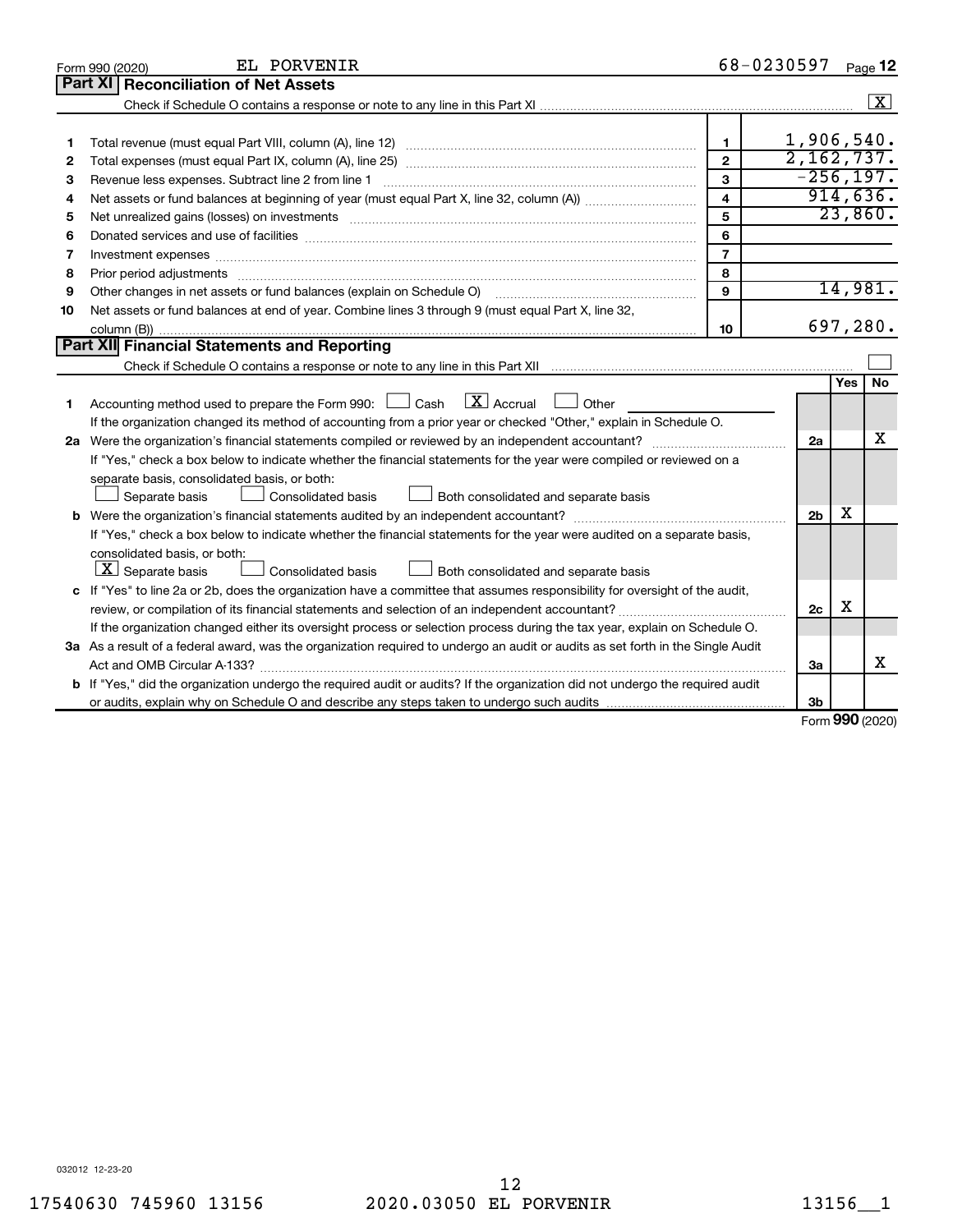| <b>SCHEDULE A</b> |  |
|-------------------|--|
|-------------------|--|

| (Form 990 or 990-EZ) |  |  |  |  |
|----------------------|--|--|--|--|
|----------------------|--|--|--|--|

#### Department of the Treasury Internal Revenue Service

Form 990 or 990-EZ) **Public Charity Status and Public Support**<br>
Complete if the organization is a section 501(c)(3) organization or a section<br> **2020** 

**4947(a)(1) nonexempt charitable trust.**

**| Attach to Form 990 or Form 990-EZ. | Go to www.irs.gov/Form990 for instructions and the latest information.**

|    | <b>Open to Public</b><br>Inspection |
|----|-------------------------------------|
| ١r | lentification nu                    |

OMB No. 1545-0047

|       | <b>Employer identification number</b><br>Name of the organization |                                                                                                                                                                                                                                                 |             |                                                        |                                                                |    |                            |  |                            |  |
|-------|-------------------------------------------------------------------|-------------------------------------------------------------------------------------------------------------------------------------------------------------------------------------------------------------------------------------------------|-------------|--------------------------------------------------------|----------------------------------------------------------------|----|----------------------------|--|----------------------------|--|
|       |                                                                   |                                                                                                                                                                                                                                                 | EL PORVENIR |                                                        |                                                                |    |                            |  | 68-0230597                 |  |
|       | Part I                                                            | Reason for Public Charity Status. (All organizations must complete this part.) See instructions.                                                                                                                                                |             |                                                        |                                                                |    |                            |  |                            |  |
|       |                                                                   | The organization is not a private foundation because it is: (For lines 1 through 12, check only one box.)                                                                                                                                       |             |                                                        |                                                                |    |                            |  |                            |  |
| 1     |                                                                   | A church, convention of churches, or association of churches described in section 170(b)(1)(A)(i).                                                                                                                                              |             |                                                        |                                                                |    |                            |  |                            |  |
| 2     |                                                                   | A school described in section 170(b)(1)(A)(ii). (Attach Schedule E (Form 990 or 990-EZ).)                                                                                                                                                       |             |                                                        |                                                                |    |                            |  |                            |  |
| 3     |                                                                   | A hospital or a cooperative hospital service organization described in section 170(b)(1)(A)(iii).                                                                                                                                               |             |                                                        |                                                                |    |                            |  |                            |  |
| 4     |                                                                   | A medical research organization operated in conjunction with a hospital described in section 170(b)(1)(A)(iii). Enter the hospital's name,                                                                                                      |             |                                                        |                                                                |    |                            |  |                            |  |
|       |                                                                   | city, and state:                                                                                                                                                                                                                                |             |                                                        |                                                                |    |                            |  |                            |  |
| 5     |                                                                   | An organization operated for the benefit of a college or university owned or operated by a governmental unit described in                                                                                                                       |             |                                                        |                                                                |    |                            |  |                            |  |
|       |                                                                   | section 170(b)(1)(A)(iv). (Complete Part II.)                                                                                                                                                                                                   |             |                                                        |                                                                |    |                            |  |                            |  |
| 6     |                                                                   | A federal, state, or local government or governmental unit described in section 170(b)(1)(A)(v).                                                                                                                                                |             |                                                        |                                                                |    |                            |  |                            |  |
|       | 7   X                                                             | An organization that normally receives a substantial part of its support from a governmental unit or from the general public described in                                                                                                       |             |                                                        |                                                                |    |                            |  |                            |  |
|       |                                                                   | section 170(b)(1)(A)(vi). (Complete Part II.)                                                                                                                                                                                                   |             |                                                        |                                                                |    |                            |  |                            |  |
| 8     |                                                                   | A community trust described in section 170(b)(1)(A)(vi). (Complete Part II.)                                                                                                                                                                    |             |                                                        |                                                                |    |                            |  |                            |  |
| 9     |                                                                   | An agricultural research organization described in section 170(b)(1)(A)(ix) operated in conjunction with a land-grant college                                                                                                                   |             |                                                        |                                                                |    |                            |  |                            |  |
|       |                                                                   | or university or a non-land-grant college of agriculture (see instructions). Enter the name, city, and state of the college or                                                                                                                  |             |                                                        |                                                                |    |                            |  |                            |  |
|       |                                                                   | university:                                                                                                                                                                                                                                     |             |                                                        |                                                                |    |                            |  |                            |  |
| 10    |                                                                   | An organization that normally receives (1) more than 33 1/3% of its support from contributions, membership fees, and gross receipts from                                                                                                        |             |                                                        |                                                                |    |                            |  |                            |  |
|       |                                                                   | activities related to its exempt functions, subject to certain exceptions; and (2) no more than 33 1/3% of its support from gross investment                                                                                                    |             |                                                        |                                                                |    |                            |  |                            |  |
|       |                                                                   | income and unrelated business taxable income (less section 511 tax) from businesses acquired by the organization after June 30, 1975.                                                                                                           |             |                                                        |                                                                |    |                            |  |                            |  |
|       |                                                                   | See section 509(a)(2). (Complete Part III.)                                                                                                                                                                                                     |             |                                                        |                                                                |    |                            |  |                            |  |
| 11    |                                                                   | An organization organized and operated exclusively to test for public safety. See section 509(a)(4).                                                                                                                                            |             |                                                        |                                                                |    |                            |  |                            |  |
| 12    |                                                                   | An organization organized and operated exclusively for the benefit of, to perform the functions of, or to carry out the purposes of one or                                                                                                      |             |                                                        |                                                                |    |                            |  |                            |  |
|       |                                                                   | more publicly supported organizations described in section 509(a)(1) or section 509(a)(2). See section 509(a)(3). Check the box in                                                                                                              |             |                                                        |                                                                |    |                            |  |                            |  |
|       |                                                                   | lines 12a through 12d that describes the type of supporting organization and complete lines 12e, 12f, and 12g.                                                                                                                                  |             |                                                        |                                                                |    |                            |  |                            |  |
| a     |                                                                   | Type I. A supporting organization operated, supervised, or controlled by its supported organization(s), typically by giving                                                                                                                     |             |                                                        |                                                                |    |                            |  |                            |  |
|       |                                                                   | the supported organization(s) the power to regularly appoint or elect a majority of the directors or trustees of the supporting                                                                                                                 |             |                                                        |                                                                |    |                            |  |                            |  |
|       |                                                                   | organization. You must complete Part IV, Sections A and B.                                                                                                                                                                                      |             |                                                        |                                                                |    |                            |  |                            |  |
| b     |                                                                   | Type II. A supporting organization supervised or controlled in connection with its supported organization(s), by having<br>control or management of the supporting organization vested in the same persons that control or manage the supported |             |                                                        |                                                                |    |                            |  |                            |  |
|       |                                                                   | organization(s). You must complete Part IV, Sections A and C.                                                                                                                                                                                   |             |                                                        |                                                                |    |                            |  |                            |  |
| с     |                                                                   | Type III functionally integrated. A supporting organization operated in connection with, and functionally integrated with,                                                                                                                      |             |                                                        |                                                                |    |                            |  |                            |  |
|       |                                                                   | its supported organization(s) (see instructions). You must complete Part IV, Sections A, D, and E.                                                                                                                                              |             |                                                        |                                                                |    |                            |  |                            |  |
| d     |                                                                   | Type III non-functionally integrated. A supporting organization operated in connection with its supported organization(s)                                                                                                                       |             |                                                        |                                                                |    |                            |  |                            |  |
|       |                                                                   | that is not functionally integrated. The organization generally must satisfy a distribution requirement and an attentiveness                                                                                                                    |             |                                                        |                                                                |    |                            |  |                            |  |
|       |                                                                   | requirement (see instructions). You must complete Part IV, Sections A and D, and Part V.                                                                                                                                                        |             |                                                        |                                                                |    |                            |  |                            |  |
|       |                                                                   | Check this box if the organization received a written determination from the IRS that it is a Type I, Type II, Type III                                                                                                                         |             |                                                        |                                                                |    |                            |  |                            |  |
|       |                                                                   | functionally integrated, or Type III non-functionally integrated supporting organization.                                                                                                                                                       |             |                                                        |                                                                |    |                            |  |                            |  |
|       |                                                                   | f Enter the number of supported organizations                                                                                                                                                                                                   |             |                                                        |                                                                |    |                            |  |                            |  |
|       |                                                                   | g Provide the following information about the supported organization(s).                                                                                                                                                                        |             |                                                        |                                                                |    |                            |  |                            |  |
|       |                                                                   | (i) Name of supported                                                                                                                                                                                                                           | (ii) EIN    | (iii) Type of organization<br>(described on lines 1-10 | (iv) Is the organization listed<br>in your governing document? |    | (v) Amount of monetary     |  | (vi) Amount of other       |  |
|       |                                                                   | organization                                                                                                                                                                                                                                    |             | above (see instructions))                              | Yes                                                            | No | support (see instructions) |  | support (see instructions) |  |
|       |                                                                   |                                                                                                                                                                                                                                                 |             |                                                        |                                                                |    |                            |  |                            |  |
|       |                                                                   |                                                                                                                                                                                                                                                 |             |                                                        |                                                                |    |                            |  |                            |  |
|       |                                                                   |                                                                                                                                                                                                                                                 |             |                                                        |                                                                |    |                            |  |                            |  |
|       |                                                                   |                                                                                                                                                                                                                                                 |             |                                                        |                                                                |    |                            |  |                            |  |
|       |                                                                   |                                                                                                                                                                                                                                                 |             |                                                        |                                                                |    |                            |  |                            |  |
|       |                                                                   |                                                                                                                                                                                                                                                 |             |                                                        |                                                                |    |                            |  |                            |  |
|       |                                                                   |                                                                                                                                                                                                                                                 |             |                                                        |                                                                |    |                            |  |                            |  |
|       |                                                                   |                                                                                                                                                                                                                                                 |             |                                                        |                                                                |    |                            |  |                            |  |
|       |                                                                   |                                                                                                                                                                                                                                                 |             |                                                        |                                                                |    |                            |  |                            |  |
| Total |                                                                   |                                                                                                                                                                                                                                                 |             |                                                        |                                                                |    |                            |  |                            |  |

LHA For Paperwork Reduction Act Notice, see the Instructions for Form 990 or 990-EZ. 032021 01-25-21 Schedule A (Form 990 or 990-EZ) 2020 13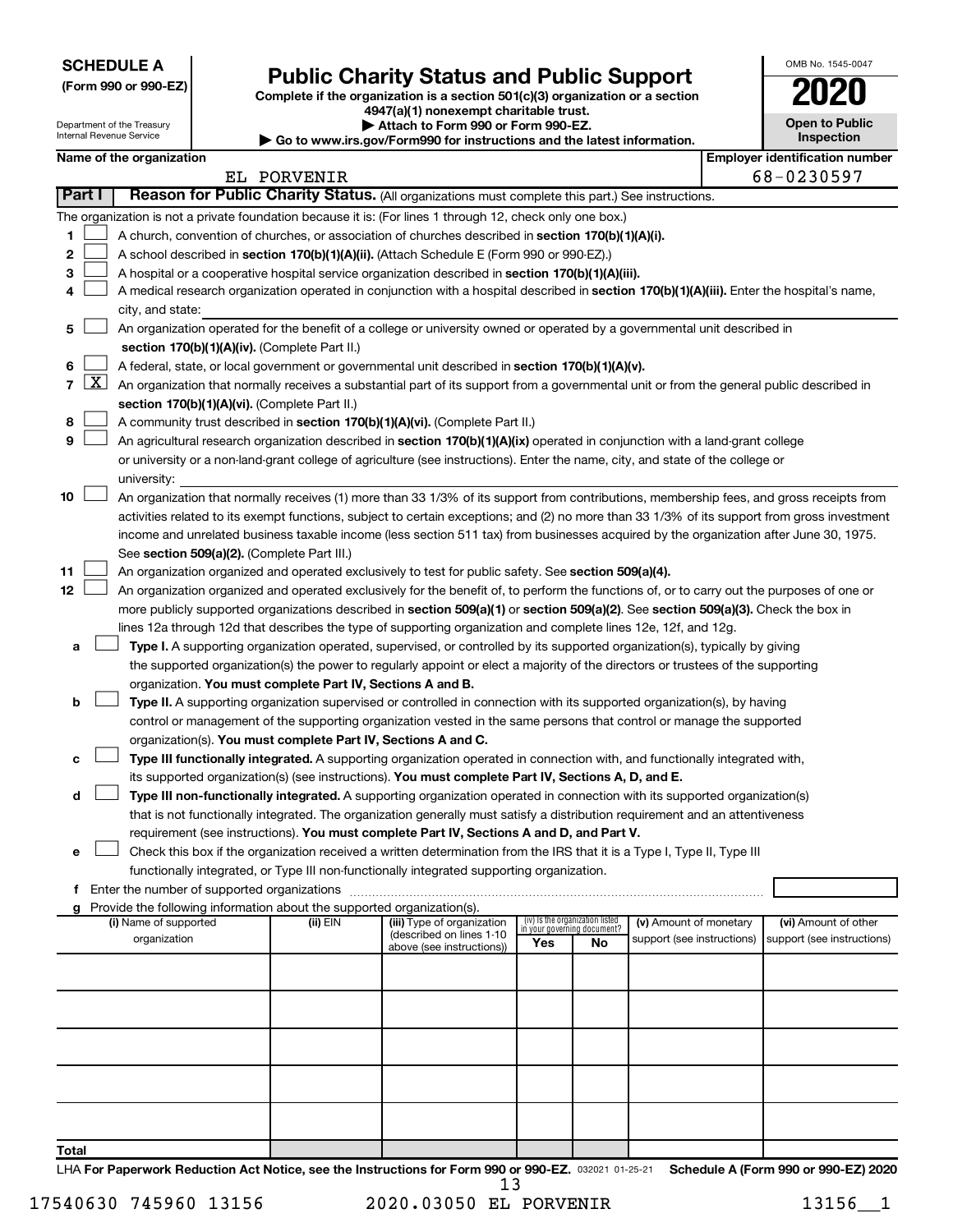## Schedule A (Form 990 or 990-EZ) 2020 Page EL PORVENIR 68-0230597

**Part II Support Schedule for Organizations Described in Sections 170(b)(1)(A)(iv) and 170(b)(1)(A)(vi)**

(Complete only if you checked the box on line 5, 7, or 8 of Part I or if the organization failed to qualify under Part III. If the organization fails to qualify under the tests listed below, please complete Part III.)

| <b>Section A. Public Support</b>                                                                                                                                                                                                    |            |            |            |            |                                      |                                    |
|-------------------------------------------------------------------------------------------------------------------------------------------------------------------------------------------------------------------------------------|------------|------------|------------|------------|--------------------------------------|------------------------------------|
| Calendar year (or fiscal year beginning in)                                                                                                                                                                                         | (a) 2016   | (b) 2017   | $(c)$ 2018 | $(d)$ 2019 | (e) 2020                             | (f) Total                          |
| 1 Gifts, grants, contributions, and                                                                                                                                                                                                 |            |            |            |            |                                      |                                    |
| membership fees received. (Do not                                                                                                                                                                                                   |            |            |            |            |                                      |                                    |
| include any "unusual grants.")                                                                                                                                                                                                      | 1,303,895. | 1,265,766. | 1,533,810. | 1,898,745. | 1,904,991.                           | 7,907,207.                         |
| 2 Tax revenues levied for the organ-                                                                                                                                                                                                |            |            |            |            |                                      |                                    |
| ization's benefit and either paid to                                                                                                                                                                                                |            |            |            |            |                                      |                                    |
| or expended on its behalf                                                                                                                                                                                                           |            |            |            |            |                                      |                                    |
| 3 The value of services or facilities                                                                                                                                                                                               |            |            |            |            |                                      |                                    |
| furnished by a governmental unit to                                                                                                                                                                                                 |            |            |            |            |                                      |                                    |
| the organization without charge                                                                                                                                                                                                     |            |            |            |            |                                      |                                    |
| 4 Total. Add lines 1 through 3                                                                                                                                                                                                      | 1,303,895. | 1,265,766. | 1,533,810  | 1,898,745. | 1,904,991                            | 7,907,207.                         |
| 5 The portion of total contributions                                                                                                                                                                                                |            |            |            |            |                                      |                                    |
| by each person (other than a                                                                                                                                                                                                        |            |            |            |            |                                      |                                    |
| governmental unit or publicly                                                                                                                                                                                                       |            |            |            |            |                                      |                                    |
| supported organization) included                                                                                                                                                                                                    |            |            |            |            |                                      |                                    |
| on line 1 that exceeds 2% of the                                                                                                                                                                                                    |            |            |            |            |                                      |                                    |
| amount shown on line 11,                                                                                                                                                                                                            |            |            |            |            |                                      |                                    |
| column (f)                                                                                                                                                                                                                          |            |            |            |            |                                      | 785,184.                           |
| 6 Public support. Subtract line 5 from line 4.                                                                                                                                                                                      |            |            |            |            |                                      | 7,122,023.                         |
| <b>Section B. Total Support</b>                                                                                                                                                                                                     |            |            |            |            |                                      |                                    |
| Calendar year (or fiscal year beginning in)                                                                                                                                                                                         | (a) 2016   | (b) 2017   | $(c)$ 2018 | $(d)$ 2019 | (e) 2020                             | (f) Total                          |
| <b>7</b> Amounts from line 4                                                                                                                                                                                                        | 1,303,895  | 1,265,766. | 1,533,810  | 1,898,745  | 1,904,991                            | 7,907,207.                         |
| 8 Gross income from interest,                                                                                                                                                                                                       |            |            |            |            |                                      |                                    |
| dividends, payments received on                                                                                                                                                                                                     |            |            |            |            |                                      |                                    |
| securities loans, rents, royalties,                                                                                                                                                                                                 |            |            |            |            |                                      |                                    |
| and income from similar sources                                                                                                                                                                                                     | 612.       |            | 386.       | 2,316.     | 1,549.                               | 4,863.                             |
| 9 Net income from unrelated business                                                                                                                                                                                                |            |            |            |            |                                      |                                    |
| activities, whether or not the                                                                                                                                                                                                      |            |            |            |            |                                      |                                    |
| business is regularly carried on                                                                                                                                                                                                    |            |            |            |            |                                      |                                    |
| 10 Other income. Do not include gain                                                                                                                                                                                                |            |            |            |            |                                      |                                    |
| or loss from the sale of capital                                                                                                                                                                                                    |            |            |            |            |                                      |                                    |
| assets (Explain in Part VI.)                                                                                                                                                                                                        |            |            |            |            |                                      |                                    |
| 11 Total support. Add lines 7 through 10                                                                                                                                                                                            |            |            |            |            |                                      | 7,912,070.                         |
| <b>12</b> Gross receipts from related activities, etc. (see instructions)                                                                                                                                                           |            |            |            |            | 12                                   | 456, 741.                          |
| 13 First 5 years. If the Form 990 is for the organization's first, second, third, fourth, or fifth tax year as a section 501(c)(3)                                                                                                  |            |            |            |            |                                      |                                    |
| organization, check this box and stop here <b>construction and construction</b> construction of the state of the state of the state of the state of the state of the state of the state of the state of the state of the state of t |            |            |            |            |                                      |                                    |
| <b>Section C. Computation of Public Support Percentage</b>                                                                                                                                                                          |            |            |            |            |                                      |                                    |
|                                                                                                                                                                                                                                     |            |            |            |            | 14                                   | 90.01<br>%                         |
|                                                                                                                                                                                                                                     |            |            |            |            | 15                                   | 91.92<br>%                         |
| 16a 33 1/3% support test - 2020. If the organization did not check the box on line 13, and line 14 is 33 1/3% or more, check this box and                                                                                           |            |            |            |            |                                      |                                    |
| stop here. The organization qualifies as a publicly supported organization manufactured content and the organization manufactured and the state of the state of the state of the state of the state of the state of the state       |            |            |            |            |                                      | $\blacktriangleright$ $\mathbf{X}$ |
| b 33 1/3% support test - 2019. If the organization did not check a box on line 13 or 16a, and line 15 is 33 1/3% or more, check this box                                                                                            |            |            |            |            |                                      |                                    |
|                                                                                                                                                                                                                                     |            |            |            |            |                                      |                                    |
| 17a 10% -facts-and-circumstances test - 2020. If the organization did not check a box on line 13, 16a, or 16b, and line 14 is 10% or more,                                                                                          |            |            |            |            |                                      |                                    |
| and if the organization meets the facts-and-circumstances test, check this box and stop here. Explain in Part VI how the organization                                                                                               |            |            |            |            |                                      |                                    |
| meets the facts-and-circumstances test. The organization qualifies as a publicly supported organization                                                                                                                             |            |            |            |            |                                      |                                    |
| <b>b 10%</b> -facts-and-circumstances test - 2019. If the organization did not check a box on line 13, 16a, 16b, or 17a, and line 15 is 10% or                                                                                      |            |            |            |            |                                      |                                    |
| more, and if the organization meets the facts-and-circumstances test, check this box and stop here. Explain in Part VI how the                                                                                                      |            |            |            |            |                                      |                                    |
| organization meets the facts-and-circumstances test. The organization qualifies as a publicly supported organization                                                                                                                |            |            |            |            |                                      |                                    |
| 18 Private foundation. If the organization did not check a box on line 13, 16a, 16b, 17a, or 17b, check this box and see instructions.                                                                                              |            |            |            |            |                                      |                                    |
|                                                                                                                                                                                                                                     |            |            |            |            | Schodule A (Form 000 or 000 EZ) 2020 |                                    |

**Schedule A (Form 990 or 990-EZ) 2020**

032022 01-25-21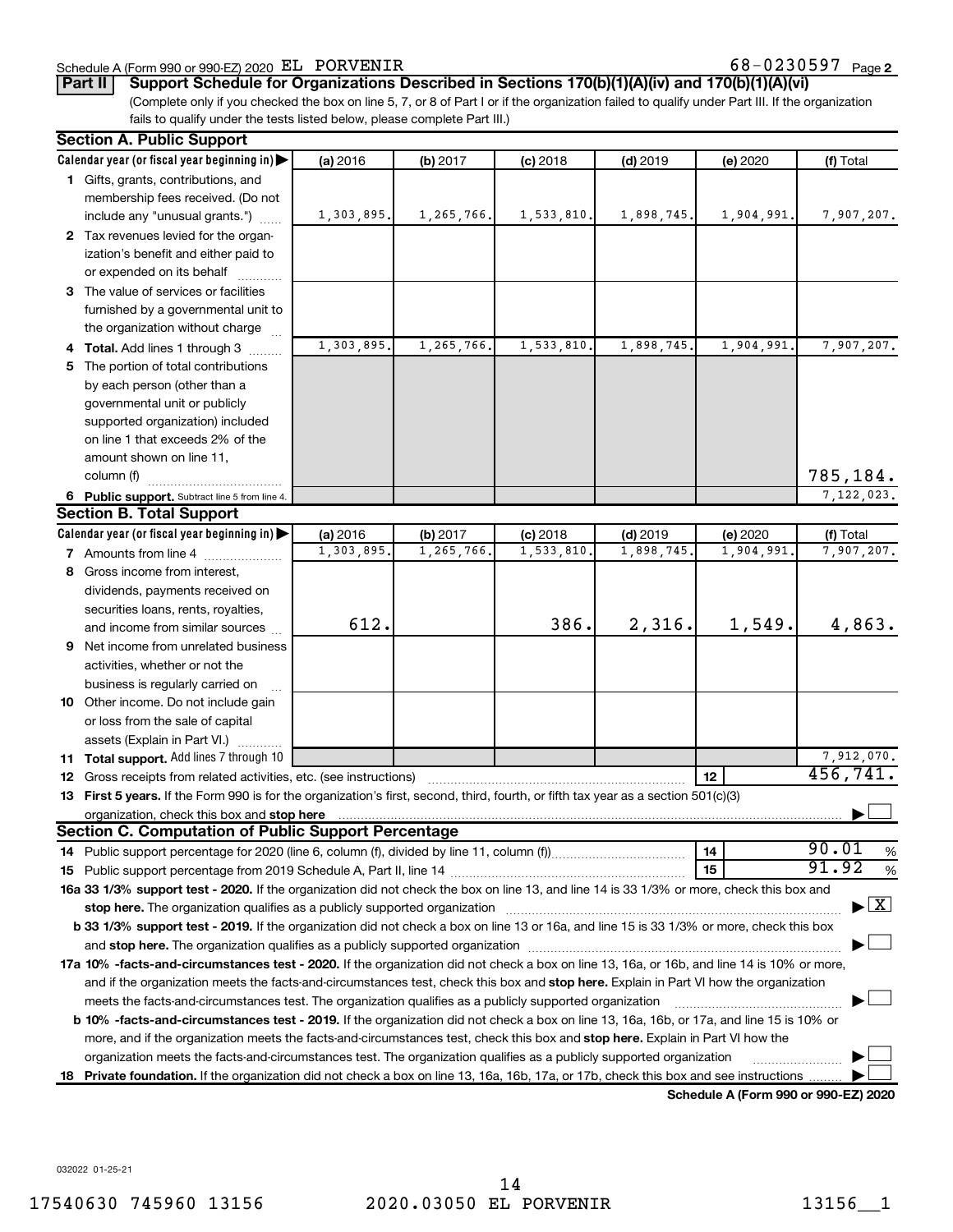**Part III Support Schedule for Organizations Described in Section 509(a)(2)** 

(Complete only if you checked the box on line 10 of Part I or if the organization failed to qualify under Part II. If the organization fails to qualify under the tests listed below, please complete Part II.)

| <b>Section A. Public Support</b>                                                                                                                                                 |          |          |            |            |          |                                      |
|----------------------------------------------------------------------------------------------------------------------------------------------------------------------------------|----------|----------|------------|------------|----------|--------------------------------------|
| Calendar year (or fiscal year beginning in)                                                                                                                                      | (a) 2016 | (b) 2017 | $(c)$ 2018 | $(d)$ 2019 | (e) 2020 | (f) Total                            |
| 1 Gifts, grants, contributions, and                                                                                                                                              |          |          |            |            |          |                                      |
| membership fees received. (Do not                                                                                                                                                |          |          |            |            |          |                                      |
| include any "unusual grants.")                                                                                                                                                   |          |          |            |            |          |                                      |
| 2 Gross receipts from admissions,<br>merchandise sold or services per-<br>formed, or facilities furnished in<br>any activity that is related to the                              |          |          |            |            |          |                                      |
| organization's tax-exempt purpose                                                                                                                                                |          |          |            |            |          |                                      |
| <b>3</b> Gross receipts from activities that                                                                                                                                     |          |          |            |            |          |                                      |
| are not an unrelated trade or bus-                                                                                                                                               |          |          |            |            |          |                                      |
| iness under section 513                                                                                                                                                          |          |          |            |            |          |                                      |
| 4 Tax revenues levied for the organ-<br>ization's benefit and either paid to                                                                                                     |          |          |            |            |          |                                      |
| or expended on its behalf                                                                                                                                                        |          |          |            |            |          |                                      |
| 5 The value of services or facilities                                                                                                                                            |          |          |            |            |          |                                      |
| furnished by a governmental unit to                                                                                                                                              |          |          |            |            |          |                                      |
| the organization without charge                                                                                                                                                  |          |          |            |            |          |                                      |
| <b>6 Total.</b> Add lines 1 through 5                                                                                                                                            |          |          |            |            |          |                                      |
| 7a Amounts included on lines 1, 2, and                                                                                                                                           |          |          |            |            |          |                                      |
| 3 received from disqualified persons                                                                                                                                             |          |          |            |            |          |                                      |
| <b>b</b> Amounts included on lines 2 and 3 received<br>from other than disqualified persons that<br>exceed the greater of \$5,000 or 1% of the<br>amount on line 13 for the year |          |          |            |            |          |                                      |
| c Add lines 7a and 7b                                                                                                                                                            |          |          |            |            |          |                                      |
| 8 Public support. (Subtract line 7c from line 6.)                                                                                                                                |          |          |            |            |          |                                      |
| <b>Section B. Total Support</b>                                                                                                                                                  |          |          |            |            |          |                                      |
| Calendar year (or fiscal year beginning in)                                                                                                                                      | (a) 2016 | (b) 2017 | $(c)$ 2018 | $(d)$ 2019 | (e) 2020 | (f) Total                            |
| <b>9</b> Amounts from line 6                                                                                                                                                     |          |          |            |            |          |                                      |
| <b>10a</b> Gross income from interest,<br>dividends, payments received on<br>securities loans, rents, royalties,<br>and income from similar sources                              |          |          |            |            |          |                                      |
| <b>b</b> Unrelated business taxable income                                                                                                                                       |          |          |            |            |          |                                      |
| (less section 511 taxes) from businesses<br>acquired after June 30, 1975                                                                                                         |          |          |            |            |          |                                      |
| c Add lines 10a and 10b                                                                                                                                                          |          |          |            |            |          |                                      |
| <b>11</b> Net income from unrelated business<br>activities not included in line 10b.<br>whether or not the business is<br>regularly carried on                                   |          |          |            |            |          |                                      |
| <b>12</b> Other income. Do not include gain<br>or loss from the sale of capital<br>assets (Explain in Part VI.)                                                                  |          |          |            |            |          |                                      |
| <b>13</b> Total support. (Add lines 9, 10c, 11, and 12.)                                                                                                                         |          |          |            |            |          |                                      |
| 14 First 5 years. If the Form 990 is for the organization's first, second, third, fourth, or fifth tax year as a section 501(c)(3) organization,                                 |          |          |            |            |          |                                      |
|                                                                                                                                                                                  |          |          |            |            |          |                                      |
| <b>Section C. Computation of Public Support Percentage</b>                                                                                                                       |          |          |            |            |          |                                      |
| 15 Public support percentage for 2020 (line 8, column (f), divided by line 13, column (f) <i></i>                                                                                |          |          |            |            | 15       | ℅                                    |
| 16 Public support percentage from 2019 Schedule A, Part III, line 15                                                                                                             |          |          |            |            | 16       | %                                    |
| Section D. Computation of Investment Income Percentage                                                                                                                           |          |          |            |            |          |                                      |
|                                                                                                                                                                                  |          |          |            |            | 17       | %                                    |
| 18 Investment income percentage from 2019 Schedule A, Part III, line 17                                                                                                          |          |          |            |            | 18       | %                                    |
| 19a 33 1/3% support tests - 2020. If the organization did not check the box on line 14, and line 15 is more than 33 1/3%, and line 17 is not                                     |          |          |            |            |          |                                      |
| more than 33 1/3%, check this box and stop here. The organization qualifies as a publicly supported organization                                                                 |          |          |            |            |          |                                      |
| b 33 1/3% support tests - 2019. If the organization did not check a box on line 14 or line 19a, and line 16 is more than 33 1/3%, and                                            |          |          |            |            |          |                                      |
| line 18 is not more than 33 1/3%, check this box and stop here. The organization qualifies as a publicly supported organization                                                  |          |          |            |            |          |                                      |
|                                                                                                                                                                                  |          |          |            |            |          |                                      |
|                                                                                                                                                                                  |          |          |            |            |          | Schedule A (Form 990 or 990-EZ) 2020 |
| 032023 01-25-21                                                                                                                                                                  |          |          | 15         |            |          |                                      |

17540630 745960 13156 2020.03050 EL PORVENIR 13156 13156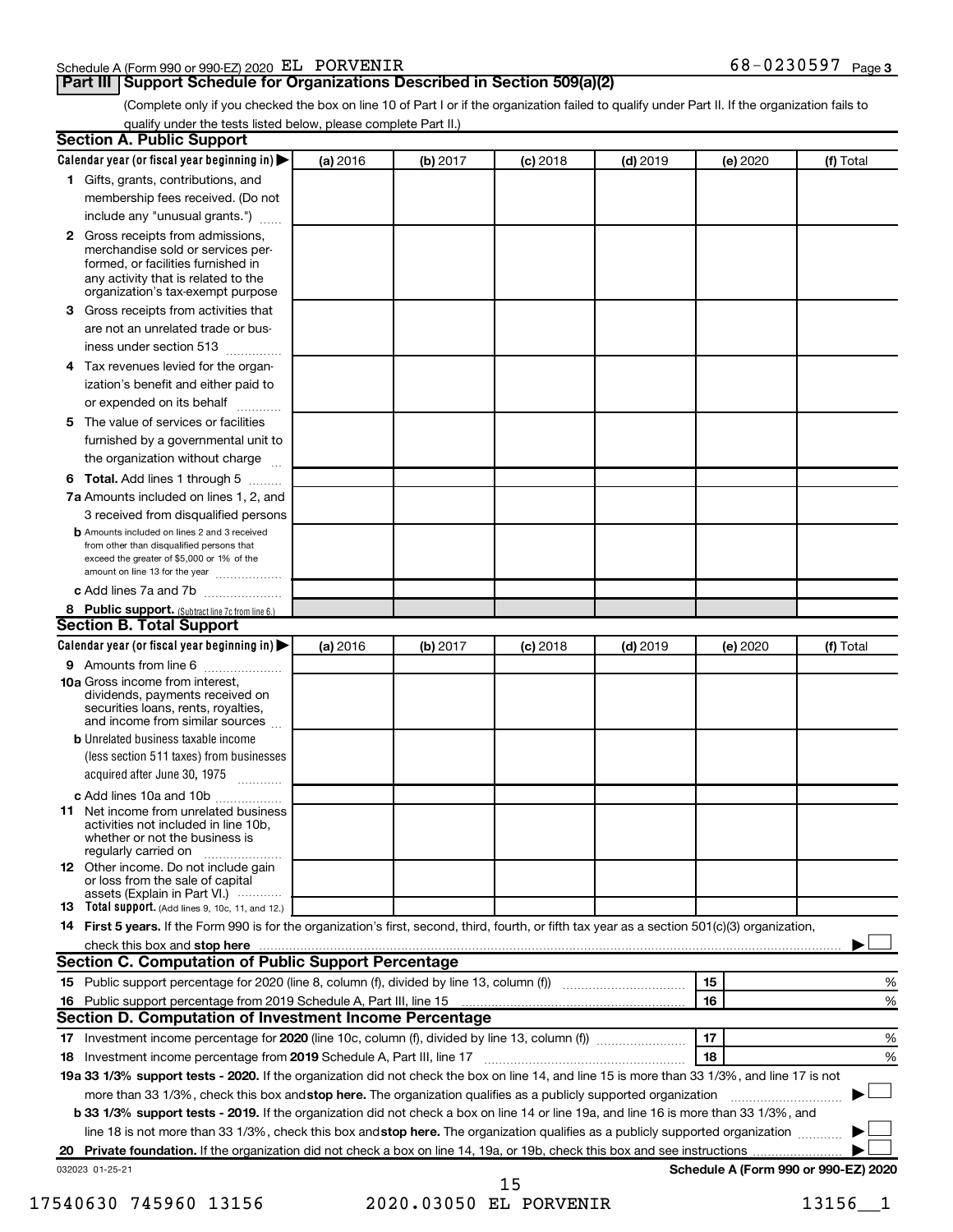**Yes No**

# **Part IV Supporting Organizations**

(Complete only if you checked a box in line 12 on Part I. If you checked box 12a, Part I, complete Sections A and B. If you checked box 12b, Part I, complete Sections A and C. If you checked box 12c, Part I, complete Sections A, D, and E. If you checked box 12d, Part I, complete Sections A and D, and complete Part V.)

# **Section A. All Supporting Organizations**

- **1** Are all of the organization's supported organizations listed by name in the organization's governing documents? If "No," describe in Part VI how the supported organizations are designated. If designated by *class or purpose, describe the designation. If historic and continuing relationship, explain.*
- **2** Did the organization have any supported organization that does not have an IRS determination of status under section 509(a)(1) or (2)? If "Yes," explain in Part **VI** how the organization determined that the supported *organization was described in section 509(a)(1) or (2).*
- **3a** Did the organization have a supported organization described in section 501(c)(4), (5), or (6)? If "Yes," answer *lines 3b and 3c below.*
- **b** Did the organization confirm that each supported organization qualified under section 501(c)(4), (5), or (6) and satisfied the public support tests under section 509(a)(2)? If "Yes," describe in Part VI when and how the *organization made the determination.*
- **c** Did the organization ensure that all support to such organizations was used exclusively for section 170(c)(2)(B) purposes? If "Yes," explain in Part VI what controls the organization put in place to ensure such use.
- **4 a** *If* Was any supported organization not organized in the United States ("foreign supported organization")? *"Yes," and if you checked box 12a or 12b in Part I, answer lines 4b and 4c below.*
- **b** Did the organization have ultimate control and discretion in deciding whether to make grants to the foreign supported organization? If "Yes," describe in Part VI how the organization had such control and discretion *despite being controlled or supervised by or in connection with its supported organizations.*
- **c** Did the organization support any foreign supported organization that does not have an IRS determination under sections 501(c)(3) and 509(a)(1) or (2)? If "Yes," explain in Part VI what controls the organization used *to ensure that all support to the foreign supported organization was used exclusively for section 170(c)(2)(B) purposes.*
- **5a** Did the organization add, substitute, or remove any supported organizations during the tax year? If "Yes," answer lines 5b and 5c below (if applicable). Also, provide detail in **Part VI,** including (i) the names and EIN *numbers of the supported organizations added, substituted, or removed; (ii) the reasons for each such action; (iii) the authority under the organization's organizing document authorizing such action; and (iv) how the action was accomplished (such as by amendment to the organizing document).*
- **b Type I or Type II only.** Was any added or substituted supported organization part of a class already designated in the organization's organizing document?
- **c Substitutions only.**  Was the substitution the result of an event beyond the organization's control?
- **6** Did the organization provide support (whether in the form of grants or the provision of services or facilities) to **Part VI.** support or benefit one or more of the filing organization's supported organizations? If "Yes," provide detail in anyone other than (i) its supported organizations, (ii) individuals that are part of the charitable class benefited by one or more of its supported organizations, or (iii) other supporting organizations that also
- **7** Did the organization provide a grant, loan, compensation, or other similar payment to a substantial contributor regard to a substantial contributor? If "Yes," complete Part I of Schedule L (Form 990 or 990-EZ). (as defined in section 4958(c)(3)(C)), a family member of a substantial contributor, or a 35% controlled entity with
- **8** Did the organization make a loan to a disqualified person (as defined in section 4958) not described in line 7? *If "Yes," complete Part I of Schedule L (Form 990 or 990-EZ).*
- **9 a** Was the organization controlled directly or indirectly at any time during the tax year by one or more in section 509(a)(1) or (2))? If "Yes," provide detail in **Part VI.** disqualified persons, as defined in section 4946 (other than foundation managers and organizations described
- **b** Did one or more disqualified persons (as defined in line 9a) hold a controlling interest in any entity in which the supporting organization had an interest? If "Yes," provide detail in Part VI.
- **c** Did a disqualified person (as defined in line 9a) have an ownership interest in, or derive any personal benefit from, assets in which the supporting organization also had an interest? If "Yes," provide detail in Part VI.
- **10 a** Was the organization subject to the excess business holdings rules of section 4943 because of section supporting organizations)? If "Yes," answer line 10b below. 4943(f) (regarding certain Type II supporting organizations, and all Type III non-functionally integrated
	- **b** Did the organization have any excess business holdings in the tax year? (Use Schedule C, Form 4720, to *determine whether the organization had excess business holdings.)*

032024 01-25-21

17540630 745960 13156 2020.03050 EL PORVENIR 13156\_\_1 16

**1 2 3a 3b 3c 4a 4b 4c 5a 5b 5c 6 7 8 9a 9b 9c 10a 10b**

**Schedule A (Form 990 or 990-EZ) 2020**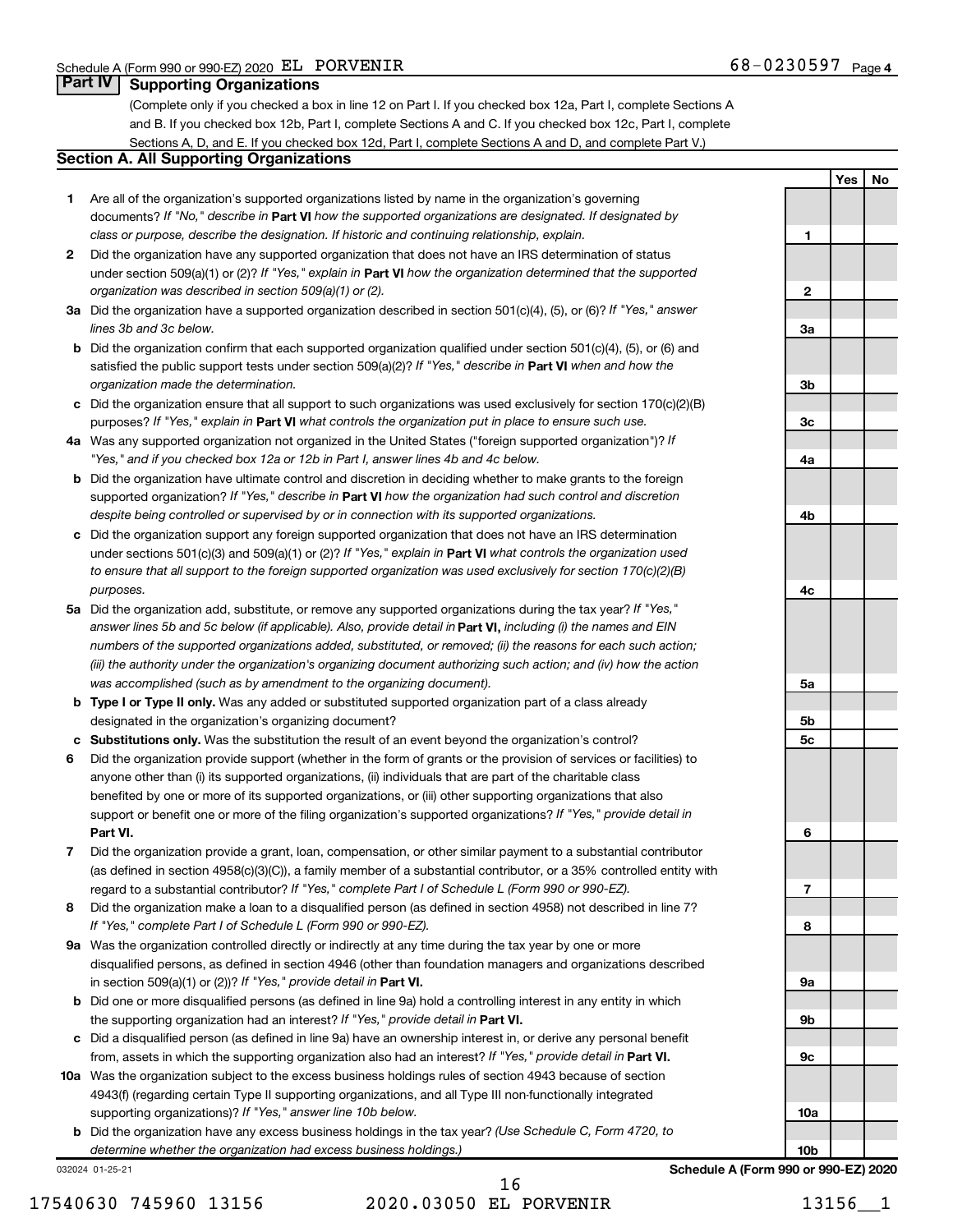|    | <b>Supporting Organizations (continued)</b><br>Part IV                                                                                                                                                                                                    |                 |            |    |
|----|-----------------------------------------------------------------------------------------------------------------------------------------------------------------------------------------------------------------------------------------------------------|-----------------|------------|----|
|    |                                                                                                                                                                                                                                                           |                 | Yes        | No |
| 11 | Has the organization accepted a gift or contribution from any of the following persons?                                                                                                                                                                   |                 |            |    |
|    | a A person who directly or indirectly controls, either alone or together with persons described in lines 11b and                                                                                                                                          |                 |            |    |
|    | 11c below, the governing body of a supported organization?                                                                                                                                                                                                | 11a             |            |    |
|    | <b>b</b> A family member of a person described in line 11a above?                                                                                                                                                                                         | 11 <sub>b</sub> |            |    |
|    | c A 35% controlled entity of a person described in line 11a or 11b above? If "Yes" to line 11a, 11b, or 11c, provide                                                                                                                                      |                 |            |    |
|    | detail in Part VI.                                                                                                                                                                                                                                        | 11c             |            |    |
|    | <b>Section B. Type I Supporting Organizations</b>                                                                                                                                                                                                         |                 |            |    |
|    |                                                                                                                                                                                                                                                           |                 | <b>Yes</b> | No |
| 1  | Did the governing body, members of the governing body, officers acting in their official capacity, or membership of one or                                                                                                                                |                 |            |    |
|    | more supported organizations have the power to regularly appoint or elect at least a majority of the organization's officers,                                                                                                                             |                 |            |    |
|    | directors, or trustees at all times during the tax year? If "No," describe in Part VI how the supported organization(s)<br>effectively operated, supervised, or controlled the organization's activities. If the organization had more than one supported |                 |            |    |
|    | organization, describe how the powers to appoint and/or remove officers, directors, or trustees were allocated among the                                                                                                                                  |                 |            |    |
|    | supported organizations and what conditions or restrictions, if any, applied to such powers during the tax year.                                                                                                                                          | 1               |            |    |
| 2  | Did the organization operate for the benefit of any supported organization other than the supported                                                                                                                                                       |                 |            |    |
|    | organization(s) that operated, supervised, or controlled the supporting organization? If "Yes," explain in                                                                                                                                                |                 |            |    |
|    | Part VI how providing such benefit carried out the purposes of the supported organization(s) that operated,                                                                                                                                               |                 |            |    |
|    | supervised, or controlled the supporting organization.                                                                                                                                                                                                    | $\overline{2}$  |            |    |
|    | <b>Section C. Type II Supporting Organizations</b>                                                                                                                                                                                                        |                 |            |    |
|    |                                                                                                                                                                                                                                                           |                 | Yes        | No |
| 1  | Were a majority of the organization's directors or trustees during the tax year also a majority of the directors                                                                                                                                          |                 |            |    |
|    | or trustees of each of the organization's supported organization(s)? If "No," describe in Part VI how control                                                                                                                                             |                 |            |    |
|    | or management of the supporting organization was vested in the same persons that controlled or managed                                                                                                                                                    |                 |            |    |
|    | the supported organization(s).                                                                                                                                                                                                                            | 1               |            |    |
|    | <b>Section D. All Type III Supporting Organizations</b>                                                                                                                                                                                                   |                 |            |    |
|    |                                                                                                                                                                                                                                                           |                 | Yes        | No |
| 1  | Did the organization provide to each of its supported organizations, by the last day of the fifth month of the                                                                                                                                            |                 |            |    |
|    | organization's tax year, (i) a written notice describing the type and amount of support provided during the prior tax                                                                                                                                     |                 |            |    |
|    | year, (ii) a copy of the Form 990 that was most recently filed as of the date of notification, and (iii) copies of the                                                                                                                                    |                 |            |    |
|    | organization's governing documents in effect on the date of notification, to the extent not previously provided?                                                                                                                                          | 1               |            |    |
| 2  | Were any of the organization's officers, directors, or trustees either (i) appointed or elected by the supported                                                                                                                                          |                 |            |    |
|    | organization(s) or (ii) serving on the governing body of a supported organization? If "No," explain in Part VI how                                                                                                                                        |                 |            |    |
|    | the organization maintained a close and continuous working relationship with the supported organization(s).                                                                                                                                               | 2               |            |    |
| З  | By reason of the relationship described in line 2, above, did the organization's supported organizations have a                                                                                                                                           |                 |            |    |
|    | significant voice in the organization's investment policies and in directing the use of the organization's                                                                                                                                                |                 |            |    |
|    | income or assets at all times during the tax year? If "Yes," describe in Part VI the role the organization's                                                                                                                                              |                 |            |    |
|    | supported organizations played in this regard.                                                                                                                                                                                                            | 3               |            |    |
|    | Section E. Type III Functionally Integrated Supporting Organizations                                                                                                                                                                                      |                 |            |    |
| 1  | Check the box next to the method that the organization used to satisfy the Integral Part Test during the yealsee instructions).                                                                                                                           |                 |            |    |
| a  | The organization satisfied the Activities Test. Complete line 2 below.                                                                                                                                                                                    |                 |            |    |
| b  | The organization is the parent of each of its supported organizations. Complete line 3 below.                                                                                                                                                             |                 |            |    |
| c  | The organization supported a governmental entity. Describe in Part VI how you supported a governmental entity (see instructions).                                                                                                                         |                 |            |    |
| 2  | Activities Test. Answer lines 2a and 2b below.                                                                                                                                                                                                            |                 | Yes        | No |
| а  | Did substantially all of the organization's activities during the tax year directly further the exempt purposes of                                                                                                                                        |                 |            |    |
|    | the supported organization(s) to which the organization was responsive? If "Yes," then in Part VI identify                                                                                                                                                |                 |            |    |
|    | those supported organizations and explain how these activities directly furthered their exempt purposes,                                                                                                                                                  |                 |            |    |
|    | how the organization was responsive to those supported organizations, and how the organization determined                                                                                                                                                 |                 |            |    |
|    | that these activities constituted substantially all of its activities.                                                                                                                                                                                    | 2a              |            |    |
| b  | Did the activities described in line 2a, above, constitute activities that, but for the organization's involvement,                                                                                                                                       |                 |            |    |
|    | one or more of the organization's supported organization(s) would have been engaged in? If "Yes," explain in                                                                                                                                              |                 |            |    |
|    | Part VI the reasons for the organization's position that its supported organization(s) would have engaged in                                                                                                                                              |                 |            |    |
|    | these activities but for the organization's involvement.                                                                                                                                                                                                  | 2b              |            |    |
| з  | Parent of Supported Organizations. Answer lines 3a and 3b below.                                                                                                                                                                                          |                 |            |    |
| а  | Did the organization have the power to regularly appoint or elect a majority of the officers, directors, or                                                                                                                                               |                 |            |    |
|    | trustees of each of the supported organizations? If "Yes" or "No" provide details in Part VI.                                                                                                                                                             | За              |            |    |
|    | <b>b</b> Did the organization exercise a substantial degree of direction over the policies, programs, and activities of each                                                                                                                              |                 |            |    |
|    | of its supported organizations? If "Yes," describe in Part VI the role played by the organization in this regard.                                                                                                                                         | Зb              |            |    |
|    | Schedule A (Form 990 or 990-EZ) 2020<br>032025 01-25-21                                                                                                                                                                                                   |                 |            |    |

17540630 745960 13156 2020.03050 EL PORVENIR 13156 13156 17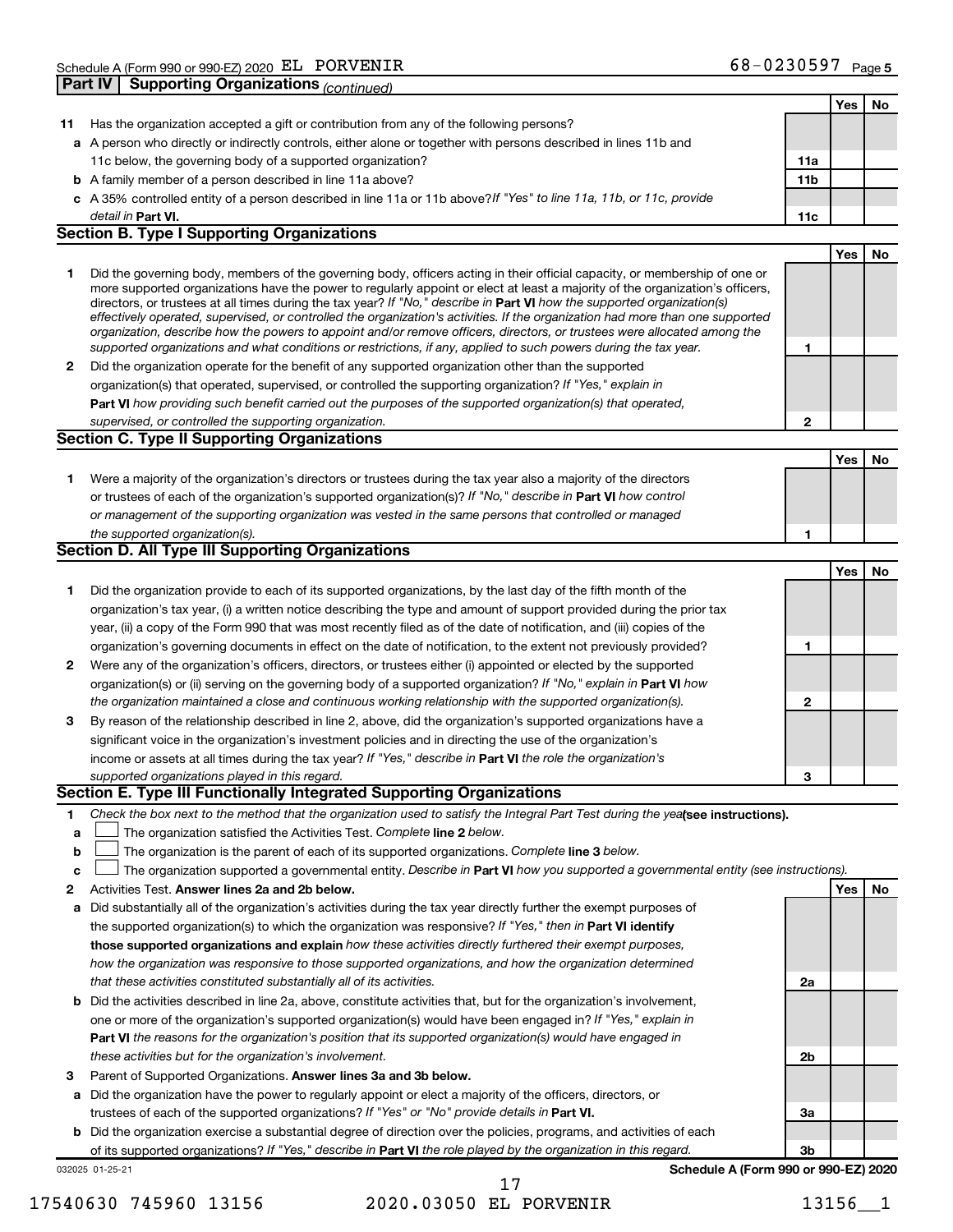Schedule A (Form 990 or 990-EZ) 2020 Page EL PORVENIR 68-0230597 **Part V Type III Non-Functionally Integrated 509(a)(3) Supporting Organizations** 

1 **Letter See instructions.** Check here if the organization satisfied the Integral Part Test as a qualifying trust on Nov. 20, 1970 (*explain in* Part **VI**). See instructions. All other Type III non-functionally integrated supporting organizations must complete Sections A through E.

| Section A - Adjusted Net Income |                                                                                                                                   | (A) Prior Year | (B) Current Year<br>(optional) |                                |
|---------------------------------|-----------------------------------------------------------------------------------------------------------------------------------|----------------|--------------------------------|--------------------------------|
| 1                               | Net short-term capital gain                                                                                                       | 1              |                                |                                |
| 2                               | Recoveries of prior-year distributions                                                                                            | $\mathbf{2}$   |                                |                                |
| З                               | Other gross income (see instructions)                                                                                             | З              |                                |                                |
| 4                               | Add lines 1 through 3.                                                                                                            | 4              |                                |                                |
| 5                               | Depreciation and depletion                                                                                                        | 5              |                                |                                |
| 6                               | Portion of operating expenses paid or incurred for production or                                                                  |                |                                |                                |
|                                 | collection of gross income or for management, conservation, or                                                                    |                |                                |                                |
|                                 | maintenance of property held for production of income (see instructions)                                                          | 6              |                                |                                |
| 7                               | Other expenses (see instructions)                                                                                                 | $\overline{7}$ |                                |                                |
| 8                               | Adjusted Net Income (subtract lines 5, 6, and 7 from line 4)                                                                      | 8              |                                |                                |
|                                 | <b>Section B - Minimum Asset Amount</b>                                                                                           |                | (A) Prior Year                 | (B) Current Year<br>(optional) |
| 1                               | Aggregate fair market value of all non-exempt-use assets (see                                                                     |                |                                |                                |
|                                 | instructions for short tax year or assets held for part of year):                                                                 |                |                                |                                |
|                                 | a Average monthly value of securities                                                                                             | 1a             |                                |                                |
|                                 | <b>b</b> Average monthly cash balances                                                                                            | 1 <sub>b</sub> |                                |                                |
|                                 | c Fair market value of other non-exempt-use assets                                                                                | 1c             |                                |                                |
|                                 | d Total (add lines 1a, 1b, and 1c)                                                                                                | 1d             |                                |                                |
|                                 | e Discount claimed for blockage or other factors                                                                                  |                |                                |                                |
|                                 | (explain in detail in <b>Part VI</b> ):                                                                                           |                |                                |                                |
| 2                               | Acquisition indebtedness applicable to non-exempt-use assets                                                                      | $\mathbf{2}$   |                                |                                |
| 3                               | Subtract line 2 from line 1d.                                                                                                     | 3              |                                |                                |
| 4                               | Cash deemed held for exempt use. Enter 0.015 of line 3 (for greater amount,                                                       |                |                                |                                |
|                                 | see instructions).                                                                                                                | 4              |                                |                                |
| 5                               | Net value of non-exempt-use assets (subtract line 4 from line 3)                                                                  | 5              |                                |                                |
| 6                               | Multiply line 5 by 0.035.                                                                                                         | 6              |                                |                                |
| 7                               | Recoveries of prior-year distributions                                                                                            | $\overline{7}$ |                                |                                |
| 8                               | Minimum Asset Amount (add line 7 to line 6)                                                                                       | 8              |                                |                                |
|                                 | <b>Section C - Distributable Amount</b>                                                                                           |                |                                | <b>Current Year</b>            |
| 1.                              | Adjusted net income for prior year (from Section A, line 8, column A)                                                             | 1              |                                |                                |
| 2                               | Enter 0.85 of line 1.                                                                                                             | $\overline{2}$ |                                |                                |
| з                               | Minimum asset amount for prior year (from Section B, line 8, column A)                                                            | 3              |                                |                                |
| 4                               | Enter greater of line 2 or line 3.                                                                                                | 4              |                                |                                |
| 5                               | Income tax imposed in prior year                                                                                                  | 5              |                                |                                |
| 6                               | <b>Distributable Amount.</b> Subtract line 5 from line 4, unless subject to                                                       |                |                                |                                |
|                                 | emergency temporary reduction (see instructions).                                                                                 | 6              |                                |                                |
| 7                               | Check here if the current year is the organization's first as a non-functionally integrated Type III supporting organization (see |                |                                |                                |

instructions).

**Schedule A (Form 990 or 990-EZ) 2020**

032026 01-25-21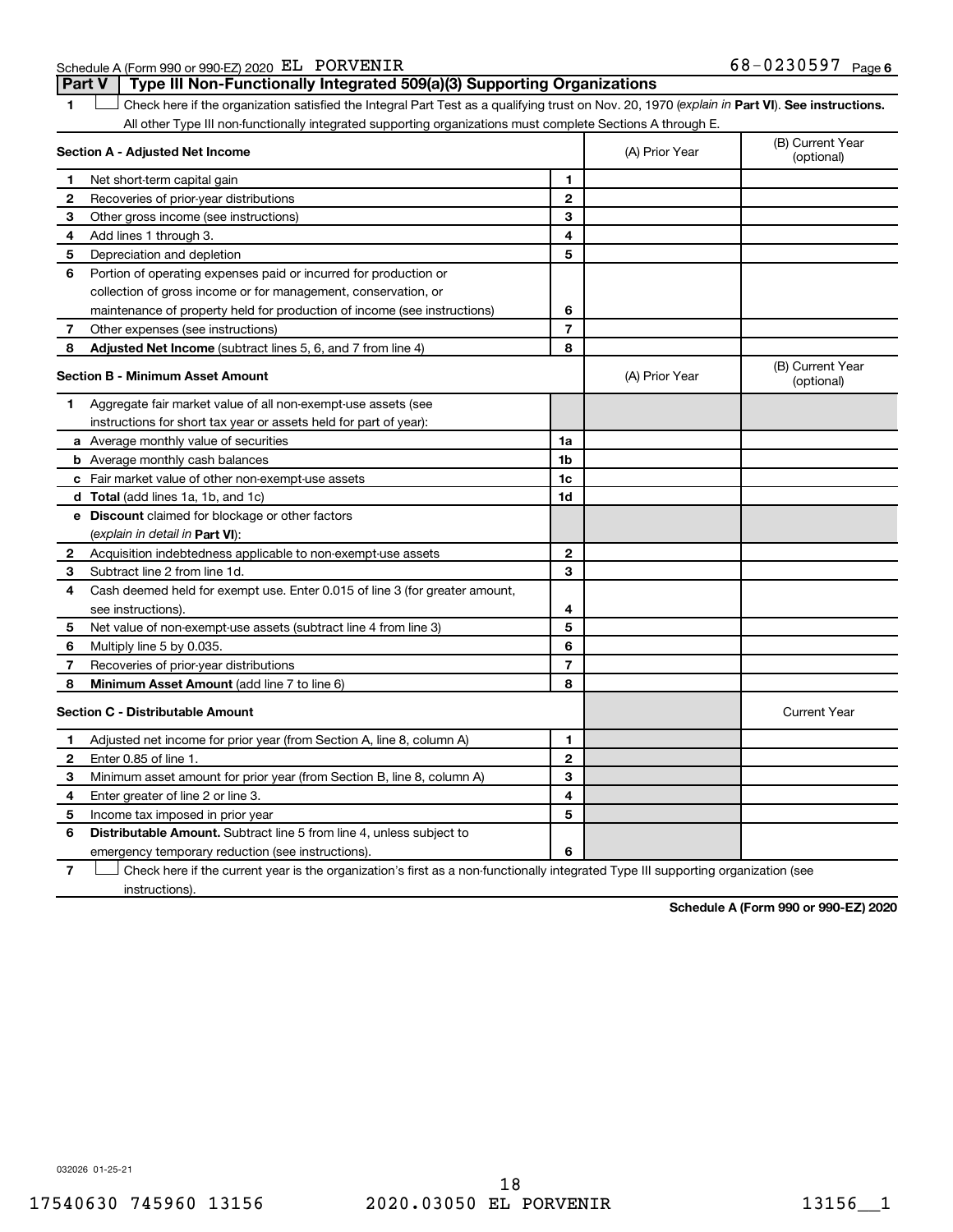| <b>Part V</b> | Type III Non-Functionally Integrated 509(a)(3) Supporting Organizations (continued)        |                                    |                                               |    |                                                  |
|---------------|--------------------------------------------------------------------------------------------|------------------------------------|-----------------------------------------------|----|--------------------------------------------------|
|               | <b>Section D - Distributions</b>                                                           |                                    |                                               |    | <b>Current Year</b>                              |
| 1             | Amounts paid to supported organizations to accomplish exempt purposes                      |                                    |                                               | 1  |                                                  |
| 2             | Amounts paid to perform activity that directly furthers exempt purposes of supported       |                                    |                                               |    |                                                  |
|               | organizations, in excess of income from activity                                           |                                    | 2                                             |    |                                                  |
| 3             | Administrative expenses paid to accomplish exempt purposes of supported organizations      |                                    |                                               | 3  |                                                  |
| 4             | Amounts paid to acquire exempt-use assets                                                  |                                    |                                               | 4  |                                                  |
| 5             | Qualified set-aside amounts (prior IRS approval required - provide details in Part VI)     |                                    |                                               | 5  |                                                  |
| 6             | Other distributions ( <i>describe in Part VI</i> ). See instructions.                      |                                    |                                               | 6  |                                                  |
| 7             | Total annual distributions. Add lines 1 through 6.                                         |                                    |                                               | 7  |                                                  |
| 8             | Distributions to attentive supported organizations to which the organization is responsive |                                    |                                               |    |                                                  |
|               | (provide details in Part VI). See instructions.                                            |                                    |                                               | 8  |                                                  |
| 9             | Distributable amount for 2020 from Section C, line 6                                       |                                    |                                               | 9  |                                                  |
| 10            | Line 8 amount divided by line 9 amount                                                     |                                    |                                               | 10 |                                                  |
|               | <b>Section E - Distribution Allocations (see instructions)</b>                             | (i)<br><b>Excess Distributions</b> | (ii)<br><b>Underdistributions</b><br>Pre-2020 |    | (iii)<br><b>Distributable</b><br>Amount for 2020 |
| 1             | Distributable amount for 2020 from Section C, line 6                                       |                                    |                                               |    |                                                  |
| 2             | Underdistributions, if any, for years prior to 2020 (reason-                               |                                    |                                               |    |                                                  |
|               | able cause required - explain in Part VI). See instructions.                               |                                    |                                               |    |                                                  |
| 3             | Excess distributions carryover, if any, to 2020                                            |                                    |                                               |    |                                                  |
|               | a From 2015                                                                                |                                    |                                               |    |                                                  |
|               | <b>b</b> From 2016                                                                         |                                    |                                               |    |                                                  |
|               | c From 2017                                                                                |                                    |                                               |    |                                                  |
|               | d From 2018                                                                                |                                    |                                               |    |                                                  |
|               | e From 2019                                                                                |                                    |                                               |    |                                                  |
|               | f Total of lines 3a through 3e                                                             |                                    |                                               |    |                                                  |
|               | g Applied to underdistributions of prior years                                             |                                    |                                               |    |                                                  |
|               | <b>h</b> Applied to 2020 distributable amount                                              |                                    |                                               |    |                                                  |
| Ť.            | Carryover from 2015 not applied (see instructions)                                         |                                    |                                               |    |                                                  |
|               | Remainder. Subtract lines 3g, 3h, and 3i from line 3f.                                     |                                    |                                               |    |                                                  |
| 4             | Distributions for 2020 from Section D,                                                     |                                    |                                               |    |                                                  |
|               | line $7:$                                                                                  |                                    |                                               |    |                                                  |
|               | a Applied to underdistributions of prior years                                             |                                    |                                               |    |                                                  |
|               | <b>b</b> Applied to 2020 distributable amount                                              |                                    |                                               |    |                                                  |
|               | c Remainder. Subtract lines 4a and 4b from line 4.                                         |                                    |                                               |    |                                                  |
| 5             | Remaining underdistributions for years prior to 2020, if                                   |                                    |                                               |    |                                                  |
|               | any. Subtract lines 3g and 4a from line 2. For result greater                              |                                    |                                               |    |                                                  |
|               | than zero, explain in Part VI. See instructions.                                           |                                    |                                               |    |                                                  |
| 6             | Remaining underdistributions for 2020. Subtract lines 3h                                   |                                    |                                               |    |                                                  |
|               | and 4b from line 1. For result greater than zero, explain in                               |                                    |                                               |    |                                                  |
|               | <b>Part VI.</b> See instructions.                                                          |                                    |                                               |    |                                                  |
| 7             | Excess distributions carryover to 2021. Add lines 3j                                       |                                    |                                               |    |                                                  |
|               | and 4c.                                                                                    |                                    |                                               |    |                                                  |
| 8             | Breakdown of line 7:                                                                       |                                    |                                               |    |                                                  |
|               | a Excess from 2016                                                                         |                                    |                                               |    |                                                  |
|               | <b>b</b> Excess from 2017                                                                  |                                    |                                               |    |                                                  |
|               | c Excess from 2018                                                                         |                                    |                                               |    |                                                  |
|               | d Excess from 2019                                                                         |                                    |                                               |    |                                                  |
|               | e Excess from 2020                                                                         |                                    |                                               |    |                                                  |

**Schedule A (Form 990 or 990-EZ) 2020**

032027 01-25-21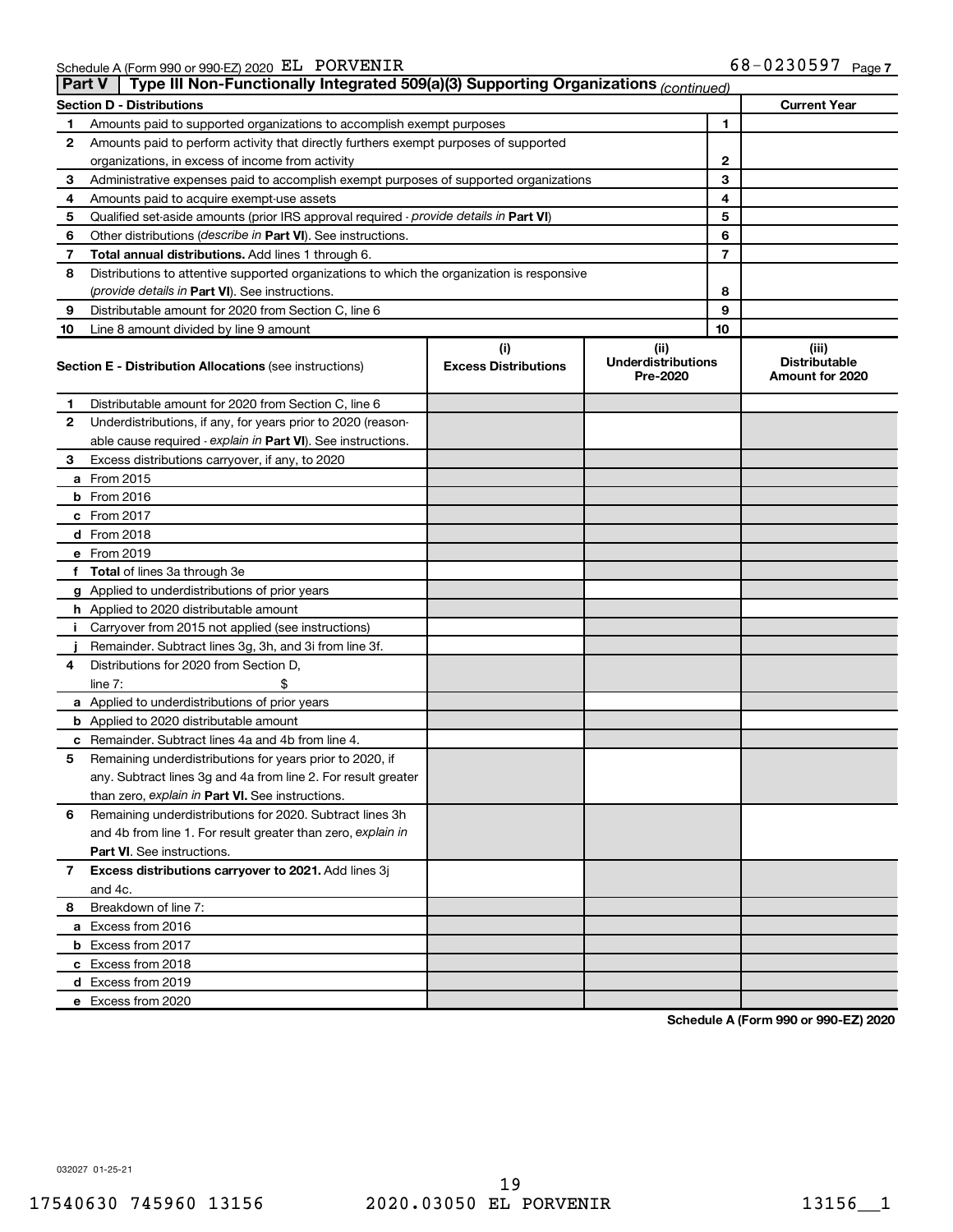## Schedule A (Form 990 or 990-EZ) 2020 Page EL PORVENIR 68-0230597

| Part VI<br>(See instructions.) | <b>Supplemental Information.</b> Provide the explanations required by Part II, line 10; Part II, line 17a or 17b; Part III, line 12;<br>Part IV, Section A, lines 1, 2, 3b, 3c, 4b, 4c, 5a, 6, 9a, 9b, 9c, 11a, 11b, and 11c; Part IV,<br>Section D, lines 5, 6, and 8; and Part V, Section E, lines 2, 5, and 6. Also complete this part for any additional information. |                                      |
|--------------------------------|---------------------------------------------------------------------------------------------------------------------------------------------------------------------------------------------------------------------------------------------------------------------------------------------------------------------------------------------------------------------------|--------------------------------------|
|                                |                                                                                                                                                                                                                                                                                                                                                                           |                                      |
|                                |                                                                                                                                                                                                                                                                                                                                                                           |                                      |
|                                |                                                                                                                                                                                                                                                                                                                                                                           |                                      |
|                                |                                                                                                                                                                                                                                                                                                                                                                           |                                      |
|                                |                                                                                                                                                                                                                                                                                                                                                                           |                                      |
|                                |                                                                                                                                                                                                                                                                                                                                                                           |                                      |
|                                |                                                                                                                                                                                                                                                                                                                                                                           |                                      |
|                                |                                                                                                                                                                                                                                                                                                                                                                           |                                      |
|                                |                                                                                                                                                                                                                                                                                                                                                                           |                                      |
|                                |                                                                                                                                                                                                                                                                                                                                                                           |                                      |
|                                |                                                                                                                                                                                                                                                                                                                                                                           |                                      |
|                                |                                                                                                                                                                                                                                                                                                                                                                           |                                      |
|                                |                                                                                                                                                                                                                                                                                                                                                                           |                                      |
|                                |                                                                                                                                                                                                                                                                                                                                                                           |                                      |
|                                |                                                                                                                                                                                                                                                                                                                                                                           |                                      |
|                                |                                                                                                                                                                                                                                                                                                                                                                           |                                      |
|                                |                                                                                                                                                                                                                                                                                                                                                                           |                                      |
|                                |                                                                                                                                                                                                                                                                                                                                                                           |                                      |
|                                |                                                                                                                                                                                                                                                                                                                                                                           |                                      |
|                                |                                                                                                                                                                                                                                                                                                                                                                           |                                      |
|                                |                                                                                                                                                                                                                                                                                                                                                                           |                                      |
|                                |                                                                                                                                                                                                                                                                                                                                                                           |                                      |
|                                |                                                                                                                                                                                                                                                                                                                                                                           |                                      |
|                                |                                                                                                                                                                                                                                                                                                                                                                           |                                      |
|                                |                                                                                                                                                                                                                                                                                                                                                                           |                                      |
|                                |                                                                                                                                                                                                                                                                                                                                                                           |                                      |
|                                |                                                                                                                                                                                                                                                                                                                                                                           |                                      |
|                                |                                                                                                                                                                                                                                                                                                                                                                           |                                      |
|                                |                                                                                                                                                                                                                                                                                                                                                                           |                                      |
|                                |                                                                                                                                                                                                                                                                                                                                                                           |                                      |
|                                |                                                                                                                                                                                                                                                                                                                                                                           |                                      |
|                                |                                                                                                                                                                                                                                                                                                                                                                           |                                      |
| 032028 01-25-21                |                                                                                                                                                                                                                                                                                                                                                                           | Schedule A (Form 990 or 990-EZ) 2020 |
|                                | 20                                                                                                                                                                                                                                                                                                                                                                        |                                      |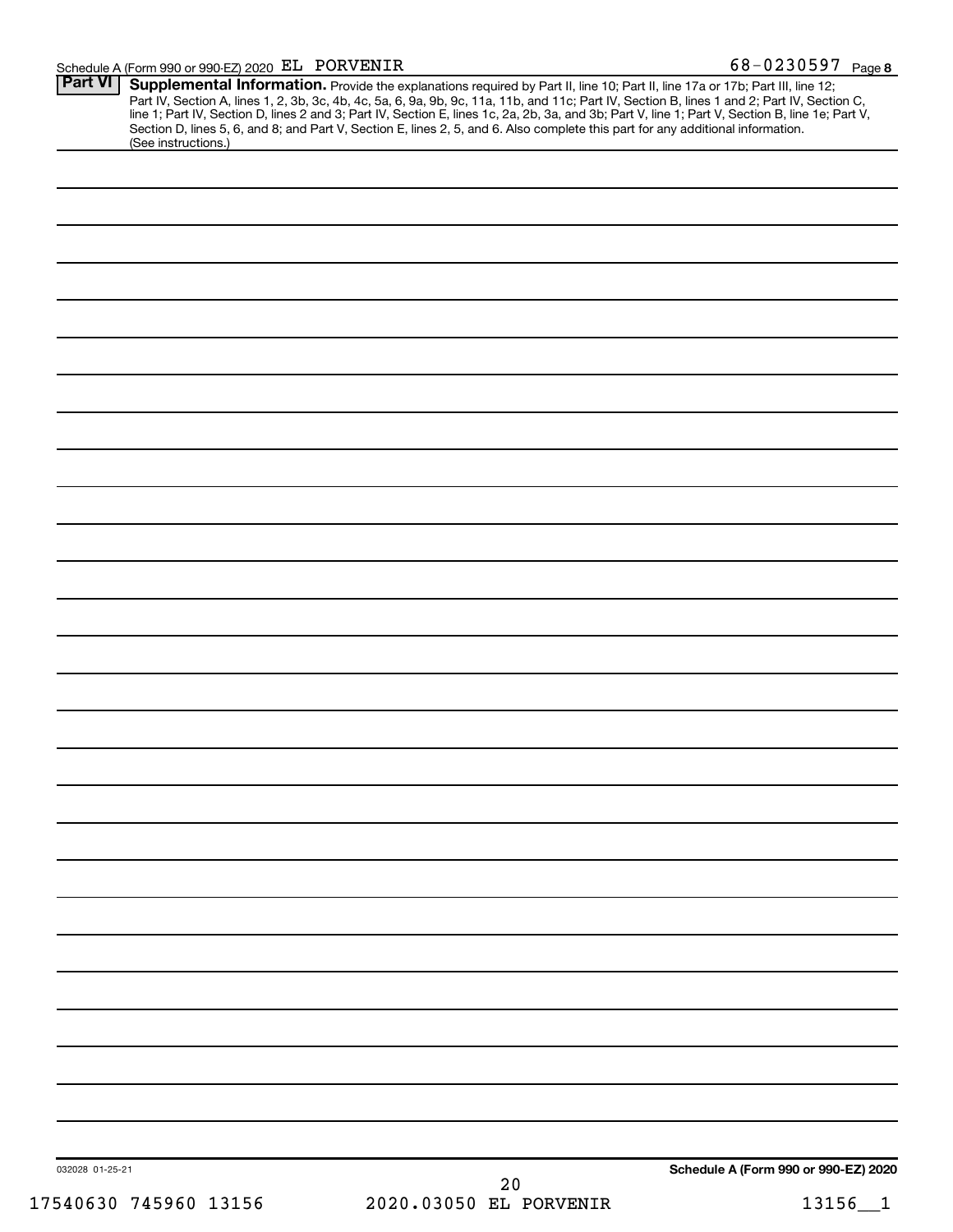Department of the Treasury Internal Revenue Service **(Form 990, 990-EZ,**

Name of the organization

\*\* PUBLIC DISCLOSURE COPY \*\*

# **Schedule B Schedule of Contributors**

**or 990-PF) | Attach to Form 990, Form 990-EZ, or Form 990-PF. | Go to www.irs.gov/Form990 for the latest information.** OMB No. 1545-0047

**2020**

**Employer identification number**

| $58 - 0230597$ |  |  |  |  |
|----------------|--|--|--|--|
|                |  |  |  |  |

| EL PORVENIR | 68-0230597 |
|-------------|------------|
|             |            |

| <b>Organization type (check one):</b> |                                                                           |  |  |  |
|---------------------------------------|---------------------------------------------------------------------------|--|--|--|
| Filers of:                            | Section:                                                                  |  |  |  |
| Form 990 or 990-EZ                    | $\lfloor x \rfloor$ 501(c)( 3) (enter number) organization                |  |  |  |
|                                       | 4947(a)(1) nonexempt charitable trust not treated as a private foundation |  |  |  |
|                                       | 527 political organization                                                |  |  |  |
| Form 990-PF                           | 501(c)(3) exempt private foundation                                       |  |  |  |
|                                       | 4947(a)(1) nonexempt charitable trust treated as a private foundation     |  |  |  |
|                                       | 501(c)(3) taxable private foundation                                      |  |  |  |

Check if your organization is covered by the General Rule or a Special Rule.

**Note:**  Only a section 501(c)(7), (8), or (10) organization can check boxes for both the General Rule and a Special Rule. See instructions.

#### **General Rule**

 $\Box$ 

 $\Box$ 

For an organization filing Form 990, 990-EZ, or 990-PF that received, during the year, contributions totaling \$5,000 or more (in money or property) from any one contributor. Complete Parts I and II. See instructions for determining a contributor's total contributions.

#### **Special Rules**

any one contributor, during the year, total contributions of the greater of (1) \$5,000; or (2) 2% of the amount on (i) Form 990, Part VIII, line 1h;  $\boxed{\text{X}}$  For an organization described in section 501(c)(3) filing Form 990 or 990-EZ that met the 33 1/3% support test of the regulations under sections 509(a)(1) and 170(b)(1)(A)(vi), that checked Schedule A (Form 990 or 990-EZ), Part II, line 13, 16a, or 16b, and that received from or (ii) Form 990-EZ, line 1. Complete Parts I and II.

For an organization described in section 501(c)(7), (8), or (10) filing Form 990 or 990-EZ that received from any one contributor, during the year, total contributions of more than \$1,000 exclusively for religious, charitable, scientific, literary, or educational purposes, or for the prevention of cruelty to children or animals. Complete Parts I (entering "N/A" in column (b) instead of the contributor name and address), II, and III.  $\Box$ 

purpose. Don't complete any of the parts unless the General Rule applies to this organization because it received nonexclusively year, contributions exclusively for religious, charitable, etc., purposes, but no such contributions totaled more than \$1,000. If this box is checked, enter here the total contributions that were received during the year for an exclusively religious, charitable, etc., For an organization described in section 501(c)(7), (8), or (10) filing Form 990 or 990-EZ that received from any one contributor, during the religious, charitable, etc., contributions totaling \$5,000 or more during the year  $~\ldots\ldots\ldots\ldots\ldots\ldots\ldots\ldots\blacktriangleright~$ \$

**Caution:**  An organization that isn't covered by the General Rule and/or the Special Rules doesn't file Schedule B (Form 990, 990-EZ, or 990-PF),  **must** but it answer "No" on Part IV, line 2, of its Form 990; or check the box on line H of its Form 990-EZ or on its Form 990-PF, Part I, line 2, to certify that it doesn't meet the filing requirements of Schedule B (Form 990, 990-EZ, or 990-PF).

**For Paperwork Reduction Act Notice, see the instructions for Form 990, 990-EZ, or 990-PF. Schedule B (Form 990, 990-EZ, or 990-PF) (2020)** LHA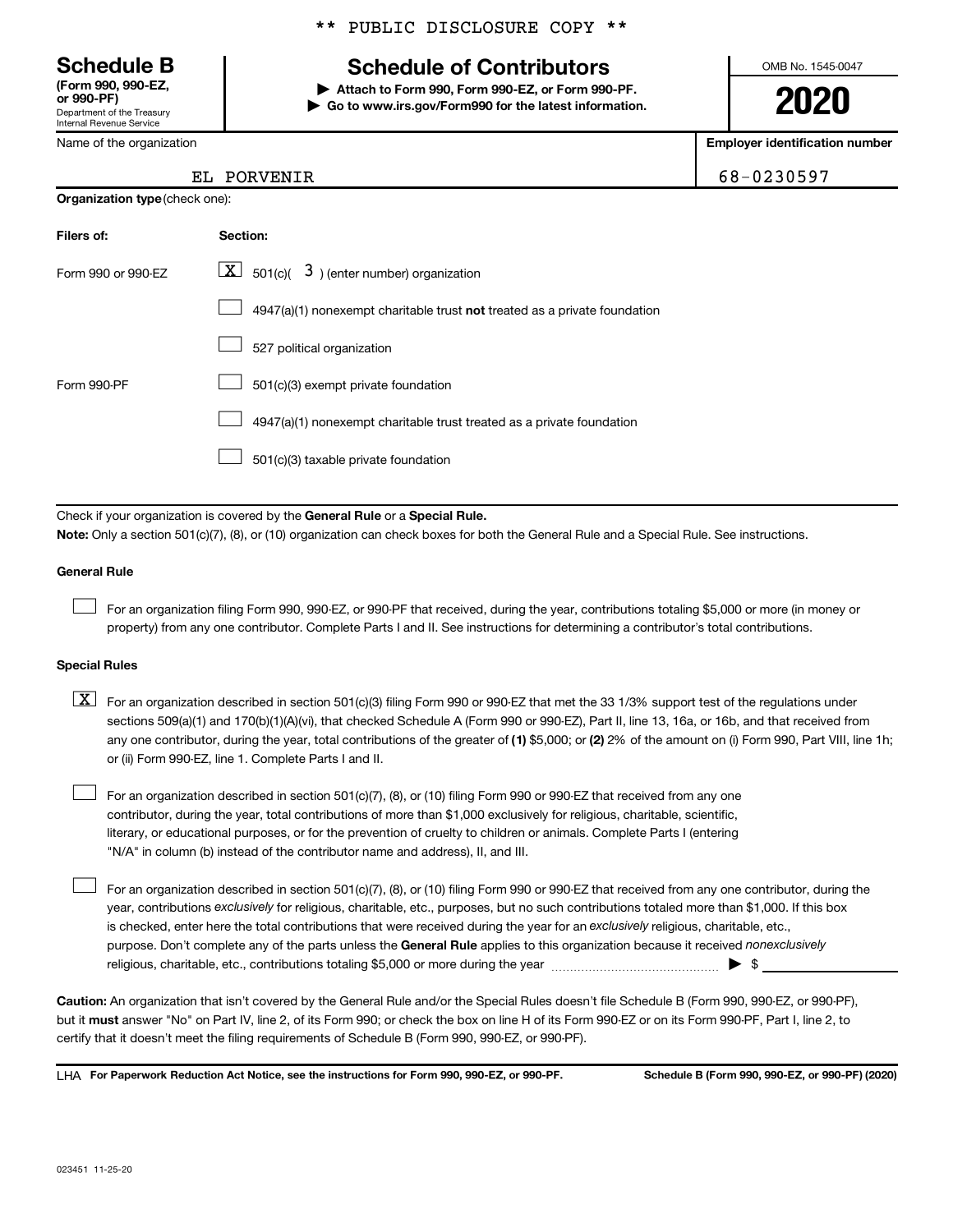# Schedule B (Form 990, 990-EZ, or 990-PF) (2020)

Name of organization

**Employer identification number**

# EL PORVENIR 68-0230597

| Part I          | <b>Contributors</b> (see instructions). Use duplicate copies of Part I if additional space is needed. |                                   |                                                                                                             |
|-----------------|-------------------------------------------------------------------------------------------------------|-----------------------------------|-------------------------------------------------------------------------------------------------------------|
| (a)<br>No.      | (b)<br>Name, address, and ZIP + 4                                                                     | (c)<br><b>Total contributions</b> | (d)<br>Type of contribution                                                                                 |
| 1               |                                                                                                       | 413,840.<br>\$                    | $\overline{\mathbf{X}}$<br>Person<br>Payroll<br>Noncash<br>(Complete Part II for<br>noncash contributions.) |
| (a)<br>No.      | (b)<br>Name, address, and ZIP + 4                                                                     | (c)<br><b>Total contributions</b> | (d)<br>Type of contribution                                                                                 |
| 2               |                                                                                                       | 325,325.<br>\$                    | $\mathbf{X}$<br>Person<br>Payroll<br>Noncash<br>(Complete Part II for<br>noncash contributions.)            |
| (a)<br>No.      | (b)<br>Name, address, and ZIP + 4                                                                     | (c)<br><b>Total contributions</b> | (d)<br>Type of contribution                                                                                 |
| 3               |                                                                                                       | 219,835.<br>\$                    | $\overline{\mathbf{X}}$<br>Person<br>Payroll<br>Noncash<br>(Complete Part II for<br>noncash contributions.) |
| (a)<br>No.      | (b)<br>Name, address, and ZIP + 4                                                                     | (c)<br><b>Total contributions</b> | (d)<br>Type of contribution                                                                                 |
| 4               |                                                                                                       | 70,000.<br>\$                     | $\mathbf{X}$<br>Person<br>Payroll<br>Noncash<br>(Complete Part II for<br>noncash contributions.)            |
| (a)<br>No.      | (b)<br>Name, address, and ZIP + 4                                                                     | (c)<br><b>Total contributions</b> | (d)<br>Type of contribution                                                                                 |
| 5               |                                                                                                       | 60,000.<br>$\,$                   | $\overline{\mathbf{X}}$<br>Person<br>Payroll<br>Noncash<br>(Complete Part II for<br>noncash contributions.) |
| (a)<br>No.      | (b)<br>Name, address, and ZIP + 4                                                                     | (c)<br><b>Total contributions</b> | (d)<br>Type of contribution                                                                                 |
| 6               |                                                                                                       | 43,000.<br>$\,$                   | $\overline{\mathbf{X}}$<br>Person<br>Payroll<br>Noncash<br>(Complete Part II for<br>noncash contributions.) |
| 023452 11-25-20 |                                                                                                       |                                   | Schedule B (Form 990, 990-EZ, or 990-PF) (2020)                                                             |

17540630 745960 13156 2020.03050 EL PORVENIR 13156 13156 22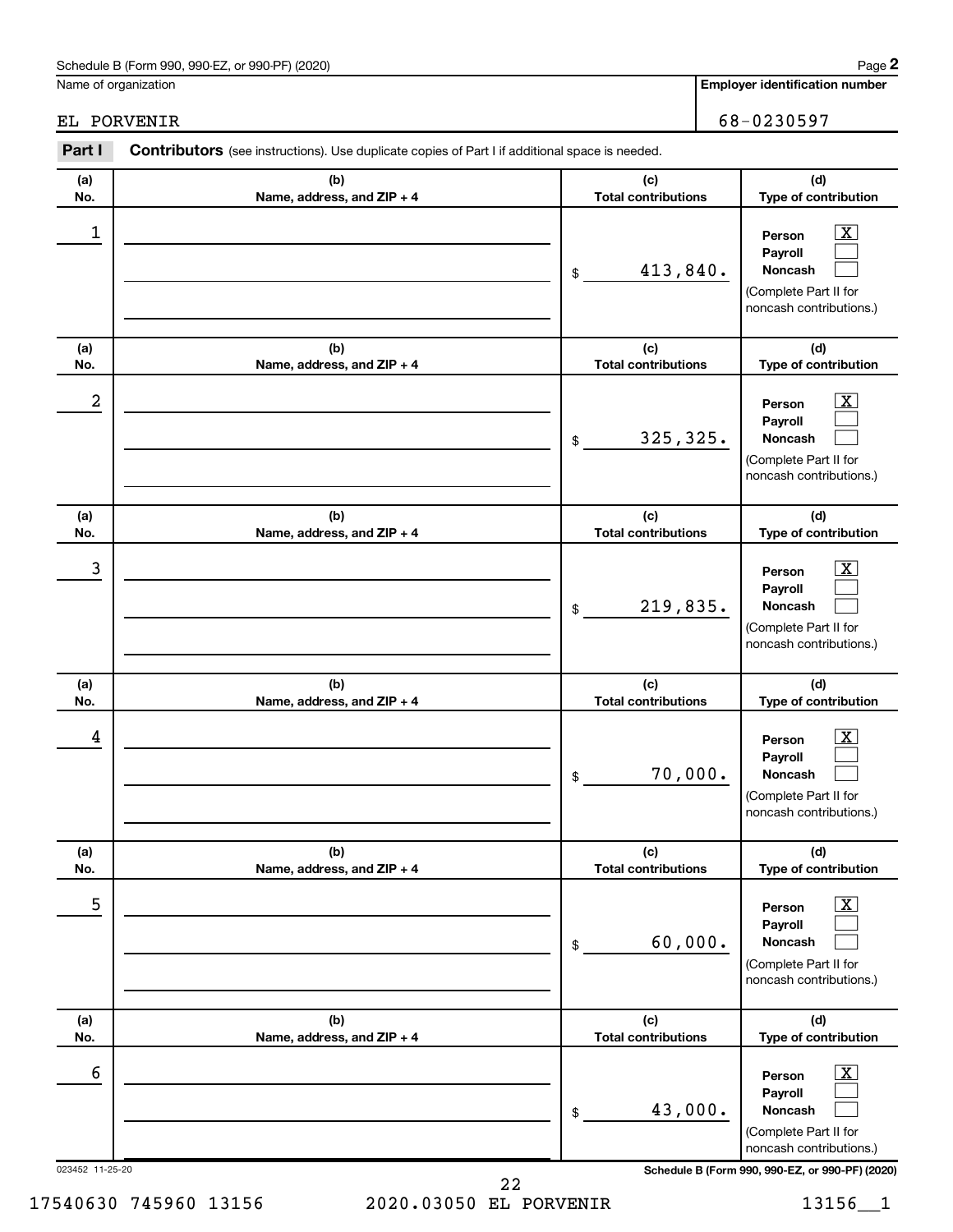| (2020)<br>990-EZ<br>Schedule<br>. or 990-PF)<br>B (Form 990. | Paɑe |
|--------------------------------------------------------------|------|
|                                                              |      |

Name of organization

**Employer identification number**

# EL PORVENIR 68-0230597

Part II Noncash Property (see instructions). Use duplicate copies of Part II if additional space is needed.

| (a)<br>No.<br>from<br>Part I | (b)<br>Description of noncash property given | (c)<br>FMV (or estimate)<br>(See instructions.) | (d)<br>Date received                            |
|------------------------------|----------------------------------------------|-------------------------------------------------|-------------------------------------------------|
|                              |                                              | $\frac{1}{2}$                                   |                                                 |
| (a)<br>No.<br>from<br>Part I | (b)<br>Description of noncash property given | (c)<br>FMV (or estimate)<br>(See instructions.) | (d)<br>Date received                            |
|                              |                                              | $\frac{1}{2}$                                   |                                                 |
| (a)<br>No.<br>from<br>Part I | (b)<br>Description of noncash property given | (c)<br>FMV (or estimate)<br>(See instructions.) | (d)<br>Date received                            |
|                              |                                              | \$                                              |                                                 |
| (a)<br>No.<br>from<br>Part I | (b)<br>Description of noncash property given | (c)<br>FMV (or estimate)<br>(See instructions.) | (d)<br>Date received                            |
|                              |                                              | \$                                              |                                                 |
| (a)<br>No.<br>from<br>Part I | (b)<br>Description of noncash property given | (c)<br>FMV (or estimate)<br>(See instructions.) | (d)<br>Date received                            |
|                              |                                              | \$                                              |                                                 |
| (a)<br>No.<br>from<br>Part I | (b)<br>Description of noncash property given | (c)<br>FMV (or estimate)<br>(See instructions.) | (d)<br>Date received                            |
|                              |                                              | \$                                              |                                                 |
| 023453 11-25-20              | 23                                           |                                                 | Schedule B (Form 990, 990-EZ, or 990-PF) (2020) |

17540630 745960 13156 2020.03050 EL PORVENIR 13156\_\_1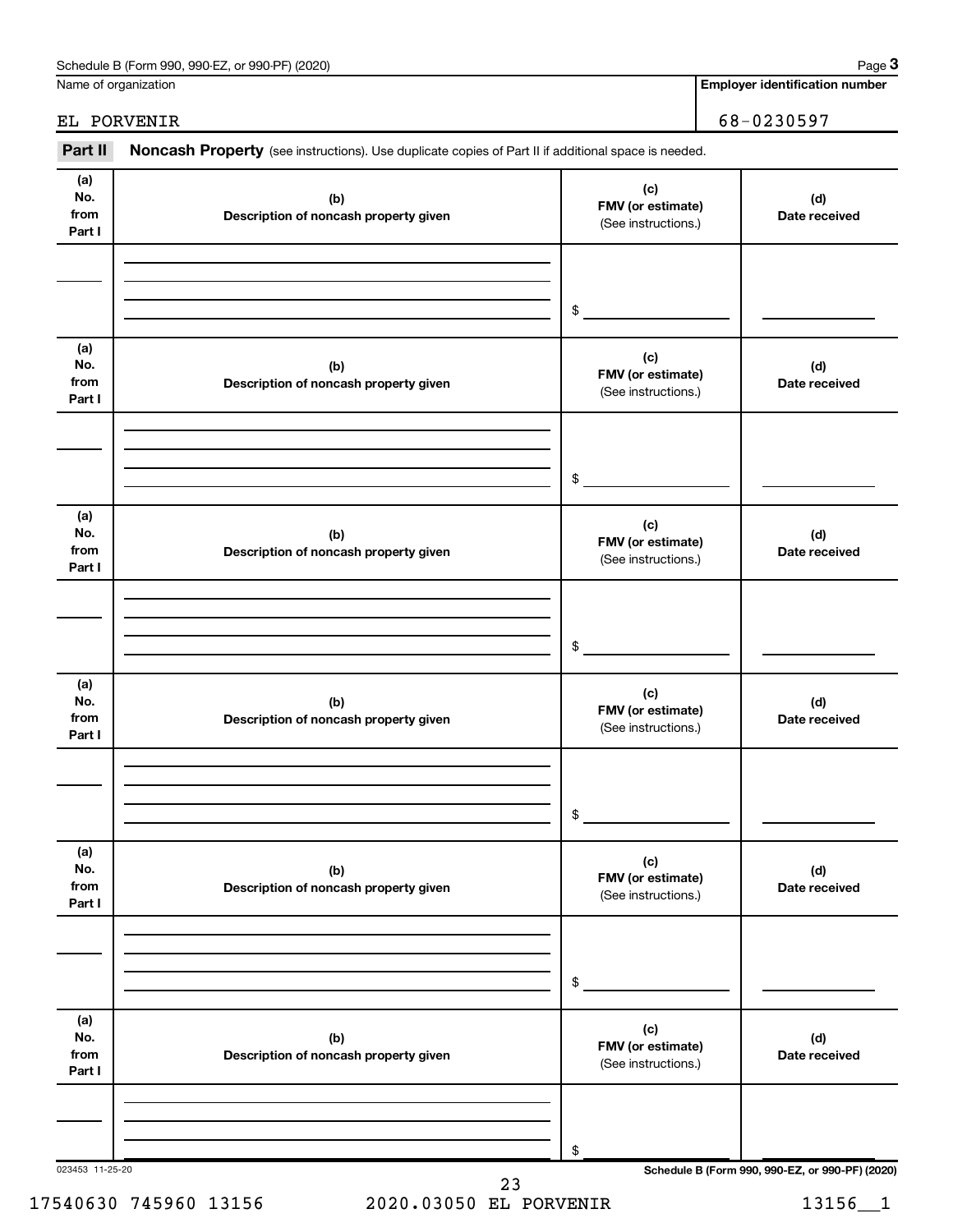| Part III                  | EL PORVENIR<br>Exclusively religious, charitable, etc., contributions to organizations described in section 501(c)(7), (8), or (10) that total more than \$1,000 for the year                                               |                      |  | 68-0230597                               |  |  |  |
|---------------------------|-----------------------------------------------------------------------------------------------------------------------------------------------------------------------------------------------------------------------------|----------------------|--|------------------------------------------|--|--|--|
|                           | from any one contributor. Complete columns (a) through (e) and the following line entry. For organizations                                                                                                                  |                      |  |                                          |  |  |  |
|                           | completing Part III, enter the total of exclusively religious, charitable, etc., contributions of \$1,000 or less for the year. (Enter this info. once.)<br>Use duplicate copies of Part III if additional space is needed. |                      |  |                                          |  |  |  |
| (a) No.                   |                                                                                                                                                                                                                             |                      |  |                                          |  |  |  |
| from<br>Part I            | (b) Purpose of gift                                                                                                                                                                                                         | (c) Use of gift      |  | (d) Description of how gift is held      |  |  |  |
|                           |                                                                                                                                                                                                                             |                      |  |                                          |  |  |  |
|                           |                                                                                                                                                                                                                             |                      |  |                                          |  |  |  |
|                           |                                                                                                                                                                                                                             |                      |  |                                          |  |  |  |
|                           |                                                                                                                                                                                                                             |                      |  |                                          |  |  |  |
|                           |                                                                                                                                                                                                                             |                      |  |                                          |  |  |  |
|                           | Transferee's name, address, and $ZIP + 4$                                                                                                                                                                                   |                      |  | Relationship of transferor to transferee |  |  |  |
|                           |                                                                                                                                                                                                                             |                      |  |                                          |  |  |  |
|                           |                                                                                                                                                                                                                             |                      |  |                                          |  |  |  |
| (a) No.                   |                                                                                                                                                                                                                             |                      |  |                                          |  |  |  |
| from<br>Part I            | (b) Purpose of gift                                                                                                                                                                                                         | (c) Use of gift      |  | (d) Description of how gift is held      |  |  |  |
|                           |                                                                                                                                                                                                                             |                      |  |                                          |  |  |  |
|                           |                                                                                                                                                                                                                             |                      |  |                                          |  |  |  |
|                           |                                                                                                                                                                                                                             |                      |  |                                          |  |  |  |
|                           |                                                                                                                                                                                                                             | (e) Transfer of gift |  |                                          |  |  |  |
|                           |                                                                                                                                                                                                                             |                      |  |                                          |  |  |  |
|                           | Transferee's name, address, and $ZIP + 4$                                                                                                                                                                                   |                      |  | Relationship of transferor to transferee |  |  |  |
|                           |                                                                                                                                                                                                                             |                      |  |                                          |  |  |  |
|                           |                                                                                                                                                                                                                             |                      |  |                                          |  |  |  |
|                           |                                                                                                                                                                                                                             |                      |  |                                          |  |  |  |
| (a) No.<br>from<br>Part I | (b) Purpose of gift                                                                                                                                                                                                         | (c) Use of gift      |  | (d) Description of how gift is held      |  |  |  |
|                           |                                                                                                                                                                                                                             |                      |  |                                          |  |  |  |
|                           |                                                                                                                                                                                                                             |                      |  |                                          |  |  |  |
|                           |                                                                                                                                                                                                                             |                      |  |                                          |  |  |  |
|                           |                                                                                                                                                                                                                             | (e) Transfer of gift |  |                                          |  |  |  |
|                           |                                                                                                                                                                                                                             |                      |  |                                          |  |  |  |
|                           | Transferee's name, address, and $ZIP + 4$                                                                                                                                                                                   |                      |  | Relationship of transferor to transferee |  |  |  |
|                           |                                                                                                                                                                                                                             |                      |  |                                          |  |  |  |
|                           |                                                                                                                                                                                                                             |                      |  |                                          |  |  |  |
|                           |                                                                                                                                                                                                                             |                      |  |                                          |  |  |  |
| (a) No.<br>from           | (b) Purpose of gift                                                                                                                                                                                                         | (c) Use of gift      |  | (d) Description of how gift is held      |  |  |  |
| Part I                    |                                                                                                                                                                                                                             |                      |  |                                          |  |  |  |
|                           |                                                                                                                                                                                                                             |                      |  |                                          |  |  |  |
|                           |                                                                                                                                                                                                                             |                      |  |                                          |  |  |  |
|                           |                                                                                                                                                                                                                             | (e) Transfer of gift |  |                                          |  |  |  |
|                           |                                                                                                                                                                                                                             |                      |  |                                          |  |  |  |
|                           | Transferee's name, address, and $ZIP + 4$                                                                                                                                                                                   |                      |  | Relationship of transferor to transferee |  |  |  |
|                           |                                                                                                                                                                                                                             |                      |  |                                          |  |  |  |
|                           |                                                                                                                                                                                                                             |                      |  |                                          |  |  |  |
|                           |                                                                                                                                                                                                                             |                      |  |                                          |  |  |  |
|                           |                                                                                                                                                                                                                             |                      |  |                                          |  |  |  |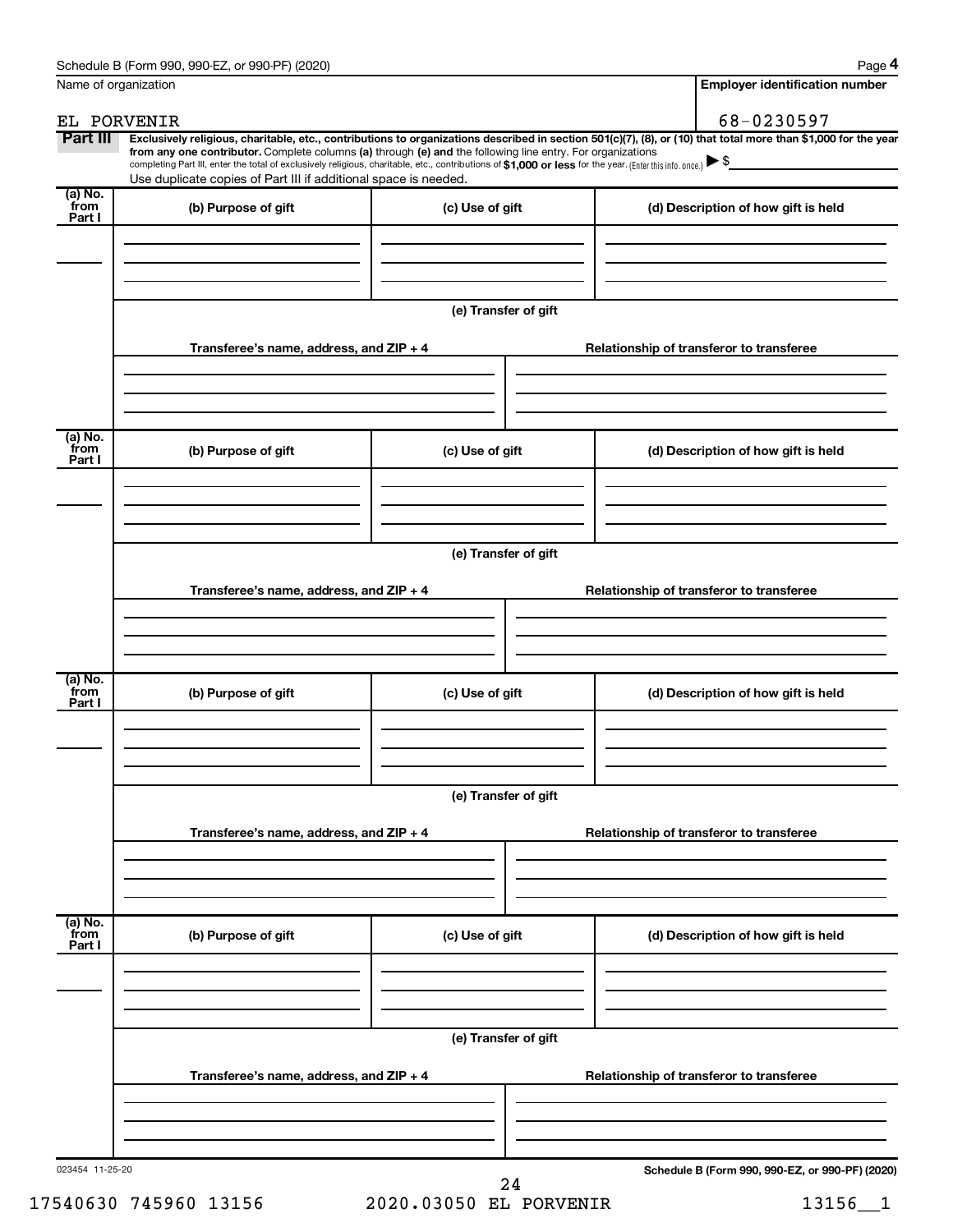| <b>SCHEDULE D</b> |  |
|-------------------|--|
|-------------------|--|

# **SCHEDULE D Supplemental Financial Statements**<br> **Form 990 2020**<br> **Part IV** line 6.7.8.9.10, 11a, 11b, 11d, 11d, 11d, 11d, 11d, 12a, 0r, 12b

**(Form 990) | Complete if the organization answered "Yes" on Form 990, Part IV, line 6, 7, 8, 9, 10, 11a, 11b, 11c, 11d, 11e, 11f, 12a, or 12b.**

**| Attach to Form 990. |Go to www.irs.gov/Form990 for instructions and the latest information.**



Department of the Treasury Internal Revenue Service **Name of the organization Employer identification number**

| EL PORVENIR | 68-0230597 |
|-------------|------------|
|             |            |

| Part I       | Organizations Maintaining Donor Advised Funds or Other Similar Funds or Accounts. Complete if the                                              |                         |                |                                                    |
|--------------|------------------------------------------------------------------------------------------------------------------------------------------------|-------------------------|----------------|----------------------------------------------------|
|              | organization answered "Yes" on Form 990, Part IV, line 6.                                                                                      |                         |                |                                                    |
|              |                                                                                                                                                | (a) Donor advised funds |                | (b) Funds and other accounts                       |
| 1.           |                                                                                                                                                |                         |                |                                                    |
| 2            | Aggregate value of contributions to (during year)                                                                                              |                         |                |                                                    |
| З            | Aggregate value of grants from (during year)                                                                                                   |                         |                |                                                    |
| 4            |                                                                                                                                                |                         |                |                                                    |
| 5            | Did the organization inform all donors and donor advisors in writing that the assets held in donor advised funds                               |                         |                |                                                    |
|              |                                                                                                                                                |                         |                | Yes<br><b>No</b>                                   |
| 6            | Did the organization inform all grantees, donors, and donor advisors in writing that grant funds can be used only                              |                         |                |                                                    |
|              | for charitable purposes and not for the benefit of the donor or donor advisor, or for any other purpose conferring                             |                         |                |                                                    |
|              | impermissible private benefit?                                                                                                                 |                         |                | Yes<br>No                                          |
| Part II      | <b>Conservation Easements.</b> Complete if the organization answered "Yes" on Form 990, Part IV, line 7.                                       |                         |                |                                                    |
| 1.           | Purpose(s) of conservation easements held by the organization (check all that apply).                                                          |                         |                |                                                    |
|              | Preservation of land for public use (for example, recreation or education)                                                                     |                         |                | Preservation of a historically important land area |
|              | Protection of natural habitat                                                                                                                  |                         |                | Preservation of a certified historic structure     |
|              | Preservation of open space                                                                                                                     |                         |                |                                                    |
| 2            | Complete lines 2a through 2d if the organization held a qualified conservation contribution in the form of a conservation easement on the last |                         |                |                                                    |
|              | day of the tax year.                                                                                                                           |                         |                | Held at the End of the Tax Year                    |
| a            |                                                                                                                                                |                         | 2a             |                                                    |
| b            | Total acreage restricted by conservation easements                                                                                             |                         | 2 <sub>b</sub> |                                                    |
|              | Number of conservation easements on a certified historic structure included in (a) manufacture included in (a)                                 |                         | 2c             |                                                    |
|              | d Number of conservation easements included in (c) acquired after 7/25/06, and not on a historic structure                                     |                         |                |                                                    |
|              | listed in the National Register [111] [12] The Marian Marian Marian Marian Marian Marian Marian Marian Marian M                                |                         | 2d             |                                                    |
| 3            | Number of conservation easements modified, transferred, released, extinguished, or terminated by the organization during the tax               |                         |                |                                                    |
|              | year                                                                                                                                           |                         |                |                                                    |
| 4            | Number of states where property subject to conservation easement is located >                                                                  |                         |                |                                                    |
| 5            | Does the organization have a written policy regarding the periodic monitoring, inspection, handling of                                         |                         |                |                                                    |
|              | violations, and enforcement of the conservation easements it holds?                                                                            |                         |                | Yes<br>No                                          |
| 6            | Staff and volunteer hours devoted to monitoring, inspecting, handling of violations, and enforcing conservation easements during the year      |                         |                |                                                    |
|              | Amount of expenses incurred in monitoring, inspecting, handling of violations, and enforcing conservation easements during the year            |                         |                |                                                    |
| 7            | $\blacktriangleright$ \$                                                                                                                       |                         |                |                                                    |
| 8            | Does each conservation easement reported on line 2(d) above satisfy the requirements of section 170(h)(4)(B)(i)                                |                         |                |                                                    |
|              |                                                                                                                                                |                         |                | Yes<br>Nο                                          |
| 9            | In Part XIII, describe how the organization reports conservation easements in its revenue and expense statement and                            |                         |                |                                                    |
|              | balance sheet, and include, if applicable, the text of the footnote to the organization's financial statements that describes the              |                         |                |                                                    |
|              | organization's accounting for conservation easements.                                                                                          |                         |                |                                                    |
|              | Organizations Maintaining Collections of Art, Historical Treasures, or Other Similar Assets.<br>Part III                                       |                         |                |                                                    |
|              | Complete if the organization answered "Yes" on Form 990, Part IV, line 8.                                                                      |                         |                |                                                    |
|              | 1a If the organization elected, as permitted under FASB ASC 958, not to report in its revenue statement and balance sheet works                |                         |                |                                                    |
|              | of art, historical treasures, or other similar assets held for public exhibition, education, or research in furtherance of public              |                         |                |                                                    |
|              | service, provide in Part XIII the text of the footnote to its financial statements that describes these items.                                 |                         |                |                                                    |
|              | <b>b</b> If the organization elected, as permitted under FASB ASC 958, to report in its revenue statement and balance sheet works of           |                         |                |                                                    |
|              | art, historical treasures, or other similar assets held for public exhibition, education, or research in furtherance of public service,        |                         |                |                                                    |
|              | provide the following amounts relating to these items:                                                                                         |                         |                |                                                    |
|              |                                                                                                                                                |                         |                | \$                                                 |
|              | (ii) Assets included in Form 990, Part X                                                                                                       |                         |                | $\blacktriangleright$ s                            |
| $\mathbf{2}$ | If the organization received or held works of art, historical treasures, or other similar assets for financial gain, provide                   |                         |                |                                                    |
|              | the following amounts required to be reported under FASB ASC 958 relating to these items:                                                      |                         |                |                                                    |
|              |                                                                                                                                                |                         |                | \$                                                 |
|              | <b>b</b> Assets included in Form 990, Part X                                                                                                   |                         |                | $\blacktriangleright$ \$                           |
|              | LHA For Paperwork Reduction Act Notice, see the Instructions for Form 990.                                                                     |                         |                | Schedule D (Form 990) 2020                         |
|              | 032051 12-01-20                                                                                                                                |                         |                |                                                    |

| <b>UULUUI IL UI LU</b> |                        |       |
|------------------------|------------------------|-------|
| 17540630 745960 13156  | 2020.03050 EL PORVENIR | 13156 |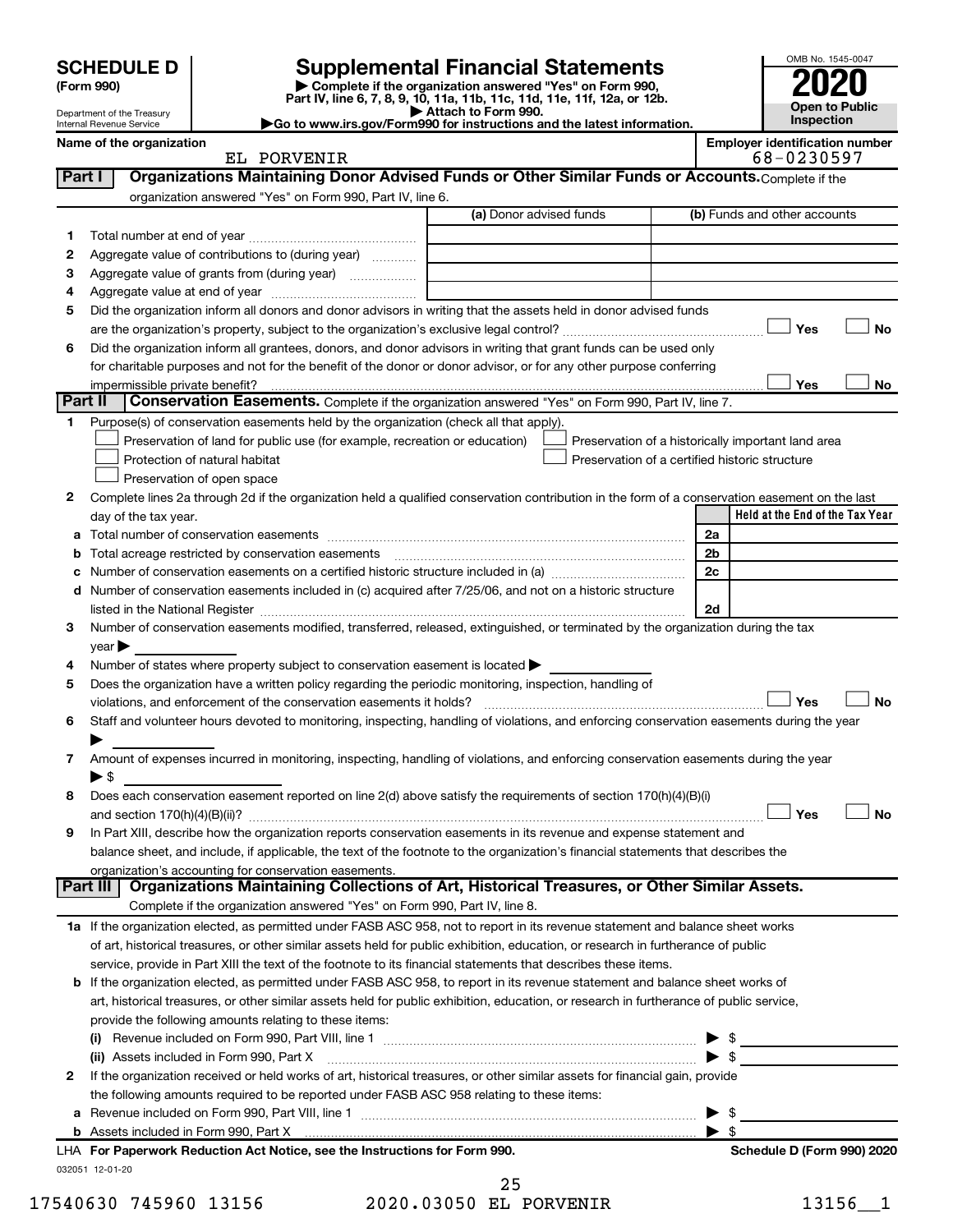|   | EL PORVENIR<br>Schedule D (Form 990) 2020                                                                                                                                                                                                                                                                                                            |                                         |   |                |                                                                                                                                                                                                                               |                                                                             | 68-0230597 Page 2 |          |    |
|---|------------------------------------------------------------------------------------------------------------------------------------------------------------------------------------------------------------------------------------------------------------------------------------------------------------------------------------------------------|-----------------------------------------|---|----------------|-------------------------------------------------------------------------------------------------------------------------------------------------------------------------------------------------------------------------------|-----------------------------------------------------------------------------|-------------------|----------|----|
|   | Part III  <br>Organizations Maintaining Collections of Art, Historical Treasures, or Other Similar Assets (continued)                                                                                                                                                                                                                                |                                         |   |                |                                                                                                                                                                                                                               |                                                                             |                   |          |    |
| 3 | Using the organization's acquisition, accession, and other records, check any of the following that make significant use of its                                                                                                                                                                                                                      |                                         |   |                |                                                                                                                                                                                                                               |                                                                             |                   |          |    |
|   | collection items (check all that apply):                                                                                                                                                                                                                                                                                                             |                                         |   |                |                                                                                                                                                                                                                               |                                                                             |                   |          |    |
| a | Public exhibition                                                                                                                                                                                                                                                                                                                                    |                                         |   |                | Loan or exchange program                                                                                                                                                                                                      |                                                                             |                   |          |    |
| b | Scholarly research                                                                                                                                                                                                                                                                                                                                   |                                         |   |                | Other and the contract of the contract of the contract of the contract of the contract of the contract of the contract of the contract of the contract of the contract of the contract of the contract of the contract of the |                                                                             |                   |          |    |
| с | Preservation for future generations                                                                                                                                                                                                                                                                                                                  |                                         |   |                |                                                                                                                                                                                                                               |                                                                             |                   |          |    |
| 4 | Provide a description of the organization's collections and explain how they further the organization's exempt purpose in Part XIII.                                                                                                                                                                                                                 |                                         |   |                |                                                                                                                                                                                                                               |                                                                             |                   |          |    |
| 5 | During the year, did the organization solicit or receive donations of art, historical treasures, or other similar assets                                                                                                                                                                                                                             |                                         |   |                |                                                                                                                                                                                                                               |                                                                             |                   |          |    |
|   |                                                                                                                                                                                                                                                                                                                                                      |                                         |   |                |                                                                                                                                                                                                                               |                                                                             | Yes               |          | No |
|   | Part IV<br><b>Escrow and Custodial Arrangements.</b> Complete if the organization answered "Yes" on Form 990, Part IV, line 9, or                                                                                                                                                                                                                    |                                         |   |                |                                                                                                                                                                                                                               |                                                                             |                   |          |    |
|   | reported an amount on Form 990, Part X, line 21.                                                                                                                                                                                                                                                                                                     |                                         |   |                |                                                                                                                                                                                                                               |                                                                             |                   |          |    |
|   | 1a Is the organization an agent, trustee, custodian or other intermediary for contributions or other assets not included                                                                                                                                                                                                                             |                                         |   |                |                                                                                                                                                                                                                               |                                                                             |                   |          |    |
|   | on Form 990, Part X? [11] matter contracts and contracts and contracts are contracted and contracts are contracted and contract and contract of the set of the set of the set of the set of the set of the set of the set of t                                                                                                                       |                                         |   |                |                                                                                                                                                                                                                               |                                                                             | Yes               |          | No |
|   | b If "Yes," explain the arrangement in Part XIII and complete the following table:                                                                                                                                                                                                                                                                   |                                         |   |                |                                                                                                                                                                                                                               |                                                                             |                   |          |    |
|   |                                                                                                                                                                                                                                                                                                                                                      |                                         |   |                |                                                                                                                                                                                                                               |                                                                             | Amount            |          |    |
|   | c Beginning balance <b>communications</b> and the contract of the contract of the contract of the contract of the contract of the contract of the contract of the contract of the contract of the contract of the contract of the c                                                                                                                  |                                         |   |                |                                                                                                                                                                                                                               | 1c                                                                          |                   |          |    |
|   | d Additions during the year measurement contains and a final state of the year measurement of the year measurement of the state of the state of the state of the state of the state of the state of the state of the state of                                                                                                                        |                                         |   |                |                                                                                                                                                                                                                               | 1d                                                                          |                   |          |    |
|   | e Distributions during the year manufactured and continuum and continuum and continuum and continuum and continuum and continuum and continuum and continuum and continuum and continuum and continuum and continuum and conti                                                                                                                       |                                         |   |                |                                                                                                                                                                                                                               | 1e                                                                          |                   |          |    |
|   | f Ending balance measurements and the contract of the contract of the contract of the contract of the contract of the contract of the contract of the contract of the contract of the contract of the contract of the contract<br>2a Did the organization include an amount on Form 990, Part X, line 21, for escrow or custodial account liability? |                                         |   |                |                                                                                                                                                                                                                               | 1f                                                                          | ∣ Yes             |          | No |
|   |                                                                                                                                                                                                                                                                                                                                                      |                                         |   |                |                                                                                                                                                                                                                               |                                                                             |                   |          |    |
|   | Endowment Funds. Complete if the organization answered "Yes" on Form 990, Part IV, line 10.<br><b>Part V</b>                                                                                                                                                                                                                                         |                                         |   |                |                                                                                                                                                                                                                               |                                                                             |                   |          |    |
|   |                                                                                                                                                                                                                                                                                                                                                      | (a) Current year                        |   | (b) Prior year |                                                                                                                                                                                                                               | (c) Two years back $\vert$ (d) Three years back $\vert$ (e) Four years back |                   |          |    |
|   | 1a Beginning of year balance                                                                                                                                                                                                                                                                                                                         |                                         |   |                |                                                                                                                                                                                                                               |                                                                             |                   |          |    |
| b |                                                                                                                                                                                                                                                                                                                                                      |                                         |   |                |                                                                                                                                                                                                                               |                                                                             |                   |          |    |
|   | Net investment earnings, gains, and losses                                                                                                                                                                                                                                                                                                           |                                         |   |                |                                                                                                                                                                                                                               |                                                                             |                   |          |    |
|   |                                                                                                                                                                                                                                                                                                                                                      |                                         |   |                |                                                                                                                                                                                                                               |                                                                             |                   |          |    |
|   | e Other expenditures for facilities                                                                                                                                                                                                                                                                                                                  |                                         |   |                |                                                                                                                                                                                                                               |                                                                             |                   |          |    |
|   |                                                                                                                                                                                                                                                                                                                                                      |                                         |   |                |                                                                                                                                                                                                                               |                                                                             |                   |          |    |
|   | f Administrative expenses                                                                                                                                                                                                                                                                                                                            |                                         |   |                |                                                                                                                                                                                                                               |                                                                             |                   |          |    |
| g |                                                                                                                                                                                                                                                                                                                                                      |                                         |   |                |                                                                                                                                                                                                                               |                                                                             |                   |          |    |
| 2 | Provide the estimated percentage of the current year end balance (line 1g, column (a)) held as:                                                                                                                                                                                                                                                      |                                         |   |                |                                                                                                                                                                                                                               |                                                                             |                   |          |    |
| а | Board designated or quasi-endowment                                                                                                                                                                                                                                                                                                                  |                                         | % |                |                                                                                                                                                                                                                               |                                                                             |                   |          |    |
|   | <b>b</b> Permanent endowment $\blacktriangleright$                                                                                                                                                                                                                                                                                                   | %                                       |   |                |                                                                                                                                                                                                                               |                                                                             |                   |          |    |
|   | $\mathbf c$ Term endowment $\blacktriangleright$                                                                                                                                                                                                                                                                                                     | $\frac{0}{0}$                           |   |                |                                                                                                                                                                                                                               |                                                                             |                   |          |    |
|   | The percentages on lines 2a, 2b, and 2c should equal 100%.                                                                                                                                                                                                                                                                                           |                                         |   |                |                                                                                                                                                                                                                               |                                                                             |                   |          |    |
|   | 3a Are there endowment funds not in the possession of the organization that are held and administered for the organization                                                                                                                                                                                                                           |                                         |   |                |                                                                                                                                                                                                                               |                                                                             |                   |          |    |
|   | by:                                                                                                                                                                                                                                                                                                                                                  |                                         |   |                |                                                                                                                                                                                                                               |                                                                             |                   | Yes      | No |
|   | (i)                                                                                                                                                                                                                                                                                                                                                  |                                         |   |                |                                                                                                                                                                                                                               |                                                                             | 3a(i)             |          |    |
|   |                                                                                                                                                                                                                                                                                                                                                      |                                         |   |                |                                                                                                                                                                                                                               |                                                                             | 3a(ii)            |          |    |
|   |                                                                                                                                                                                                                                                                                                                                                      |                                         |   |                |                                                                                                                                                                                                                               |                                                                             | 3b                |          |    |
| 4 | Describe in Part XIII the intended uses of the organization's endowment funds.                                                                                                                                                                                                                                                                       |                                         |   |                |                                                                                                                                                                                                                               |                                                                             |                   |          |    |
|   | Land, Buildings, and Equipment.<br><b>Part VI</b>                                                                                                                                                                                                                                                                                                    |                                         |   |                |                                                                                                                                                                                                                               |                                                                             |                   |          |    |
|   | Complete if the organization answered "Yes" on Form 990, Part IV, line 11a. See Form 990, Part X, line 10.                                                                                                                                                                                                                                           |                                         |   |                |                                                                                                                                                                                                                               |                                                                             |                   |          |    |
|   | Description of property                                                                                                                                                                                                                                                                                                                              | (a) Cost or other<br>basis (investment) |   |                | (b) Cost or other<br>basis (other)                                                                                                                                                                                            | (c) Accumulated<br>depreciation                                             | (d) Book value    |          |    |
|   |                                                                                                                                                                                                                                                                                                                                                      |                                         |   |                | 16,891.                                                                                                                                                                                                                       |                                                                             |                   | 16,891.  |    |
|   |                                                                                                                                                                                                                                                                                                                                                      |                                         |   |                | 106,780.                                                                                                                                                                                                                      | 31,965.                                                                     |                   | 74,815.  |    |
|   |                                                                                                                                                                                                                                                                                                                                                      |                                         |   |                |                                                                                                                                                                                                                               |                                                                             |                   |          |    |
|   |                                                                                                                                                                                                                                                                                                                                                      |                                         |   |                | 35,515.                                                                                                                                                                                                                       | 31,050.                                                                     |                   | 4,465.   |    |
|   |                                                                                                                                                                                                                                                                                                                                                      |                                         |   |                | 218,623.                                                                                                                                                                                                                      | 126, 113.                                                                   |                   | 92,510.  |    |
|   | Total. Add lines 1a through 1e. (Column (d) must equal Form 990, Part X, column (B), line 10c.)                                                                                                                                                                                                                                                      |                                         |   |                |                                                                                                                                                                                                                               |                                                                             |                   | 188,681. |    |

**Schedule D (Form 990) 2020**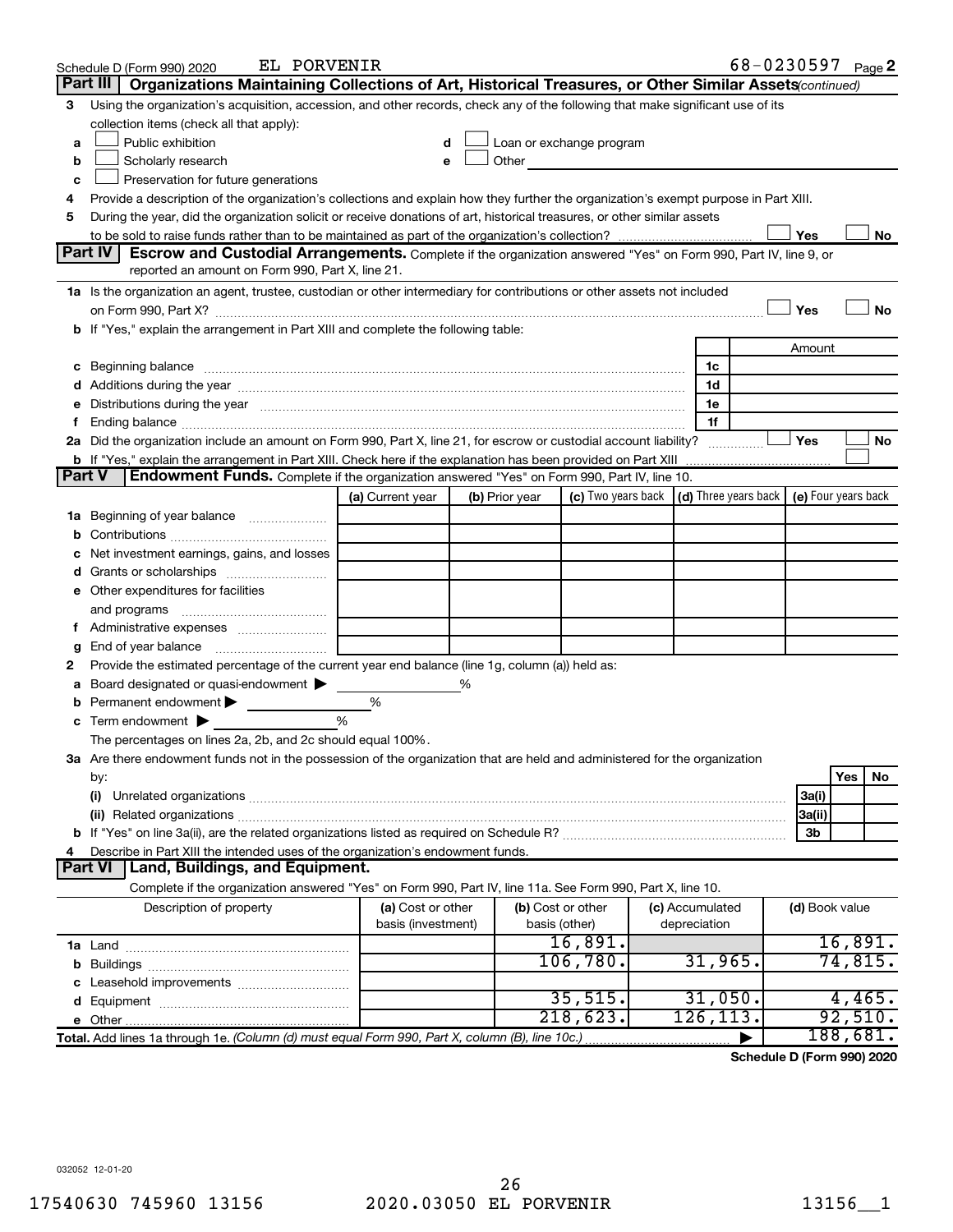**Part VII Investments - Other Securities.**

| Complete if the organization answered "Yes" on Form 990, Part IV, line 11b. See Form 990, Part X, line 12.        |                 |                                                           |                |
|-------------------------------------------------------------------------------------------------------------------|-----------------|-----------------------------------------------------------|----------------|
| (a) Description of security or category (including name of security)                                              | (b) Book value  | (c) Method of valuation: Cost or end-of-year market value |                |
|                                                                                                                   |                 |                                                           |                |
|                                                                                                                   |                 |                                                           |                |
| (3) Other                                                                                                         |                 |                                                           |                |
| (A)                                                                                                               |                 |                                                           |                |
|                                                                                                                   |                 |                                                           |                |
| (B)                                                                                                               |                 |                                                           |                |
| (C)                                                                                                               |                 |                                                           |                |
| (D)                                                                                                               |                 |                                                           |                |
| (E)                                                                                                               |                 |                                                           |                |
| (F)                                                                                                               |                 |                                                           |                |
| (G)                                                                                                               |                 |                                                           |                |
| (H)                                                                                                               |                 |                                                           |                |
| Total. (Col. (b) must equal Form 990, Part X, col. (B) line 12.) $\blacktriangleright$                            |                 |                                                           |                |
| Part VIII Investments - Program Related.                                                                          |                 |                                                           |                |
| Complete if the organization answered "Yes" on Form 990, Part IV, line 11c. See Form 990, Part X, line 13.        |                 |                                                           |                |
| (a) Description of investment                                                                                     | (b) Book value  | (c) Method of valuation: Cost or end-of-year market value |                |
| (1)                                                                                                               |                 |                                                           |                |
| (2)                                                                                                               |                 |                                                           |                |
| (3)                                                                                                               |                 |                                                           |                |
| (4)                                                                                                               |                 |                                                           |                |
| (5)                                                                                                               |                 |                                                           |                |
|                                                                                                                   |                 |                                                           |                |
| (6)                                                                                                               |                 |                                                           |                |
| (7)                                                                                                               |                 |                                                           |                |
| (8)                                                                                                               |                 |                                                           |                |
| (9)                                                                                                               |                 |                                                           |                |
| Total. (Col. (b) must equal Form 990, Part X, col. (B) line 13.) $\blacktriangleright$                            |                 |                                                           |                |
| <b>Part IX</b><br><b>Other Assets.</b>                                                                            |                 |                                                           |                |
| Complete if the organization answered "Yes" on Form 990, Part IV, line 11d. See Form 990, Part X, line 15.        |                 |                                                           |                |
|                                                                                                                   | (a) Description |                                                           | (b) Book value |
| (1)                                                                                                               |                 |                                                           |                |
| (2)                                                                                                               |                 |                                                           |                |
| (3)                                                                                                               |                 |                                                           |                |
| (4)                                                                                                               |                 |                                                           |                |
| (5)                                                                                                               |                 |                                                           |                |
|                                                                                                                   |                 |                                                           |                |
|                                                                                                                   |                 |                                                           |                |
| (6)                                                                                                               |                 |                                                           |                |
| (7)                                                                                                               |                 |                                                           |                |
| (8)                                                                                                               |                 |                                                           |                |
| (9)                                                                                                               |                 |                                                           |                |
|                                                                                                                   |                 |                                                           |                |
| <b>Other Liabilities.</b><br>Part X                                                                               |                 |                                                           |                |
| Complete if the organization answered "Yes" on Form 990, Part IV, line 11e or 11f. See Form 990, Part X, line 25. |                 |                                                           |                |
| (a) Description of liability<br>1.                                                                                |                 |                                                           | (b) Book value |
| (1)<br>Federal income taxes                                                                                       |                 |                                                           |                |
| (2)                                                                                                               |                 |                                                           |                |
| (3)                                                                                                               |                 |                                                           |                |
| (4)                                                                                                               |                 |                                                           |                |
| (5)                                                                                                               |                 |                                                           |                |
| (6)                                                                                                               |                 |                                                           |                |
| (7)                                                                                                               |                 |                                                           |                |
|                                                                                                                   |                 |                                                           |                |
| (8)                                                                                                               |                 |                                                           |                |
| (9)                                                                                                               |                 | ▶                                                         |                |

**2.** Liability for uncertain tax positions. In Part XIII, provide the text of the footnote to the organization's financial statements that reports the organization's liability for uncertain tax positions under FASB ASC 740. Check here if the text of the footnote has been provided in Part XIII ...  $\fbox{\bf X}$ 

**Schedule D (Form 990) 2020**

032053 12-01-20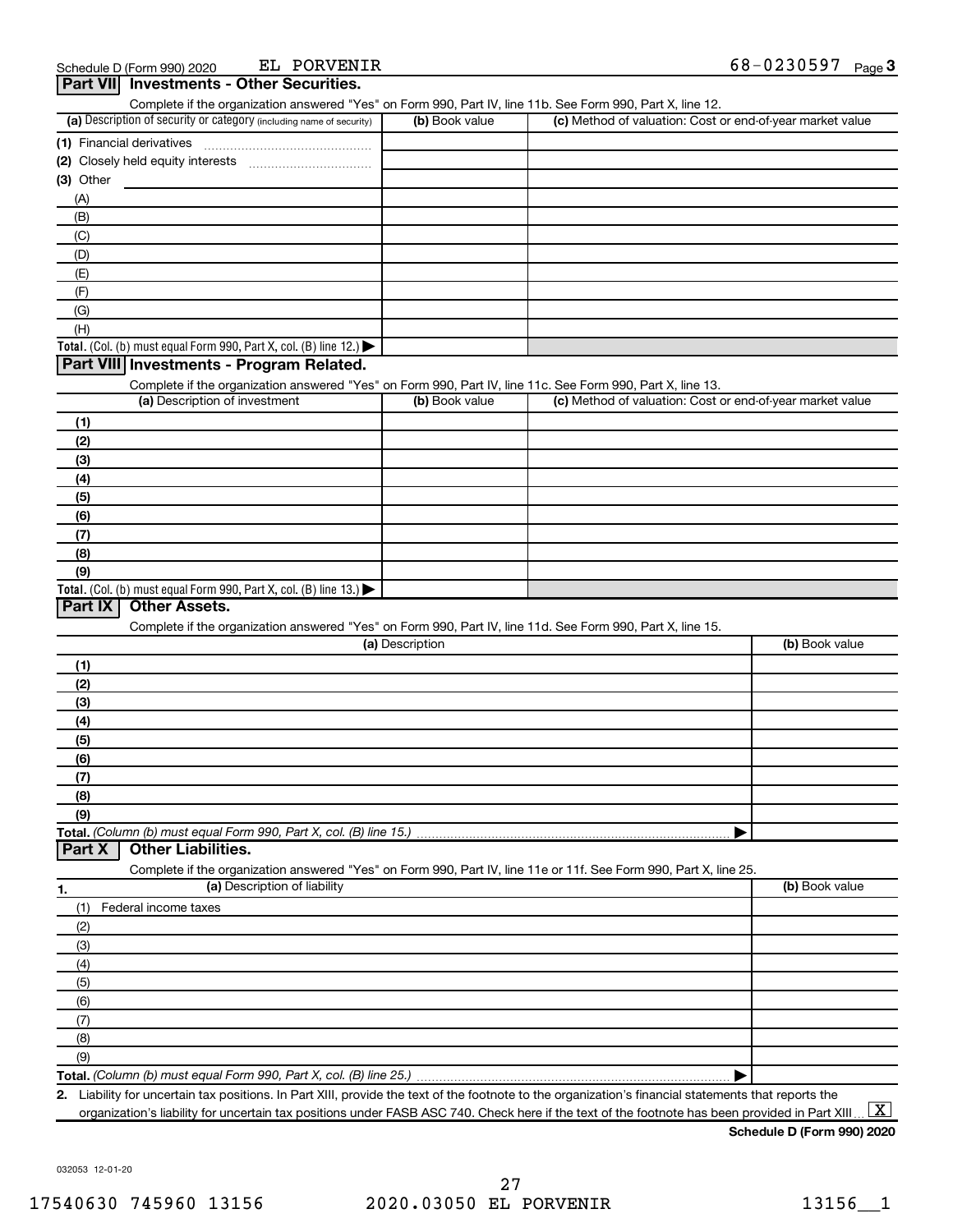|              | EL PORVENIR<br>Schedule D (Form 990) 2020                                                                                                                                                                                            |                |         |                | 68-0230597 Page 4 |
|--------------|--------------------------------------------------------------------------------------------------------------------------------------------------------------------------------------------------------------------------------------|----------------|---------|----------------|-------------------|
|              | Reconciliation of Revenue per Audited Financial Statements With Revenue per Return.<br><b>Part XI</b>                                                                                                                                |                |         |                |                   |
|              | Complete if the organization answered "Yes" on Form 990, Part IV, line 12a.                                                                                                                                                          |                |         |                |                   |
| 1            | Total revenue, gains, and other support per audited financial statements [111] [11] Total revenue, gains, and other support per audited financial statements                                                                         |                |         | $\blacksquare$ | 1,955,674.        |
| $\mathbf{2}$ | Amounts included on line 1 but not on Form 990, Part VIII, line 12:                                                                                                                                                                  |                |         |                |                   |
| a            |                                                                                                                                                                                                                                      | 2a             | 23,860. |                |                   |
| b            |                                                                                                                                                                                                                                      | 2 <sub>b</sub> |         |                |                   |
| c            |                                                                                                                                                                                                                                      | 2c             |         |                |                   |
| d            | Other (Describe in Part XIII.)                                                                                                                                                                                                       | 2d             | 27,461. |                |                   |
| е            | Add lines 2a through 2d                                                                                                                                                                                                              |                |         | 2e             | 51,321.           |
| З.           |                                                                                                                                                                                                                                      |                |         | 3              | 1,904,353.        |
|              | Amounts included on Form 990, Part VIII, line 12, but not on line 1:                                                                                                                                                                 |                |         |                |                   |
| a            |                                                                                                                                                                                                                                      | 4a             | 2,187.  |                |                   |
| b            |                                                                                                                                                                                                                                      | 4 <sub>b</sub> |         |                |                   |
| C.           | Add lines 4a and 4b                                                                                                                                                                                                                  |                |         | 4c             | 2,187.            |
| 5            |                                                                                                                                                                                                                                      |                |         | $\overline{5}$ | 1,906,540.        |
|              |                                                                                                                                                                                                                                      |                |         |                |                   |
|              | Part XII   Reconciliation of Expenses per Audited Financial Statements With Expenses per Return.                                                                                                                                     |                |         |                |                   |
|              | Complete if the organization answered "Yes" on Form 990, Part IV, line 12a.                                                                                                                                                          |                |         |                |                   |
| 1            |                                                                                                                                                                                                                                      |                |         |                | 2,160,550.        |
| 2            | Amounts included on line 1 but not on Form 990, Part IX, line 25:                                                                                                                                                                    |                |         |                |                   |
| a            |                                                                                                                                                                                                                                      | <b>2a</b>      |         |                |                   |
| b            |                                                                                                                                                                                                                                      | 2 <sub>b</sub> |         |                |                   |
| c            |                                                                                                                                                                                                                                      | 2c             |         |                |                   |
|              |                                                                                                                                                                                                                                      | 2d             |         |                |                   |
| e            |                                                                                                                                                                                                                                      |                |         | 2e             |                   |
| 3            | Add lines 2a through 2d <b>contract and contract and contract and contract and contract and contract and contract and contract and contract and contract and contract and contract and contract and contract and contract and co</b> |                |         | 3              | 2,160,550.        |
| 4            | Amounts included on Form 990, Part IX, line 25, but not on line 1:                                                                                                                                                                   |                |         |                |                   |
| a            |                                                                                                                                                                                                                                      | 4a             | 2,187.  |                |                   |
|              |                                                                                                                                                                                                                                      | 4h             |         |                |                   |
|              | Add lines 4a and 4b                                                                                                                                                                                                                  |                |         | 4c             | 2,187.            |
| 5            | Part XIII Supplemental Information.                                                                                                                                                                                                  |                |         | 5              | 2,162,737.        |

Provide the descriptions required for Part II, lines 3, 5, and 9; Part III, lines 1a and 4; Part IV, lines 1b and 2b; Part V, line 4; Part X, line 2; Part XI, lines 2d and 4b; and Part XII, lines 2d and 4b. Also complete this part to provide any additional information.

PART X, LINE 2:

|  |  |                           | FOR THE YEAR ENDED DECEMBER 31, 2020, THE ORGANIZATION HAS DOCUMENTED ITS  |  |  |  |  |  |
|--|--|---------------------------|----------------------------------------------------------------------------|--|--|--|--|--|
|  |  |                           | CONSIDERATION OF FASB ASC 740-10, INCOME TAXES, THAT PROVIDES GUIDANCE FOR |  |  |  |  |  |
|  |  |                           | REPORTING UNCERTAINTY IN INCOME TAXES AND HAS DETERMINED THAT NO MATERIAL  |  |  |  |  |  |
|  |  |                           | UNCERTAIN TAX POSITIONS QUALIFY FOR EITHER RECOGNITION OR DISCLOSURE IN    |  |  |  |  |  |
|  |  | THE FINANCIAL STATEMENTS. |                                                                            |  |  |  |  |  |
|  |  |                           |                                                                            |  |  |  |  |  |

PART XI, LINE 2D - OTHER ADJUSTMENTS:

FOREIGN CURRENCY GAIN SHOWN AS OTHER CHANGE IN NET ASSETS 27,461.

032054 12-01-20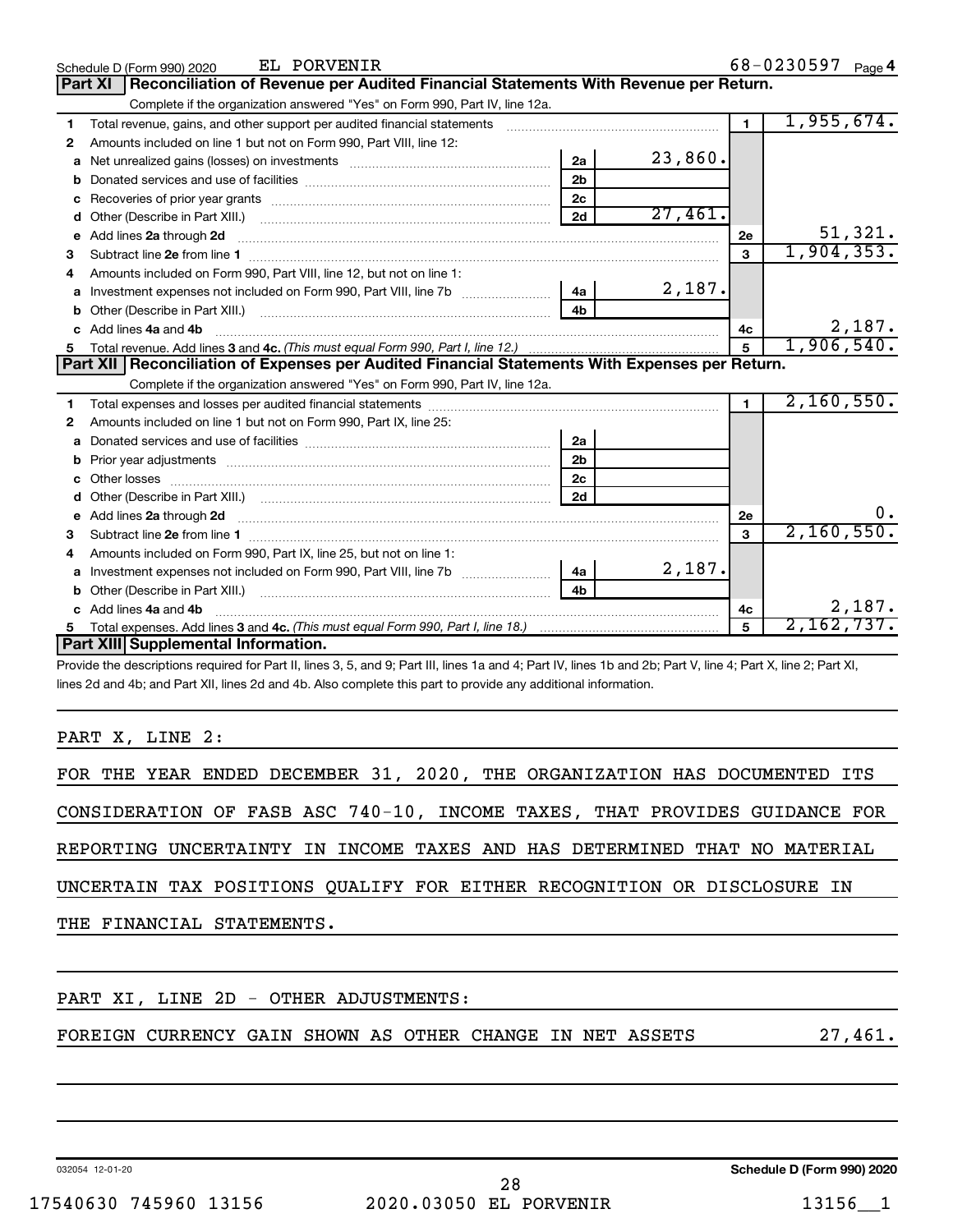| <b>Part XIII Supplemental Information (continued)</b> |                            |
|-------------------------------------------------------|----------------------------|
|                                                       |                            |
|                                                       |                            |
|                                                       |                            |
|                                                       |                            |
|                                                       |                            |
|                                                       |                            |
|                                                       |                            |
|                                                       |                            |
|                                                       |                            |
|                                                       |                            |
|                                                       |                            |
|                                                       |                            |
|                                                       |                            |
|                                                       |                            |
|                                                       |                            |
|                                                       |                            |
|                                                       |                            |
|                                                       |                            |
|                                                       |                            |
|                                                       |                            |
|                                                       |                            |
|                                                       |                            |
|                                                       |                            |
|                                                       |                            |
|                                                       |                            |
|                                                       |                            |
|                                                       |                            |
|                                                       |                            |
|                                                       |                            |
|                                                       |                            |
|                                                       |                            |
|                                                       |                            |
|                                                       | Schedule D (Form 990) 2020 |

032055 12-01-20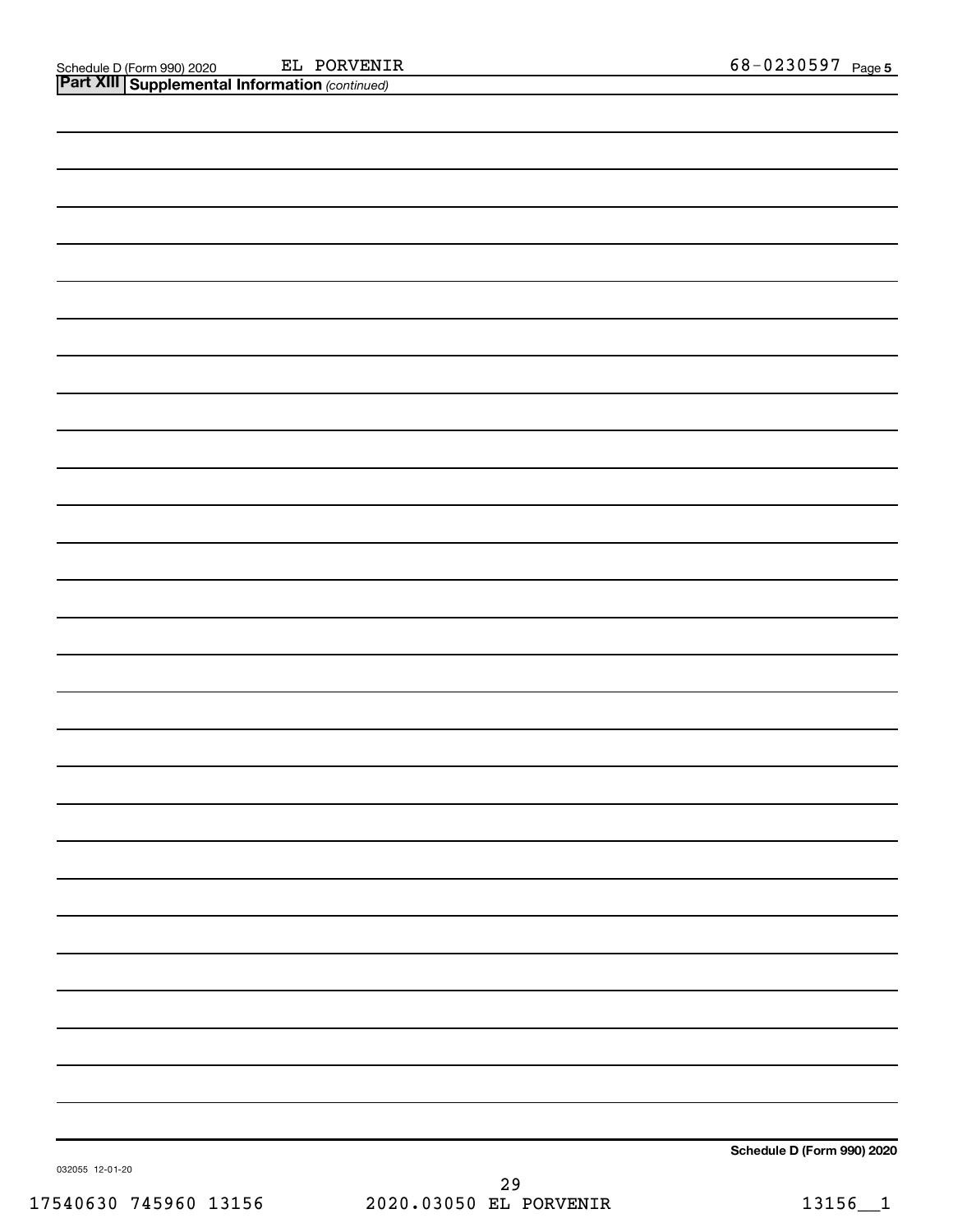| uui ildulli<br>(Form 990)  |  |
|----------------------------|--|
| Department of the Treasury |  |

# **SCHEDULE F Statement of Activities Outside the United States 2020**

**| Complete if the organization answered "Yes" on Form 990, Part IV, line 14b, 15, or 16. | Attach to Form 990.**

▶ Go to www.irs.gov/Form990 for instructions and the latest information.

| OMB No. 1545-0047                   |
|-------------------------------------|
| 021                                 |
| <b>Open to Public</b><br>Inspection |

Internal Revenue Service Name of the organization

| - - |  |  | -------- |  |  |  |
|-----|--|--|----------|--|--|--|
|     |  |  |          |  |  |  |
|     |  |  |          |  |  |  |

**Employer identification number**

#### EL PORVENIR 68-0230597

**3**

Part I | General Information on Activities Outside the United States. Complete if the organization answered "Yes" on Form 990, Part IV, line 14b.

- **1 For grantmakers.**  Does the organization maintain records to substantiate the amount of its grants and other assistance,  $\Box$  Yes  $\Box$  No the grantees' eligibility for the grants or assistance, and the selection criteria used to award the grants or assistance? ......
- **2 For grantmakers.**  Describe in Part V the organization's procedures for monitoring the use of its grants and other assistance outside the United States.

Activities per Region. (The following Part I, line 3 table can be duplicated if additional space is needed.)

| (a) Region                                 | (b) Number of<br>offices<br>in the region | employees,<br>agents, and<br>independent | (c) Number of (d) Activities conducted in the region<br>(by type) (such as, fundraising, pro-<br>gram services, investments, grants to | (e) If activity listed in (d)<br>is a program service,<br>describe specific type | (f) Total<br>expenditures<br>for and<br>investments |
|--------------------------------------------|-------------------------------------------|------------------------------------------|----------------------------------------------------------------------------------------------------------------------------------------|----------------------------------------------------------------------------------|-----------------------------------------------------|
|                                            |                                           | contractors<br>in the region             | recipients located in the region)                                                                                                      | of service(s) in the region                                                      | in the region                                       |
|                                            |                                           |                                          |                                                                                                                                        | DEVELOPMENT WATER AND                                                            |                                                     |
|                                            |                                           |                                          |                                                                                                                                        | SANITATION PROJECTS IN                                                           |                                                     |
| CENTRAL AMERICA &                          |                                           |                                          |                                                                                                                                        | NICARAGUA RURAL                                                                  |                                                     |
| THE CARIBBEAN                              | 7                                         | 35                                       | PROGRAM SERVICES                                                                                                                       | COMMUNITITIES                                                                    | 1,137,700.                                          |
|                                            |                                           |                                          |                                                                                                                                        |                                                                                  |                                                     |
|                                            |                                           |                                          |                                                                                                                                        |                                                                                  |                                                     |
|                                            |                                           |                                          |                                                                                                                                        |                                                                                  |                                                     |
|                                            |                                           |                                          |                                                                                                                                        |                                                                                  |                                                     |
|                                            |                                           |                                          |                                                                                                                                        |                                                                                  |                                                     |
|                                            |                                           |                                          |                                                                                                                                        |                                                                                  |                                                     |
|                                            |                                           |                                          |                                                                                                                                        |                                                                                  |                                                     |
|                                            |                                           |                                          |                                                                                                                                        |                                                                                  |                                                     |
|                                            |                                           |                                          |                                                                                                                                        |                                                                                  |                                                     |
|                                            |                                           |                                          |                                                                                                                                        |                                                                                  |                                                     |
|                                            |                                           |                                          |                                                                                                                                        |                                                                                  |                                                     |
|                                            |                                           |                                          |                                                                                                                                        |                                                                                  |                                                     |
|                                            |                                           |                                          |                                                                                                                                        |                                                                                  |                                                     |
|                                            |                                           |                                          |                                                                                                                                        |                                                                                  |                                                     |
|                                            |                                           |                                          |                                                                                                                                        |                                                                                  |                                                     |
|                                            |                                           |                                          |                                                                                                                                        |                                                                                  |                                                     |
|                                            |                                           |                                          |                                                                                                                                        |                                                                                  |                                                     |
|                                            |                                           |                                          |                                                                                                                                        |                                                                                  |                                                     |
|                                            |                                           |                                          |                                                                                                                                        |                                                                                  |                                                     |
|                                            |                                           |                                          |                                                                                                                                        |                                                                                  |                                                     |
|                                            |                                           |                                          |                                                                                                                                        |                                                                                  |                                                     |
|                                            |                                           |                                          |                                                                                                                                        |                                                                                  |                                                     |
|                                            |                                           |                                          |                                                                                                                                        |                                                                                  |                                                     |
|                                            |                                           |                                          |                                                                                                                                        |                                                                                  |                                                     |
|                                            |                                           |                                          |                                                                                                                                        |                                                                                  |                                                     |
|                                            |                                           |                                          |                                                                                                                                        |                                                                                  |                                                     |
|                                            |                                           |                                          |                                                                                                                                        |                                                                                  |                                                     |
|                                            | 7                                         | 35                                       |                                                                                                                                        |                                                                                  | 1, 137, 700.                                        |
| 3 a Subtotal<br>.                          |                                           |                                          |                                                                                                                                        |                                                                                  |                                                     |
| <b>b</b> Total from continuation           | 0                                         | 0                                        |                                                                                                                                        |                                                                                  | 0.                                                  |
| sheets to Part I<br>c Totals (add lines 3a |                                           |                                          |                                                                                                                                        |                                                                                  |                                                     |
| and 3b)                                    | $\overline{7}$                            | 35                                       |                                                                                                                                        |                                                                                  | 1,137,700.                                          |
|                                            |                                           |                                          |                                                                                                                                        |                                                                                  |                                                     |

**For Paperwork Reduction Act Notice, see the Instructions for Form 990. Schedule F (Form 990) 2020** LHA

032071 12-03-20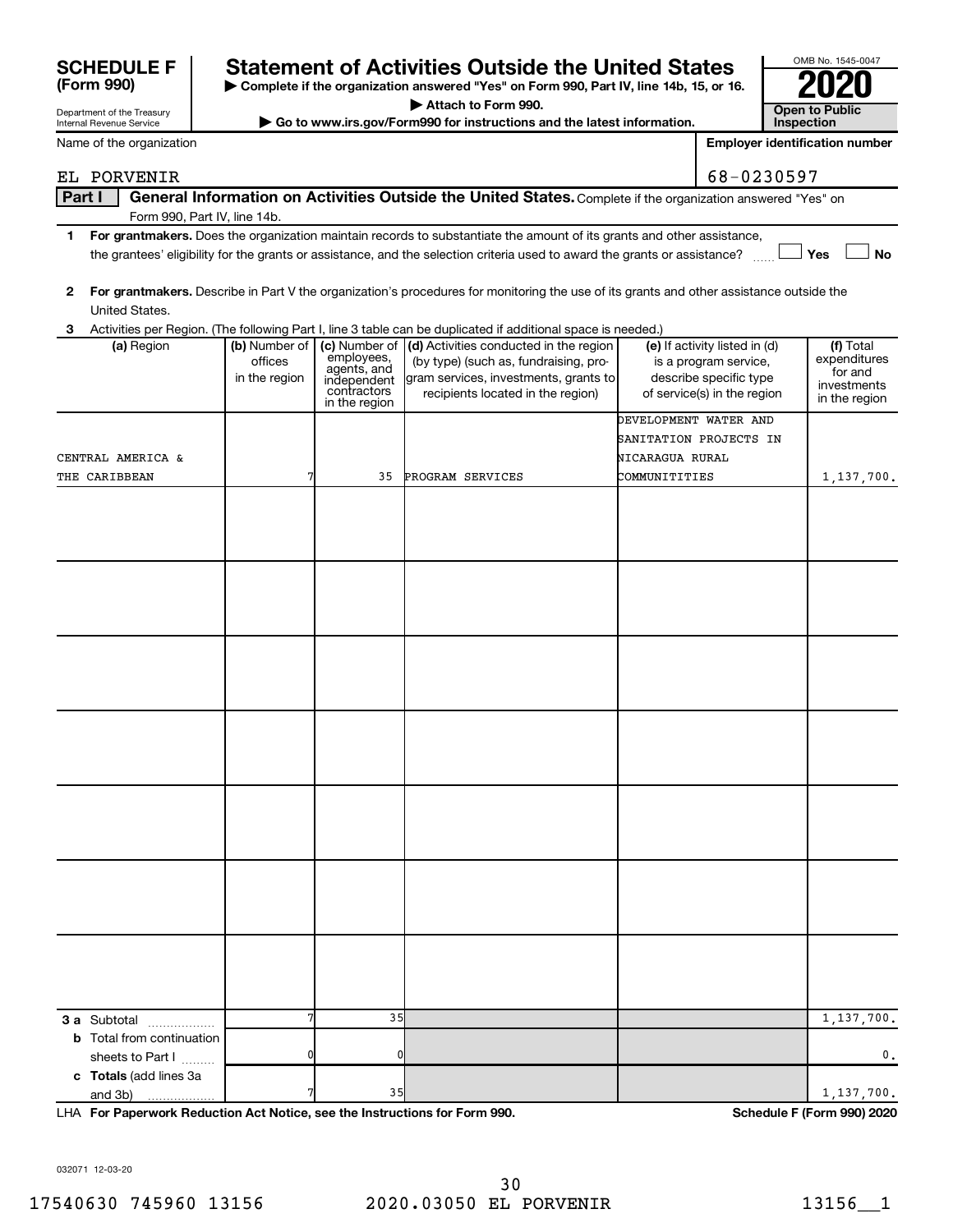31

**3** Enter total number of other organizations or entities |

**2** Enter total number of recipient organizations listed above that are recognized as charities by the foreign country, recognized as a tax exempt 501(c)(3) organization by the IRS, or for which the grantee or counsel has provided a section 501(c)(3) equivalency letter ~~~~~~~ |

Part II | Grants and Other Assistance to Organizations or Entities Outside the United States. Complete if the organization answered "Yes" on Form 990, Part IV, line 15, for any recipient who received more than \$5,000. Part II can be duplicated if additional space is needed.

grant

**(a)** Name of organization (b) IRS code section (c) Region (c) Region (d) Purpose of (e) Amount (f) Manner of (g) Amount of (h) Description (i) (a) Name of organization (f) IRS code section (c) Region (d) Purpose of (d) Am

(e) Amount of cash grant

Schedule F (Form 990) 2020  $\qquad$  EL PORVENIR  $68-0230597$ EL PORVENIR 68-0230597

(a) Name of organization  $\begin{bmatrix} \textbf{(b)} \text{ IRS code section} \\ \textbf{conf} \text{ In the image of } \textbf{C} \text{ Region} \end{bmatrix}$  (c) Region (d) Purpose of

(b) IRS code section and EIN (if applicable) (g) Amount of noncash assistance

(h) Description of noncash assistance

(f) Manner of cash disbursement **2**

(i) Method of valuation (book, FMV, appraisal, other)

**Schedule F (Form 990) 2020**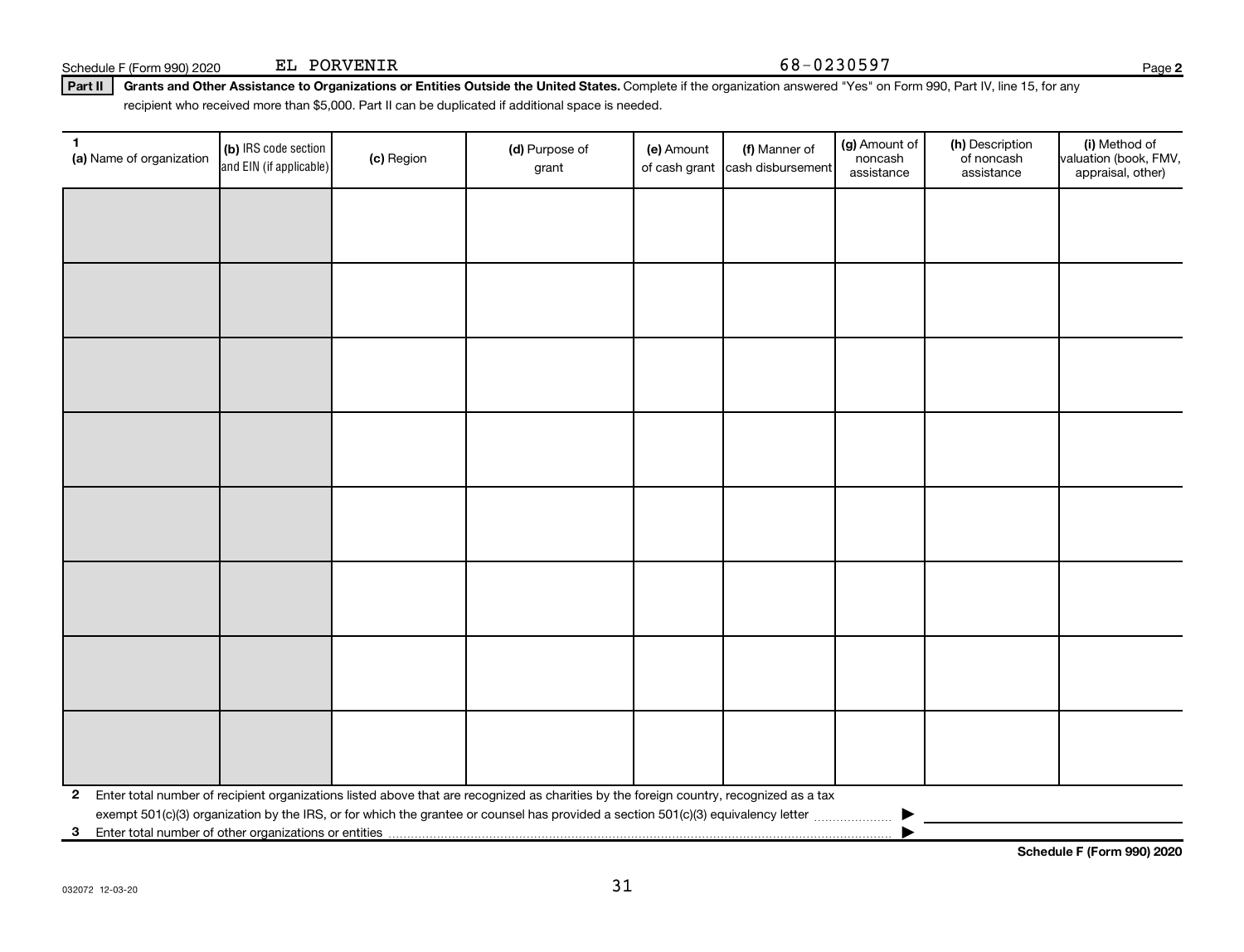EL PORVENIR 68-0230597

# Schedule F (Form 990) 2020 EL PORVENIR  $68-0230597$

Part III Grants and Other Assistance to Individuals Outside the United States. Complete if the organization answered "Yes" on Form 990, Part IV, line 16. Part III can be duplicated if additional space is needed. Number of Amount of Manner of  $\overline{A}$  Amount of  $\overline{A}$ 

| (a) Type of grant or assistance | (b) Region | (c) Number of<br>recipients | (d) Amount of<br>cash grant | (e) Manner of<br>cash disbursement | (f) Amount of<br>noncash<br>assistance | (g) Description of<br>noncash assistance | (h) Method of<br>valuation<br>(book, FMV,<br>appraisal, other) |
|---------------------------------|------------|-----------------------------|-----------------------------|------------------------------------|----------------------------------------|------------------------------------------|----------------------------------------------------------------|
|                                 |            |                             |                             |                                    |                                        |                                          |                                                                |
|                                 |            |                             |                             |                                    |                                        |                                          |                                                                |
|                                 |            |                             |                             |                                    |                                        |                                          |                                                                |
|                                 |            |                             |                             |                                    |                                        |                                          |                                                                |
|                                 |            |                             |                             |                                    |                                        |                                          |                                                                |
|                                 |            |                             |                             |                                    |                                        |                                          |                                                                |
|                                 |            |                             |                             |                                    |                                        |                                          |                                                                |
|                                 |            |                             |                             |                                    |                                        |                                          |                                                                |
|                                 |            |                             |                             |                                    |                                        |                                          |                                                                |
|                                 |            |                             |                             |                                    |                                        |                                          |                                                                |

32

**Schedule F (Form 990) 2020**

**3**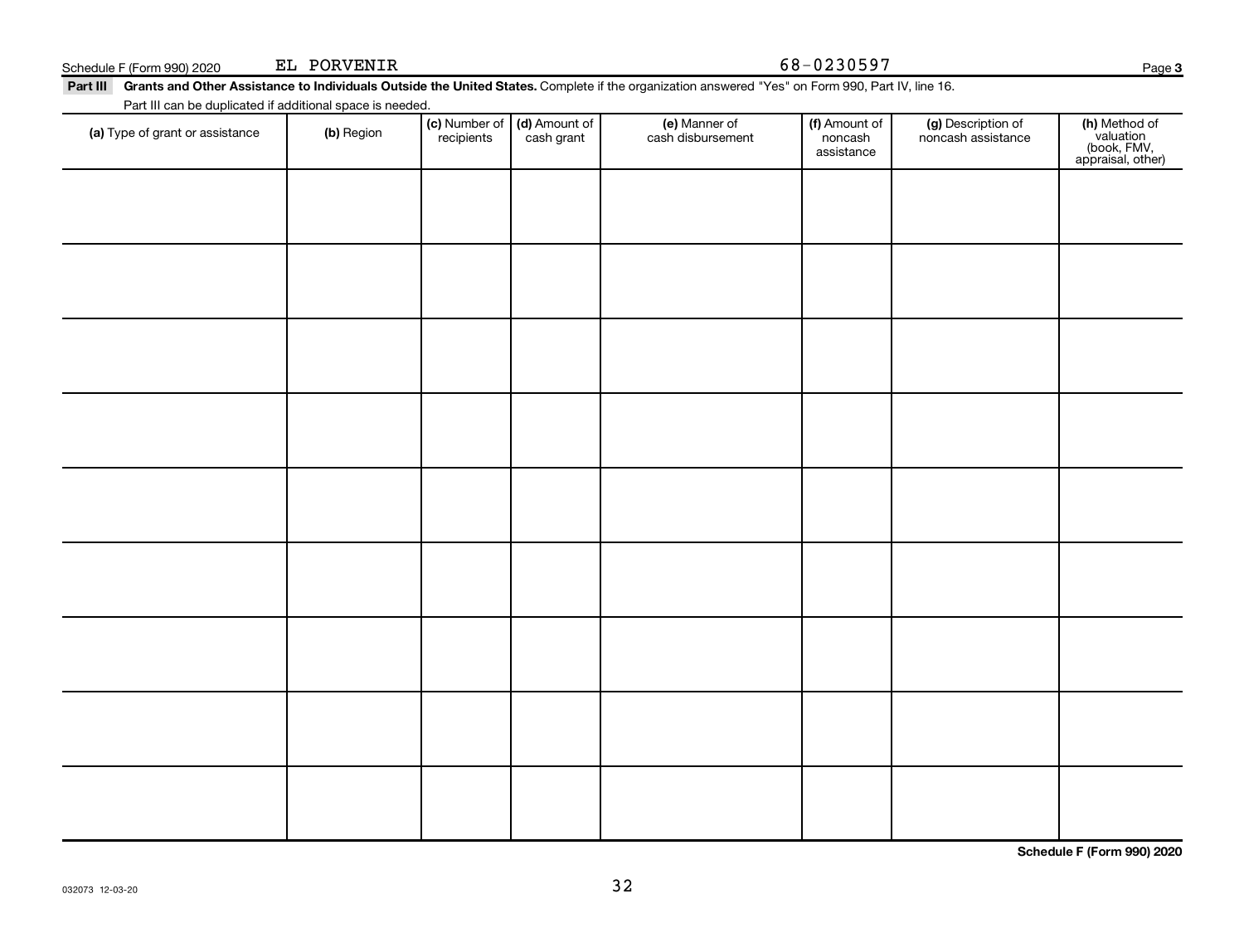| 1            | Was the organization a U.S. transferor of property to a foreign corporation during the tax year? If "Yes,"<br>the organization may be required to file Form 926, Return by a U.S. Transferor of Property to a Foreign                                                                                                             | Yes | $X_{\text{No}}$   |
|--------------|-----------------------------------------------------------------------------------------------------------------------------------------------------------------------------------------------------------------------------------------------------------------------------------------------------------------------------------|-----|-------------------|
| $\mathbf{2}$ | Did the organization have an interest in a foreign trust during the tax year? If "Yes," the organization may<br>be required to separately file Form 3520, Annual Return To Report Transactions With Foreign Trusts and<br>Receipt of Certain Foreign Gifts, and/or Form 3520-A, Annual Information Return of Foreign Trust With a | Yes | $X _{\text{No}}$  |
| 3            | Did the organization have an ownership interest in a foreign corporation during the tax year? If "Yes,"<br>the organization may be required to file Form 5471, Information Return of U.S. Persons With Respect to                                                                                                                 | Yes | $X _{\text{No}}$  |
| 4            | Was the organization a direct or indirect shareholder of a passive foreign investment company or a<br>qualified electing fund during the tax year? If "Yes," the organization may be required to file Form 8621,<br>Information Return by a Shareholder of a Passive Foreign Investment Company or Qualified Electing             | Yes | $X_{\text{No}}$   |
| 5            | Did the organization have an ownership interest in a foreign partnership during the tax year? If "Yes,"<br>the organization may be required to file Form 8865, Return of U.S. Persons With Respect to Certain                                                                                                                     | Yes | $X _{N_{\Omega}}$ |
| 6            | Did the organization have any operations in or related to any boycotting countries during the tax year? If<br>"Yes," the organization may be required to separately file Form 5713, International Boycott Report (see                                                                                                             | Yes |                   |

**Schedule F (Form 990) 2020**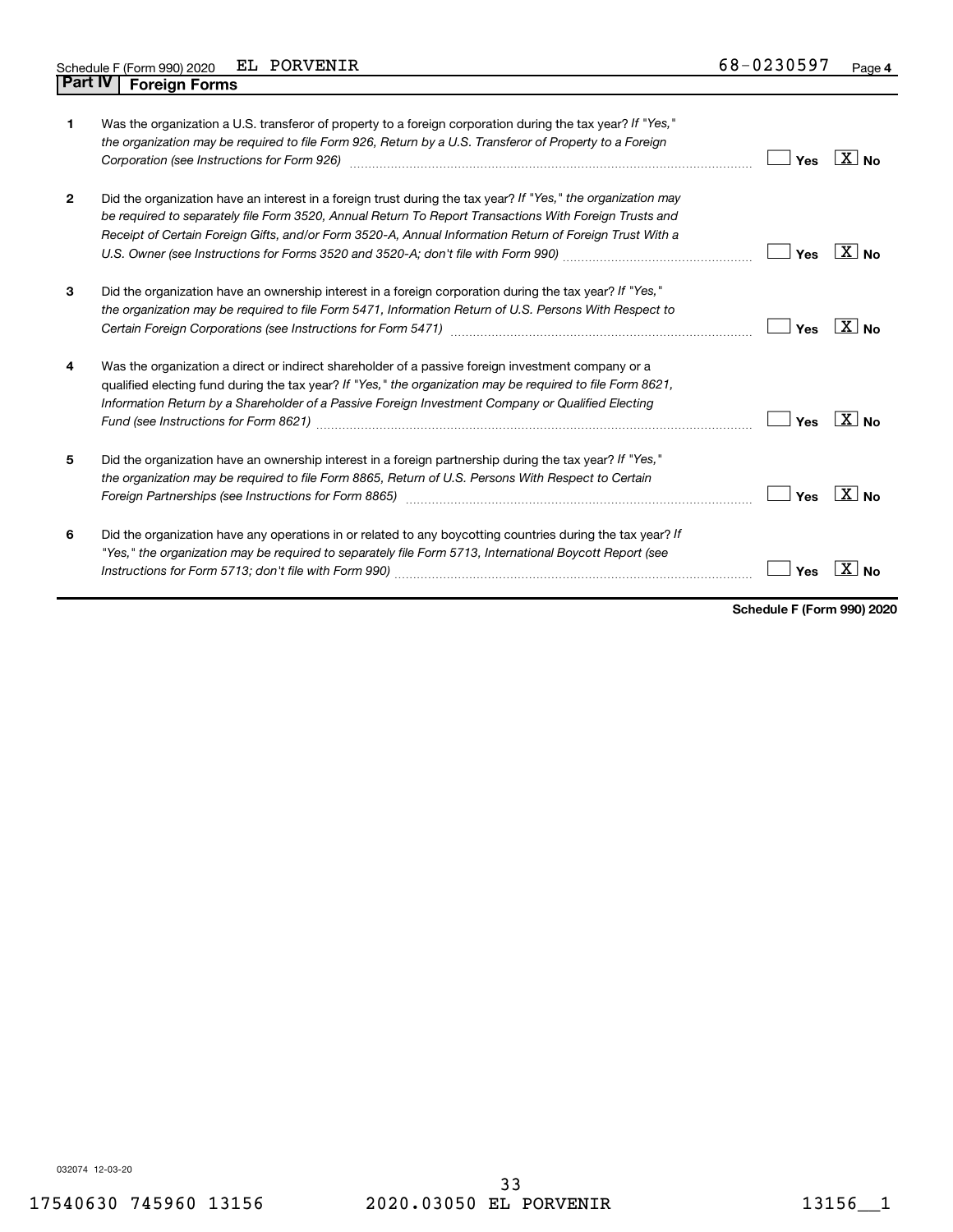# **Part V Supplemental Information**

Provide the information required by Part I, line 2 (monitoring of funds); Part I, line 3, column (f) (accounting method; amounts of investments vs. expenditures per region); Part II, line 1 (accounting method); Part III (accounting method); and Part III, column (c) (estimated number of recipients), as applicable. Also complete this part to provide any additional information. See instructions.

| 032075 12-03-20 |    | Schedule F (Form 990) 2020 |
|-----------------|----|----------------------------|
|                 | 34 |                            |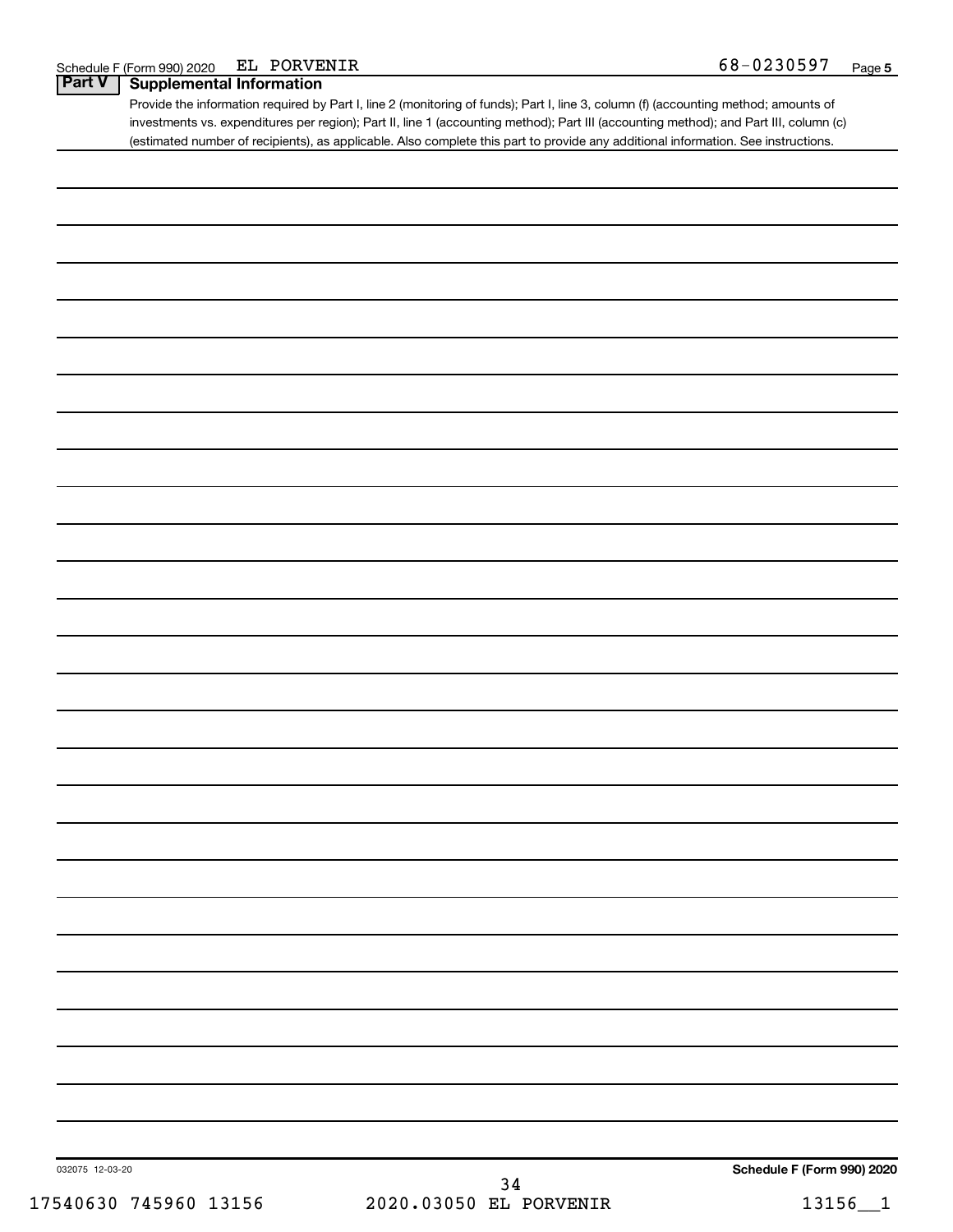# **SCHEDULE M (Form 990)**

# **Noncash Contributions**

OMB No. 1545-0047

Department of the Treasury Internal Revenue Service

◆ Complete if the organizations answered "Yes" on Form 990, Part IV, lines 29 or 30.<br>● Complete if the organizations answered "Yes" on Form 990, Part IV, lines 29 or 30. **Attach to Form 990.**  $\blacktriangleright$ 

 **Go to www.irs.gov/Form990 for instructions and the latest information.** J

**Open to Public Inspection**

Name of the organization

| PORVENTR |  |  |
|----------|--|--|

| <b>Employer identification number</b> |  |            |  |  |
|---------------------------------------|--|------------|--|--|
|                                       |  | CO AODAFAR |  |  |

EL PORVENIR 68-0230597

| Part I | <b>Types of Property</b>                                                                                                       |                               |                                      |                                                                                                      |            |                                                              |     |     |     |
|--------|--------------------------------------------------------------------------------------------------------------------------------|-------------------------------|--------------------------------------|------------------------------------------------------------------------------------------------------|------------|--------------------------------------------------------------|-----|-----|-----|
|        |                                                                                                                                | (a)<br>Check if<br>applicable | (b)<br>Number of<br>contributions or | (c)<br>Noncash contribution<br>amounts reported on<br>items contributed Form 990, Part VIII, line 1g |            | (d)<br>Method of determining<br>noncash contribution amounts |     |     |     |
| 1.     |                                                                                                                                |                               |                                      |                                                                                                      |            |                                                              |     |     |     |
| 2      | Art - Historical treasures                                                                                                     |                               |                                      |                                                                                                      |            |                                                              |     |     |     |
| З      | Art - Fractional interests                                                                                                     |                               |                                      |                                                                                                      |            |                                                              |     |     |     |
| 4      | Books and publications                                                                                                         |                               |                                      |                                                                                                      |            |                                                              |     |     |     |
| 5      | Clothing and household goods                                                                                                   |                               |                                      |                                                                                                      |            |                                                              |     |     |     |
| 6      |                                                                                                                                |                               |                                      |                                                                                                      |            |                                                              |     |     |     |
| 7      |                                                                                                                                |                               |                                      |                                                                                                      |            |                                                              |     |     |     |
| 8      |                                                                                                                                |                               |                                      |                                                                                                      |            |                                                              |     |     |     |
| 9      | Securities - Publicly traded                                                                                                   | $\overline{\text{x}}$         | 2                                    |                                                                                                      | 5,899.FMV  |                                                              |     |     |     |
| 10     | Securities - Closely held stock                                                                                                |                               |                                      |                                                                                                      |            |                                                              |     |     |     |
| 11     | Securities - Partnership, LLC, or                                                                                              |                               |                                      |                                                                                                      |            |                                                              |     |     |     |
|        | trust interests                                                                                                                |                               |                                      |                                                                                                      |            |                                                              |     |     |     |
| 12     | Securities - Miscellaneous                                                                                                     |                               |                                      |                                                                                                      |            |                                                              |     |     |     |
| 13     | Qualified conservation contribution -                                                                                          |                               |                                      |                                                                                                      |            |                                                              |     |     |     |
|        |                                                                                                                                |                               |                                      |                                                                                                      |            |                                                              |     |     |     |
| 14     | Qualified conservation contribution - Other                                                                                    |                               |                                      |                                                                                                      |            |                                                              |     |     |     |
| 15     | Real estate - Residential                                                                                                      |                               |                                      |                                                                                                      |            |                                                              |     |     |     |
| 16     | Real estate - Commercial                                                                                                       |                               |                                      |                                                                                                      |            |                                                              |     |     |     |
| 17     |                                                                                                                                |                               |                                      |                                                                                                      |            |                                                              |     |     |     |
| 18     |                                                                                                                                |                               |                                      |                                                                                                      |            |                                                              |     |     |     |
| 19     |                                                                                                                                |                               |                                      |                                                                                                      |            |                                                              |     |     |     |
| 20     | Drugs and medical supplies                                                                                                     |                               |                                      |                                                                                                      |            |                                                              |     |     |     |
| 21     |                                                                                                                                |                               |                                      |                                                                                                      |            |                                                              |     |     |     |
| 22     |                                                                                                                                |                               |                                      |                                                                                                      |            |                                                              |     |     |     |
| 23     |                                                                                                                                |                               |                                      |                                                                                                      |            |                                                              |     |     |     |
| 24     |                                                                                                                                |                               |                                      |                                                                                                      |            |                                                              |     |     |     |
| 25     | ( CONSTRUCTION<br>Other $\blacktriangleright$                                                                                  | X                             |                                      |                                                                                                      | 45,847.FMV |                                                              |     |     |     |
| 26     | Other                                                                                                                          |                               |                                      |                                                                                                      |            |                                                              |     |     |     |
| 27     | Other<br>▶                                                                                                                     |                               |                                      |                                                                                                      |            |                                                              |     |     |     |
| 28     | Other                                                                                                                          |                               |                                      |                                                                                                      |            |                                                              |     |     |     |
| 29     | Number of Forms 8283 received by the organization during the tax year for contributions                                        |                               |                                      |                                                                                                      |            |                                                              |     |     |     |
|        | for which the organization completed Form 8283, Part V, Donee Acknowledgement                                                  |                               |                                      |                                                                                                      | 29         |                                                              |     | 0   |     |
|        |                                                                                                                                |                               |                                      |                                                                                                      |            |                                                              |     | Yes | No. |
|        | 30a During the year, did the organization receive by contribution any property reported in Part I, lines 1 through 28, that it |                               |                                      |                                                                                                      |            |                                                              |     |     |     |
|        | must hold for at least three years from the date of the initial contribution, and which isn't required to be used for          |                               |                                      |                                                                                                      |            |                                                              |     |     |     |
|        |                                                                                                                                |                               |                                      |                                                                                                      |            |                                                              | 30a |     | х   |
|        | <b>b</b> If "Yes," describe the arrangement in Part II.                                                                        |                               |                                      |                                                                                                      |            |                                                              |     |     |     |
| 31     | Does the organization have a gift acceptance policy that requires the review of any nonstandard contributions?                 |                               |                                      |                                                                                                      |            |                                                              | 31  | x   |     |
|        | 32a Does the organization hire or use third parties or related organizations to solicit, process, or sell noncash              |                               |                                      |                                                                                                      |            |                                                              |     |     |     |
|        | contributions?                                                                                                                 |                               |                                      |                                                                                                      |            |                                                              | 32a |     | x   |
|        | b If "Yes," describe in Part II.                                                                                               |                               |                                      |                                                                                                      |            |                                                              |     |     |     |
| 33     | If the organization didn't report an amount in column (c) for a type of property for which column (a) is checked,              |                               |                                      |                                                                                                      |            |                                                              |     |     |     |
|        | describe in Part II.                                                                                                           |                               |                                      |                                                                                                      |            |                                                              |     |     |     |
| LHA    | For Paperwork Reduction Act Notice, see the Instructions for Form 990.                                                         |                               |                                      |                                                                                                      |            | Schedule M (Form 990) 2020                                   |     |     |     |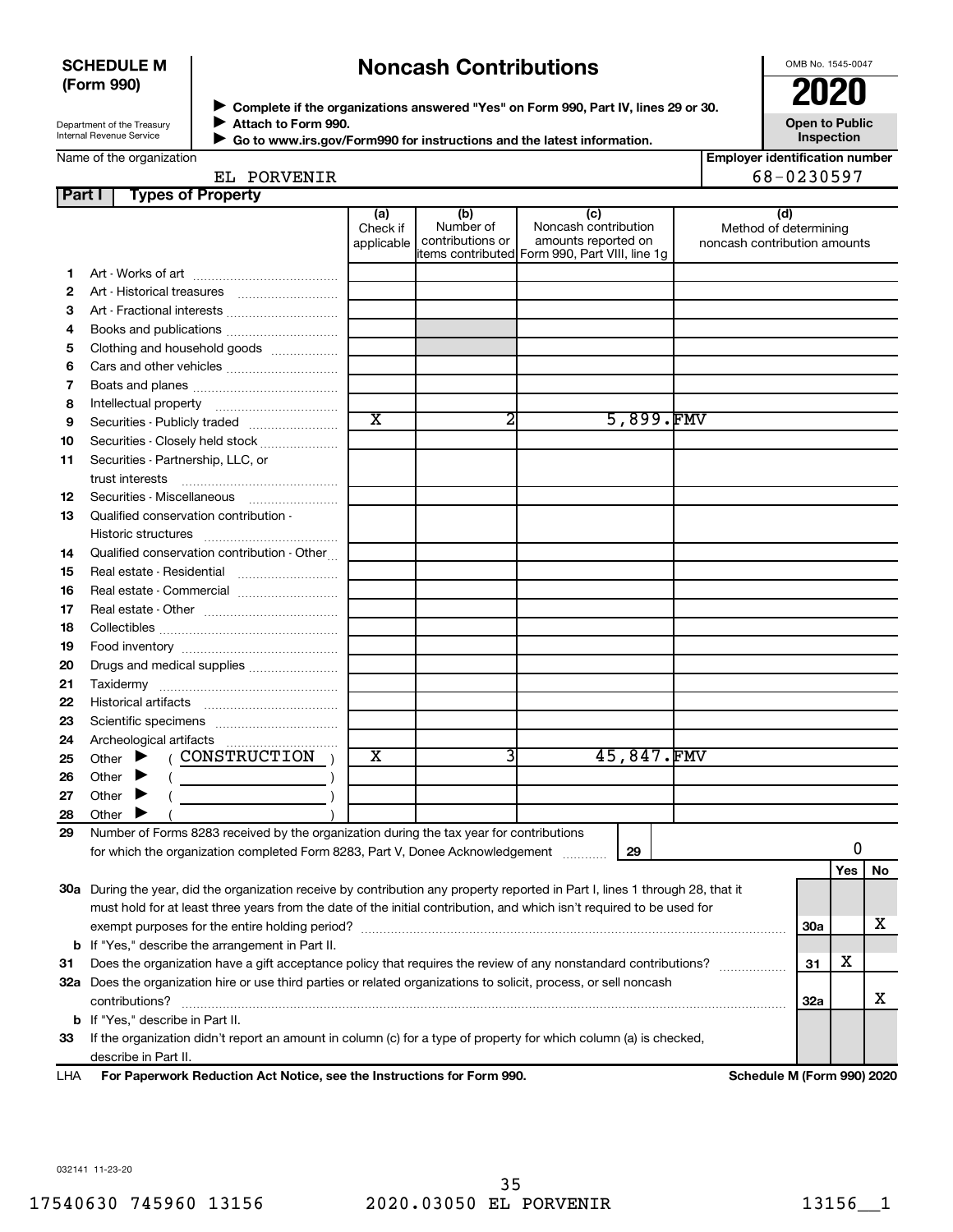#### EL PORVENIR 68-0230597

Schedule M (Form 990) 2020 EL PORVENIR<br>**Part II** Supplemental Information. Provide the information required by Part I. lines 30b. 32b. and 33, and whether the orga Part II | Supplemental Information. Provide the information required by Part I, lines 30b, 32b, and 33, and whether the organization is reporting in Part I, column (b), the number of contributions, the number of items received, or a combination of both. Also complete this part for any additional information.

SCHEDULE M, PART I, COLUMN (B):

## COLUMN (B) REPRESENTS THE NUMBER OF CONTRIBUTORS.

**Schedule M (Form 990) 2020**

032142 11-23-20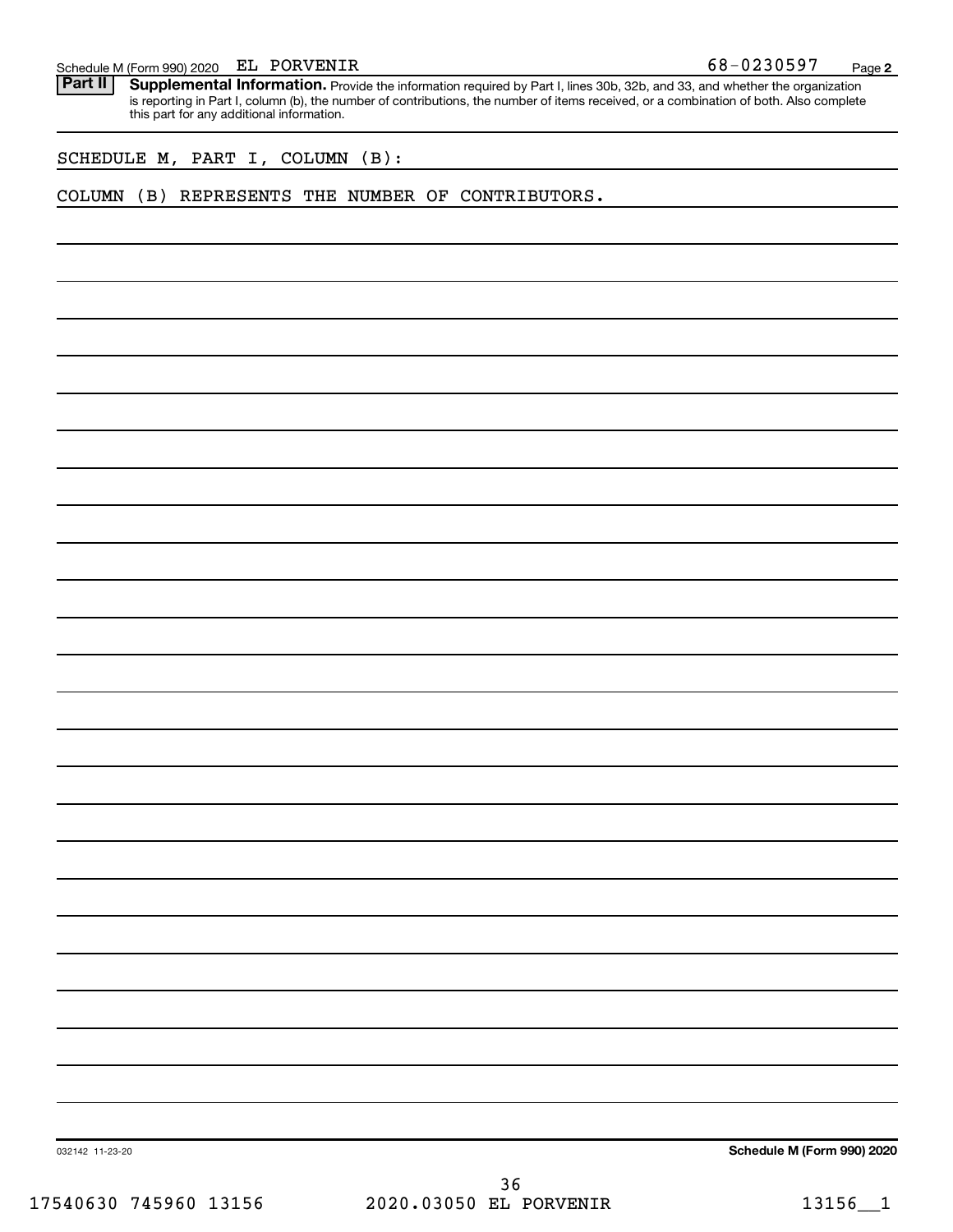Department of the Treasury **(Form 990 or 990-EZ)**

Internal Revenue Service

**Complete to provide information for responses to specific questions on Form 990 or 990-EZ or to provide any additional information. | Attach to Form 990 or 990-EZ. SCHEDULE O Supplemental Information to Form 990 or 990-EZ 2020**<br>(Form 990 or 990-EZ) Complete to provide information for responses to specific questions on

**| Go to www.irs.gov/Form990 for the latest information.**

Name of the organization

**Employer identification number** EL PORVENIR 68-0230597

OMB No. 1545-0047

**Open to Public Inspection**

# FORM 990, PART VI, SECTION B, LINE 11B:

THE FORM 990 IS PREPARED BY THE ACCOUNTING FIRM THAT PERFORMS THE

ORGANIZATION'S AUDIT, AND A DRAFT IS REVIEWED BY THE ORGANIZATION'S

ACCOUNTING STAFF AND EXECUTIVE DIRECTOR, AND THEN REVIEWED BY THE FINANCE

COMMITTEE. THE RETURN IS THEN PRESENTED TO THE FULL BOARD, BEFORE THE

RETURN IS FILED WITH THE IRS.

FORM 990, PART VI, SECTION B, LINE 12C:

EL PORVENIR DISCUSSES THE POLICY ANNUALLY AT THE RETREAT AND HAS EVERY BOARD MEMBER SIGN A NEW CONFLICTS OF INTEREST DISCLOSURE FORM. EACH DIRECTOR ANNUALLY COMPLETES A DISCLOSURE FORM IDENTIFYING ANY RELATIONSHIP, POSITION OR CIRCUMSTANCES IN WHICH SHE OR HE IS INVOLVED THAT HE OR SHE BELIEVES COULD CONTRIBUTE TO A CONFLICT OF INTEREST.

PRIOR TO BOARD ACTION ON A CONTRACT OR TRANSACTION, A DIRECTOR HAVING A CONFLICT OF INTEREST AND WHO IS IN ATTENDANCE AT THE MEETING MUST DISCLOSE ALL FACTS MATERIAL TO THE CONFLICT OF INTEREST. THE DISCLOSURE MUST BE REFLECTED IN THE MINUTES OF THE MEETING.

DIRECTOR WHO PLANS NOT TO ATTEND A MEETING AT WHICH HE OR SHE HAS REASON TO BELIEVE THAT THE BOARD WILL ACT ON A MATTER IN WHICH THE PERSON HAS A CONFLICT OF INTEREST MUST DISCLOSE TO THE BOARD CHAIR ALL FACTS MATERIAL TO THE CONFLICT OF INTEREST. THE CHAIR MUST REPORT THE DISCLOSURE AT THE MEETING AND THE DISCLOSURE MUST BE REFLECTED IN THE MINUTES OF THE MEETING.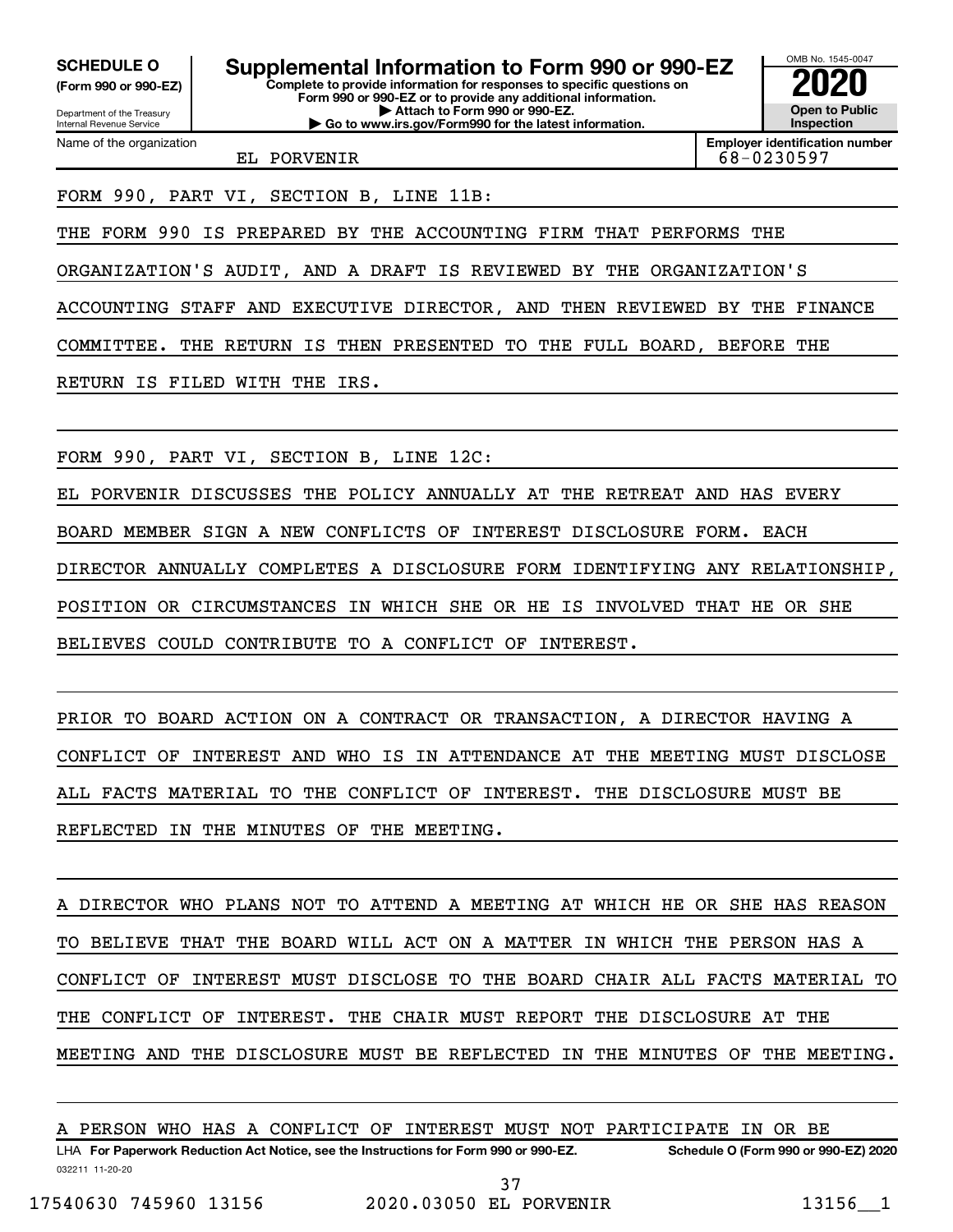| Schedule O (Form 990 or 990-EZ) 2020                                       | Page 2                                              |
|----------------------------------------------------------------------------|-----------------------------------------------------|
| Name of the organization<br>EL PORVENIR                                    | <b>Employer identification number</b><br>68-0230597 |
| PERMITTED TO HEAR THE BOARD'S DISCUSSION OF THE MATTER EXCEPT TO DISCLOSE  |                                                     |
| MATERIAL FACTS AND TO RESPOND TO QUESTIONS. THE DIRECTOR MUST NOT ATTEMPT  |                                                     |
| TO EXERT HIS OR HER PERSONAL INFLUENCE WITH RESPECT TO THE MATTER, EITHER  |                                                     |
| AT OR OUTSIDE THE MEETING. FURTHER,<br>THE DIRECTOR MUST NOT BE COUNTED IN |                                                     |
| DETERMINING THE PRESENCE OF A OUORUM FOR PURPOSES OF THE VOTE.             |                                                     |

THE DIRECTOR HAVING A CONFLICT OF INTEREST MAY NOT VOTE ON THE CONTRACT OR TRANSACTION AND MUST NOT BE PRESENT IN THE MEETING ROOM WHEN THE VOTE IS TAKEN. THE DIRECTOR'S INELIGIBILITY TO VOTE MUST BE REFLECTED IN THE MINUTES OF THE MEETING.

IF IT IS NOT CLEAR THAT A CONFLICT OF INTEREST EXISTS, THE DIRECTOR WITH THE POTENTIAL CONFLICT MUST DISCLOSE THE CIRCUMSTANCES TO THE CHAIR, WHO MUST DETERMINE WHETHER FULL BOARD DISCUSSION IS WARRANTED OR WHETHER THERE EXISTS A CONFLICT OF INTEREST THAT IS SUBJECT TO THIS POLICY.

FORM 990, PART VI, SECTION B, LINE 15A:

A COMPENSATION SURVEY PROVIDED BY AN INDEPENDENT SOURCE IS USED BY THE MEMBERS OF THE GOVERNING BODY TO DETERMINE THE COMPENSATION OF THE EXECUTIVE DIRECTOR. A SALARY SURVEY FOR THE EMPLOYEES OF NICARAGUA OCCURRED IN 2014 AND FOR THE EMPLOYEES OF THE UNITED STATES IN 2019.

FORM 990, PART VI, SECTION C, LINE 19:

THE ORGANIZATION MAKES IS GOVERNING DOCUMENTS, CONFLICT OF INTEREST POLICY AND FINANCIAL STATEMENTS AVAILABLE TO THE PUBLIC UPON REQUEST.

FORM 990, PART XI, LINE 9, CHANGES IN NET ASSETS:

FOREIGN EXCHANGE GAIN  $14,981$ .

**Schedule O (Form 990 or 990-EZ) 2020**

032212 11-20-20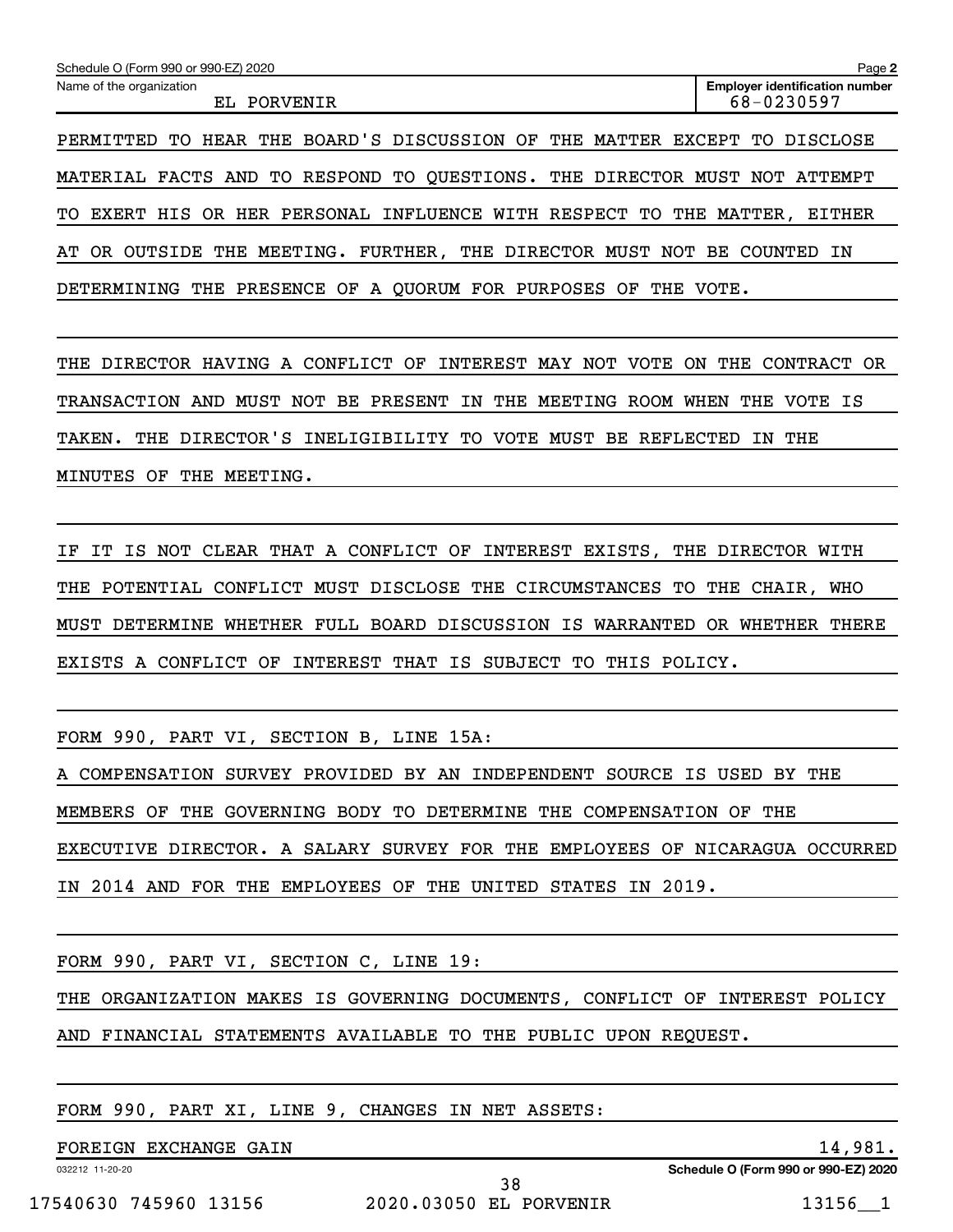Name of the organization

EL PORVENIR 68-0230597

PART X, LINE 24

ON APRIL 24, 2020, THE ORGANIZATION RECEIVED LOAN PROCEEDS IN THE AMOUNT OF \$31,577 UNDER THE PAYCHECK PROTECTION PROGRAM. THE PROMISSORY NOTE CALLS FOR MONTHLY PRINCIPAL AND INTEREST PAYMENTS AMORTIZED OVER THE TERM OF THE PROMISSORY NOTE WITH A DEFERRAL OF PAYMENTS FOR THE FIRST SIX MONTHS. UNDER THE CORONAVIRUS AID, RELIEF, AND ECONOMIC SECURITY ACT (CARES ACT), THE PROMISSORY NOTE MAY BE FORGIVEN BY THE SMALL BUSINESS ADMINISTRATION IN WHOLE OR IN PART. THE ORGANIZATION INTENDS TO USE THE PROCEEDS FOR PURPOSES CONSISTENT WITH THE PAYCHECK PROTECTION PROGRAM. SUBSEQUENT TO YEAR-END, THE LOAN WAS FORGIVEN, AND ACCORDINGLY, THE ORGANIZATION WILL RECORD REVENUE FROM DEBT EXTINGUISHMENTS DURING THE YEAR ENDING DECEMBER 31, 2021.

SCHEDULE D, PART VI, LINE 1E PROPERTY AND EQUIPMENT TOTALING \$218,623 IS REPORTED ON SCHEDULE D, PART VI, LINE 1E. THIS AMOUNT IS MADE UP OF THE COST FOR VEHICLES AND MOTORCYCLES USED BY THE ORGANIZATION IN CARRYING OUT ITS WORK.

SCHEDULE F, PART I, #3, COLUMN C THE ORGANIZATION REPORTS 3 U.S. BASED EMPLOYEES ON PAGE 1. IT ALSO EMPLOYS INDVIDUALS WORKING IN NICARAGUA TO CARRY OUT ITS WORK, AND REPORTS THE NUMBER OF INDIVIDUALS (WHICH TOTALED 35 IN 2020) ON SCHEDULE F, PART 3, COLUMN C.

PART VII, SECTION A

MR. ROB BELL IS PAID FOR SERVICES PERFORMED IN NICARAGUA. THE AMOUNTS

032212 11-20-20 **Schedule O (Form 990 or 990-EZ) 2020** REPORTED ON PART VII, SECTION A, COLUMN D REFLECTS HIS PAY FOR SERVICES 39